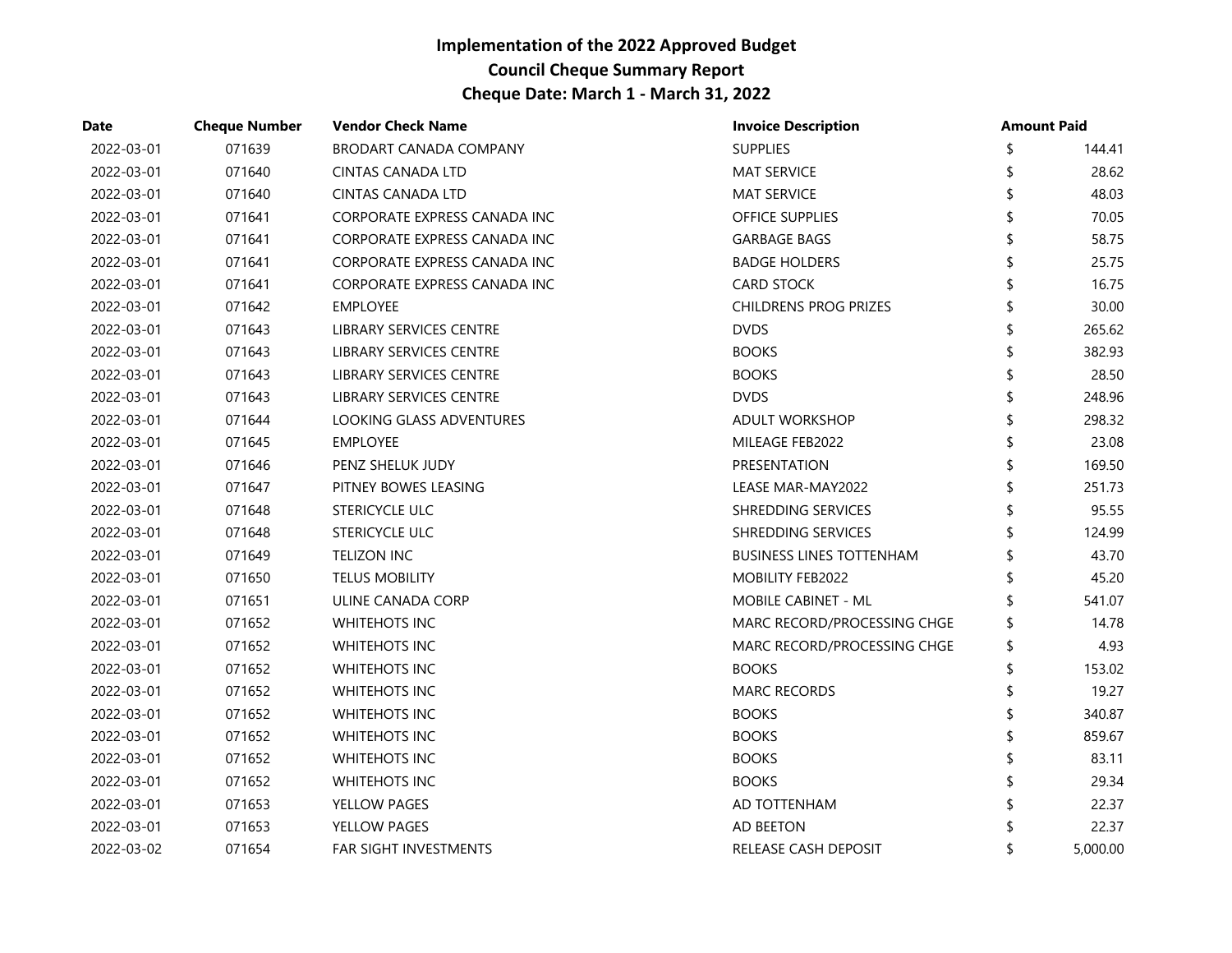| 2022-03-02 | 071655 | <b>IMPERIAL OIL</b>                       | FUEL - FEB22                    | \$ | 38.82      |
|------------|--------|-------------------------------------------|---------------------------------|----|------------|
| 2022-03-02 | 071656 | ONTARIO ASSOCIATION OF POLICE             | 2022 MEMBERSHIP                 |    | 3,447.58   |
| 2022-03-03 | 071659 | <b>BEETON-TOTTENHAM BIA</b>               | INSTALLMENT 2022 - 1/3          |    | 24,252.98  |
| 2022-03-03 | 071660 | <b>BEETON-TOTTENHAM BIA</b>               | REMAINING RESERVE BALANCE       |    | 14,407.22  |
| 2022-03-03 | 071661 | ALLISTON BUSINESS IMPROVEMENT ASSOCIATION | INSTALLMENT 2022 - 1/3          |    | 55,379.84  |
| 2022-03-10 | 071662 | <b>BEETON FOODLAND</b>                    | REFRESHMENTS AT COURSE          |    | 65.25      |
| 2022-03-10 | 071662 | <b>BEETON FOODLAND</b>                    | REFRESHMENTS AT COURSE          |    | 160.58     |
| 2022-03-10 | 071662 | <b>BEETON FOODLAND</b>                    | REFRESHMENTS AT COURSE          |    | 142.59     |
| 2022-03-10 | 071663 | <b>BELL CANADA</b>                        | MONTHLY CABLE JAN2022           |    | 145.14     |
| 2022-03-10 | 071664 | <b>COUNTY OF WELLINGTON</b>               | <b>TATTOO EXHIBIT</b>           |    | 367.25     |
| 2022-03-10 | 071665 | <b>KELLY'S GLASS</b>                      | WINDSHIELD                      |    | 435.05     |
| 2022-03-10 | 071666 | <b>LUBECORE BARRIE</b>                    | <b>PARTS</b>                    | \$ | 1,037.45   |
| 2022-03-10 | 071667 | MINISTER OF FINANCE                       | POLICING FEB2022                |    | 880,275.00 |
| 2022-03-10 | 071669 | RESIDENT REIMBURSEMENT                    | Utility Account: 000071134.01   |    | 145.56     |
| 2022-03-10 | 071670 | RECEIVER GENERAL FOR CANADA               | 2204 SGEN                       |    | 20.00      |
| 2022-03-10 | 071671 | SOFTCHOICE CORPORATION                    | WINDOWS SERVER 2022             | \$ | 39,265.24  |
| 2022-03-10 | 071672 | RESIDENT REIMBURSEMENT                    | REIMBURSEMENT FOR COSTS         |    | 923.20     |
| 2022-03-10 | 071673 | TOTTENHAM HOME HARDWARE LTD.              | <b>PARTS</b>                    |    | 12.07      |
| 2022-03-10 | 071673 | TOTTENHAM HOME HARDWARE LTD.              | <b>SUPPLIES</b>                 | \$ | 131.03     |
| 2022-03-10 | 071673 | TOTTENHAM HOME HARDWARE LTD.              | <b>SUPPLIES</b>                 |    | 19.20      |
| 2022-03-10 | 071673 | TOTTENHAM HOME HARDWARE LTD.              | <b>SUPPLIES</b>                 |    | 10.14      |
| 2022-03-10 | 071673 | TOTTENHAM HOME HARDWARE LTD.              | <b>SUPPLIES</b>                 |    | 38.96      |
| 2022-03-10 | 071673 | TOTTENHAM HOME HARDWARE LTD.              | <b>SUPPLIES</b>                 | ፍ  | 109.52     |
| 2022-03-10 | 071673 | TOTTENHAM HOME HARDWARE LTD.              | <b>SUPPLIES</b>                 |    | 33.89      |
| 2022-03-10 | 071673 | TOTTENHAM HOME HARDWARE LTD.              | <b>SUPPLIES</b>                 |    | 5.30       |
| 2022-03-10 | 071673 | TOTTENHAM HOME HARDWARE LTD.              | <b>SUPPLIES</b>                 | \$ | 196.91     |
| 2022-03-10 | 071674 | WHITE CAP SUPPLY CANADA                   | <b>PARTS</b>                    |    | 79.71      |
| 2022-03-10 | 071675 | WORKPLACE SAFETY & INS. BRD.              | PHYSIAN FFE / ADMIN-MAR22       |    | 110.85     |
| 2022-03-16 | 071676 | CARR MCLEAN                               | <b>BOOK BROWSER &amp; SHELF</b> |    | 1,317.44   |
| 2022-03-16 | 071677 | <b>CINTAS CANADA LTD</b>                  | <b>MATS</b>                     |    | 28.62      |
| 2022-03-16 | 071678 | CORPORATE EXPRESS CANADA INC              | <b>SUPPLIES</b>                 |    | 151.29     |
| 2022-03-16 | 071678 | CORPORATE EXPRESS CANADA INC              | <b>SUPPLIES</b>                 |    | 31.08      |
| 2022-03-16 | 071679 | CULLIGAN WATER COND BARRIE LTD            | <b>COOLER RENTAL - MAR22</b>    |    | 16.95      |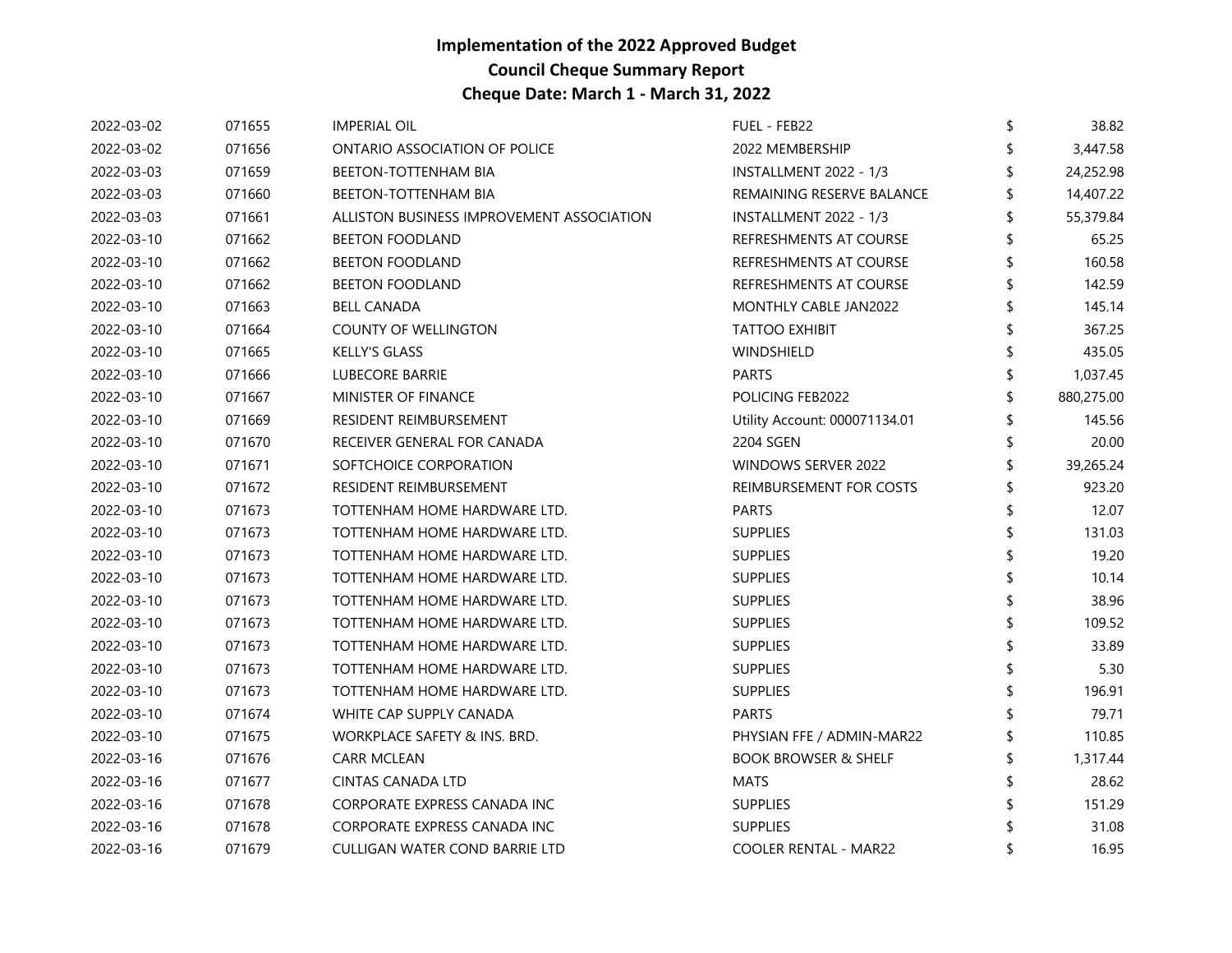| 2022-03-16 | 071679 | CULLIGAN WATER COND BARRIE LTD | <b>REVERSE OSMOSIS</b>        | \$<br>31.52 |
|------------|--------|--------------------------------|-------------------------------|-------------|
| 2022-03-16 | 071680 | KANOPY INC                     | PLAY CREDITS                  | 185.00      |
| 2022-03-16 | 071681 | <b>LBC CAPITAL</b>             | RENTAL - APRIL2022            | 548.06      |
| 2022-03-16 | 071682 | LIBRARY SERVICES CENTRE        | <b>BOOKS</b>                  | 208.56      |
| 2022-03-16 | 071682 | LIBRARY SERVICES CENTRE        | <b>DVD</b>                    | 165.38      |
| 2022-03-16 | 071683 | <b>MULTI TACT</b>              | THERMAL ROLLS                 | 880.27      |
| 2022-03-16 | 071684 | <b>RINGOFFICE CORP</b>         | <b>SUBSCRIPTION FEB22</b>     | 597.10      |
| 2022-03-16 | 071685 | STERICYCLE ULC                 | SHRED SERV - JAN22            | 102.25      |
| 2022-03-16 | 071685 | STERICYCLE ULC                 | SHRED SERV - NOV21            | 95.55       |
| 2022-03-16 | 071685 | <b>STERICYCLE ULC</b>          | SHRED SERV - SEP21            | 96.20       |
| 2022-03-16 | 071685 | STERICYCLE ULC                 | SHRED SERV - OCT21            | 192.08      |
| 2022-03-16 | 071685 | STERICYCLE ULC                 | SHRED SERV - FEB22            | 124.57      |
| 2022-03-16 | 071685 | STERICYCLE ULC                 | SHRED SERV - NOV21            | 234.03      |
| 2022-03-16 | 071685 | <b>STERICYCLE ULC</b>          | SHRED SERV - OCT21            | 117.21      |
| 2022-03-16 | 071686 | SUPER CLEAN BUILDING MAINT INC | CLEANING- MAR22               | 2,354.64    |
| 2022-03-16 | 071687 | <b>TELIZON INC</b>             | PHONE SERV - FEB25-MAR24'22   | 43.70       |
| 2022-03-16 | 071687 | <b>TELIZON INC</b>             | PHONE SERV - FEB25-MAR24'22   | 43.70       |
| 2022-03-16 | 071688 | <b>WHITEHOTS INC</b>           | <b>BOOKS</b>                  | 1,397.09    |
| 2022-03-16 | 071688 | <b>WHITEHOTS INC</b>           | <b>BOOKS</b>                  | 76.15       |
| 2022-03-16 | 071688 | <b>WHITEHOTS INC</b>           | MARC RECORD/PROCESSING        | 36.11       |
| 2022-03-16 | 071688 | <b>WHITEHOTS INC</b>           | <b>BOOKS</b>                  | 170.26      |
| 2022-03-16 | 071689 | YELLOW PAGES                   | AD ALLISTON                   | 22.37       |
| 2022-03-16 | 071690 | <b>BEETON FOODLAND</b>         | REFRESHMENTS AT TRAINING      | 61.45       |
| 2022-03-16 | 071690 | <b>BEETON FOODLAND</b>         | REFRESHMENTS AT TRAINING      | 160.58      |
| 2022-03-16 | 071690 | <b>BEETON FOODLAND</b>         | REFRESHMENTS AT TRAINING      | 178.24      |
| 2022-03-16 | 071691 | <b>BELL CANADA</b>             | TV SERV TOTT CC - JAN22       | 145.26      |
| 2022-03-16 | 071691 | <b>BELL CANADA</b>             | TV SERV TOTT CC - FEB22       | 145.14      |
| 2022-03-16 | 071692 | <b>BELL MOBILITY</b>           | MOBILITY MARCH 2022           | 2,402.02    |
| 2022-03-16 | 071693 | <b>BENSON AUTO PARTS</b>       | <b>PARTS</b>                  | 427.14      |
| 2022-03-16 | 071694 | CANADIAN MENTAL HEALTH ASSOC   | <b>WORKBOOKS</b>              | 2,825.00    |
| 2022-03-16 | 071695 | CENTRAL ONTARIO WATER SUPPLY   | <b>HYDRANT REFUND</b>         | 819.05      |
| 2022-03-16 | 071696 | <b>CITY OF BARRIE</b>          | <b>OPTIN PAYMENTS FEB2022</b> | 159.00      |
| 2022-03-16 | 071697 | <b>CITY OF BARRIE</b>          | <b>TECH RESCUE ANNUAL FEE</b> | 5,000.00    |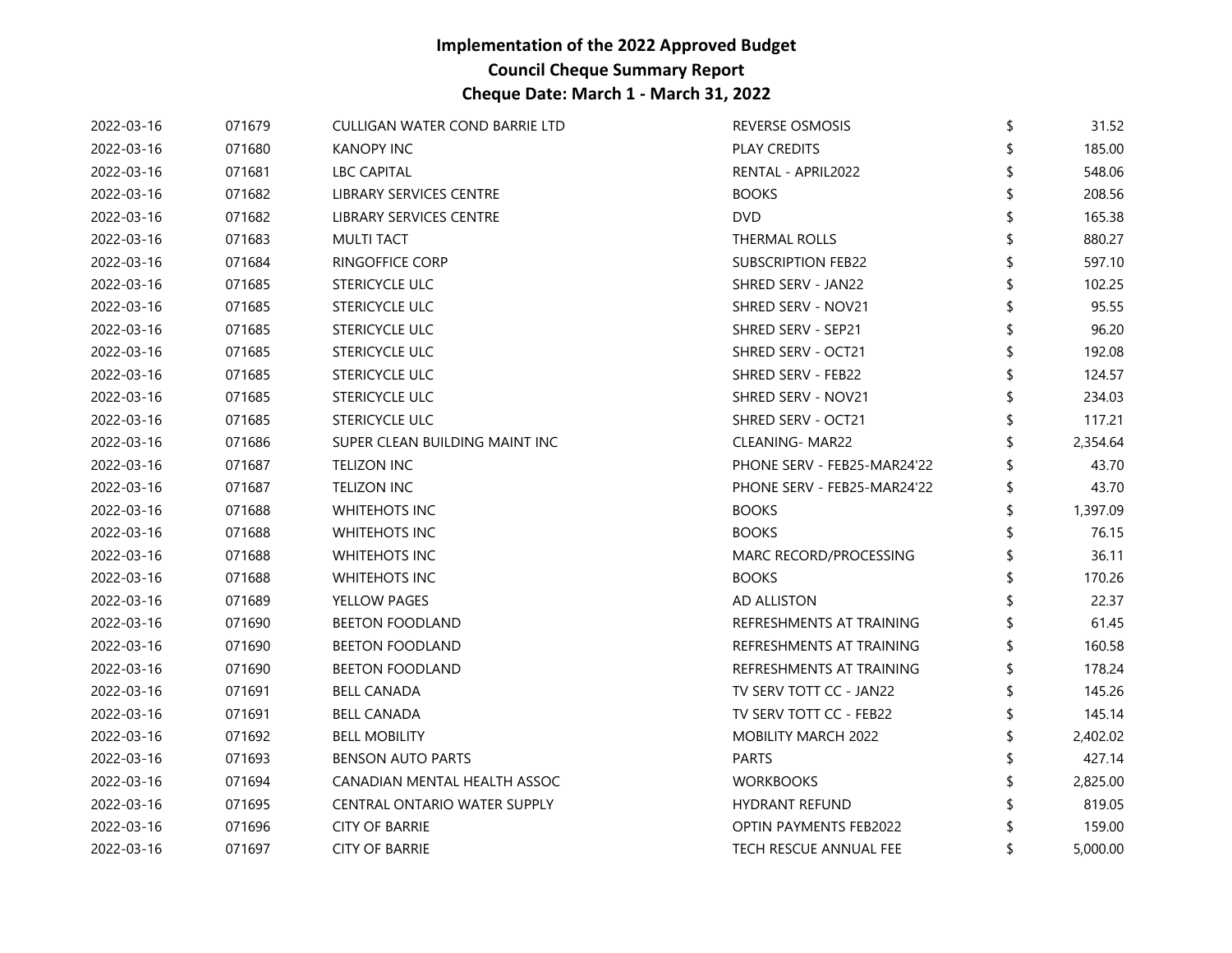| 2022-03-16 | 071698 | ELECTRONIC DATA COLLECTION CORP | PROF SERV.                     | \$ | 11,080.00 |
|------------|--------|---------------------------------|--------------------------------|----|-----------|
| 2022-03-16 | 071699 | RESIDENT REIMBURSEMENT          | <b>REFUND</b>                  |    | 96.59     |
| 2022-03-16 | 071700 | MCCLAIN AG. INC.                | <b>HYDRANT REFUND</b>          |    | 2,661.85  |
| 2022-03-16 | 071701 | MINISTER OF FINANCE             | <b>IT CLUSTER</b>              |    | 3,466.84  |
| 2022-03-16 | 071701 | <b>MINISTER OF FINANCE</b>      | IT CLUSTER                     |    | 1,467.31  |
| 2022-03-16 | 071702 | MINISTER OF FINANCE/MTO         | <b>COURT COSTS - FEB22</b>     |    | 272.25    |
| 2022-03-16 | 071703 | RESIDENT REIMBURSEMENT          | REFUND- POOL DEPOSIT RC#459096 |    | 200.00    |
| 2022-03-16 | 071704 | RBC                             | <b>REFUND</b>                  |    | 188.22    |
| 2022-03-16 | 071704 | <b>RBC</b>                      | <b>REFUND</b>                  | ፍ  | 318.58    |
| 2022-03-16 | 071705 | RESIDENT REIMBURSEMENT          | <b>HYDRANT REFUND</b>          |    | 3,285.67  |
| 2022-03-16 | 071706 | S.P.I.A.O.                      | 2022 MEMERSHIP                 |    | 100.00    |
| 2022-03-16 | 071707 | RESIDENT REIMBURSEMENT          | <b>REFUND</b>                  |    | 453.90    |
| 2022-03-16 | 071708 | SIMCOE COUNTY CHAPTER O.B.O.A.  | OBOA MEMBERSHIP DUES           |    | 150.00    |
| 2022-03-16 | 071708 | SIMCOE COUNTY CHAPTER O.B.O.A.  | <b>TRENCH TRAINING</b>         |    | 68.40     |
| 2022-03-16 | 071709 | RESIDENT REIMBURSEMENT          | <b>REFUND TICKET</b>           |    | 93.50     |
| 2022-03-16 | 071710 | RESIDENT REIMBURSEMENT          | <b>REFUND</b>                  | \$ | 904.19    |
| 2022-03-16 | 071711 | ST. PAUL THE APOSTLE CHURCH     | <b>HYDRANT REFUND</b>          |    | 2,766.75  |
| 2022-03-16 | 071712 | <b>TELUS MOBILITY</b>           | <b>MOBILITY FEB22</b>          |    | 6,296.62  |
| 2022-03-16 | 071713 | RESIDENT REIMBURSEMENT          | REFUND DOG APPEAL              |    | 315.00    |
| 2022-03-16 | 071714 | TOTTENHAM HOME HARDWARE LTD.    | <b>SUPPLIES</b>                |    | 38.91     |
| 2022-03-16 | 071714 | TOTTENHAM HOME HARDWARE LTD.    | <b>BATTERIES</b>               |    | 27.10     |
| 2022-03-16 | 071714 | TOTTENHAM HOME HARDWARE LTD.    | <b>SUPPLIES</b>                |    | 198.81    |
| 2022-03-16 | 071714 | TOTTENHAM HOME HARDWARE LTD.    | <b>SUPPLIES</b>                |    | 169.44    |
| 2022-03-16 | 071715 | RESIDENT REIMBURSEMENT          | REFUND-POOL DEPOSIT RC#453802  |    | 200.00    |
| 2022-03-16 | 071716 | WORKPLACE SAFETY & INS. BRD.    | PHYSIAN & ADMIN FEE MAR22      |    | 14,127.96 |
| 2022-03-23 | 071717 | <b>EMPLOYEE</b>                 | TRAVEL PAY MAR 8/22            |    | 43.32     |
| 2022-03-23 | 071718 | COMPASS MINERALS CANADA         | <b>BULK HWY COARSE 186.6TM</b> |    | 12,654.19 |
| 2022-03-23 | 071718 | COMPASS MINERALS CANADA         | <b>BULK HWY COARSE 74.19TM</b> |    | 5,030.08  |
| 2022-03-23 | 071718 | COMPASS MINERALS CANADA         | BULK HWY COARSE 188.20 TM      |    | 12,759.96 |
| 2022-03-23 | 071718 | COMPASS MINERALS CANADA         | ROAD SALT                      |    | 5,377.90  |
| 2022-03-23 | 071719 | <b>GOOD SHEPHERD FOOD BANK</b>  | APRIL 2022 DONATION            |    | 2,400.00  |
| 2022-03-23 | 071720 | <b>IMPERIAL OIL</b>             | FUEL - MAR22                   |    | 53.60     |
| 2022-03-23 | 071721 | RESIDENT REIMBURSEMENT          | REFUND DUPLICATE PAYMENT       |    | 1,441.59  |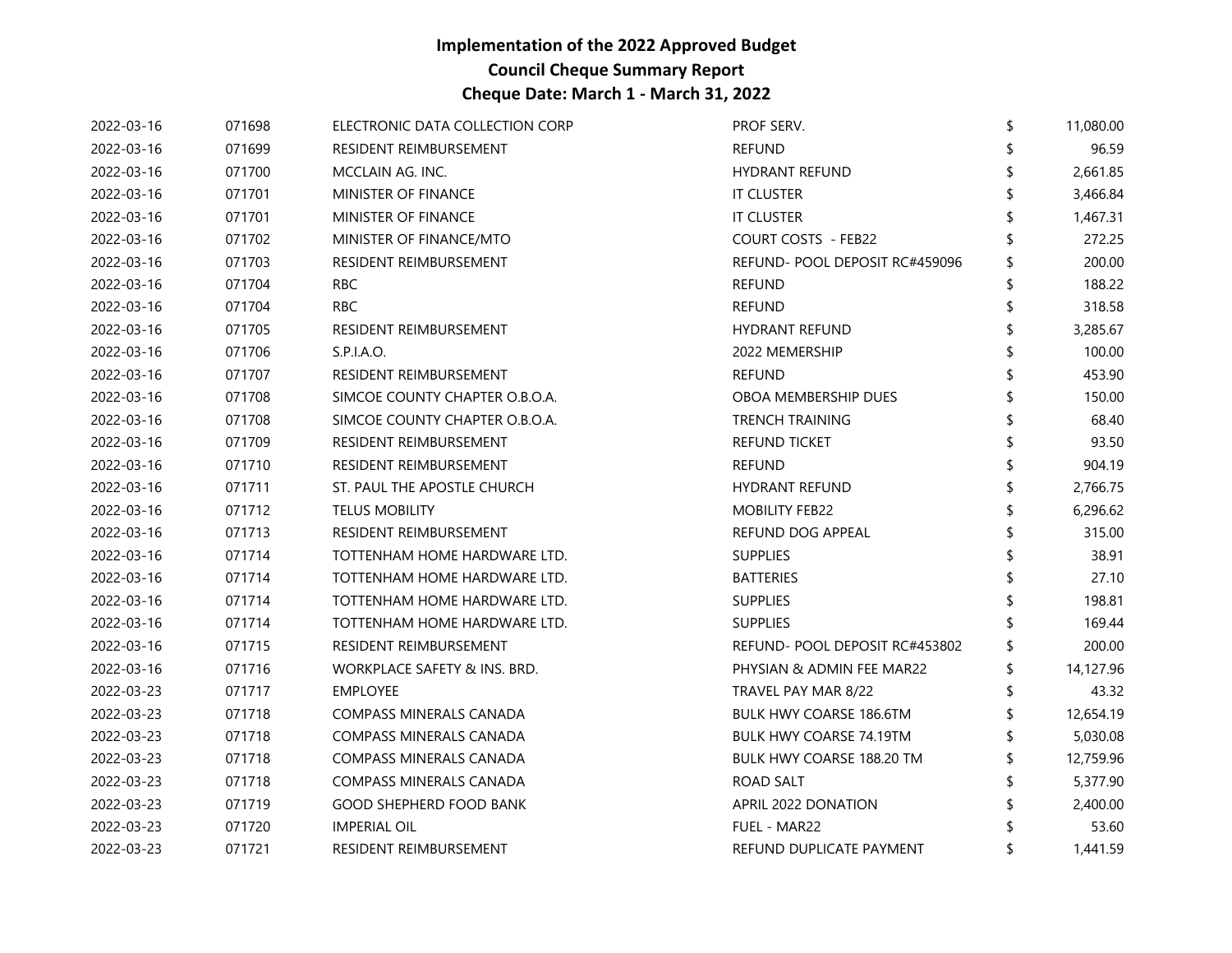| 2022-03-23 | 071722 | RESIDENT REIMBURSEMENT           | REFUND MINOR VARIANCE FEE    | \$<br>1,000.00 |
|------------|--------|----------------------------------|------------------------------|----------------|
| 2022-03-23 | 071723 | TC MOBILE FITNESS SOLUTIONS INC. | <b>TREADMILL REPAIR</b>      | 614.72         |
| 2022-03-23 | 071724 | <b>TD VISA</b>                   | <b>MEAL</b>                  | 29.80          |
| 2022-03-23 | 071724 | <b>TD VISA</b>                   | <b>FLOWERS</b>               | 107.35         |
| 2022-03-23 | 071724 | TD VISA                          | MEAL                         | 105.92         |
| 2022-03-23 | 071724 | <b>TD VISA</b>                   | <b>FLOWERS</b>               | 81.36          |
| 2022-03-23 | 071725 | WOODINGTON LAKE GOLF CLUB INC    | LEASE AGREEMENT APRIL2022    | 282.50         |
| 2022-03-23 | 071726 | <b>EMPLOYEE</b>                  | PROGRAM SUPPLIES             | 92.87          |
| 2022-03-23 | 071726 | EMPLOYEE                         | MILEAGE JAN/FEB 2022         | 9.28           |
| 2022-03-23 | 071727 | <b>CINTAS CANADA LTD</b>         | <b>MAT SERVICE</b>           | 48.03          |
| 2022-03-23 | 071727 | <b>CINTAS CANADA LTD</b>         | <b>MAT SERVICE</b>           | 48.03          |
| 2022-03-23 | 071727 | <b>CINTAS CANADA LTD</b>         | <b>MAT SERVICE</b>           | 43.41          |
| 2022-03-23 | 071727 | <b>CINTAS CANADA LTD</b>         | <b>MAT SERVICE</b>           | 28.62          |
| 2022-03-23 | 071727 | <b>CINTAS CANADA LTD</b>         | <b>MAT SERVICE</b>           | 43.41          |
| 2022-03-23 | 071728 | CORPORATE EXPRESS CANADA INC     | LABELS                       | 186.42         |
| 2022-03-23 | 071728 | CORPORATE EXPRESS CANADA INC     | <b>TONER</b>                 | 551.40         |
| 2022-03-23 | 071728 | CORPORATE EXPRESS CANADA INC     | <b>SUPPLIES</b>              | 33.76          |
| 2022-03-23 | 071728 | CORPORATE EXPRESS CANADA INC     | <b>CARD STOCK</b>            | 16.75          |
| 2022-03-23 | 071729 | <b>FAREN DESIGN</b>              | <b>HOSTING PACKAGES</b>      | 732.24         |
| 2022-03-23 | 071729 | <b>FAREN DESIGN</b>              | <b>ANNUAL SUBSCRIPTIONS</b>  | 158.20         |
| 2022-03-23 | 071730 | <b>GLEN MARTIN LTD</b>           | <b>MASKS</b>                 | 33.00          |
| 2022-03-23 | 071731 | HONEY HARBOUR PUBLIC LIBRARY     | <b>LOST BOOK</b>             | 27.95          |
| 2022-03-23 | 071732 | LIBRARY SERVICES CENTRE          | <b>DVDS</b>                  | 57.95          |
| 2022-03-23 | 071732 | LIBRARY SERVICES CENTRE          | <b>BOOKS</b>                 | 104.14         |
| 2022-03-23 | 071732 | LIBRARY SERVICES CENTRE          | <b>BOOKS</b>                 | 26.02          |
| 2022-03-23 | 071732 | LIBRARY SERVICES CENTRE          | <b>DVDS</b>                  | 250.84         |
| 2022-03-23 | 071733 | <b>EMPLOYEE</b>                  | MILEAGE MAR 2022             | 43.04          |
| 2022-03-23 | 071734 | MORRIS, CAROLYN                  | PROGRAMME AUTHOR             | 169.50         |
| 2022-03-23 | 071735 | OFFICE IMAGING                   | <b>MAINTENANCE AGREEMENT</b> | 447.30         |
| 2022-03-23 | 071736 | PITNEYWORKS                      | SUPPLIES/EQUIP               | 254.78         |
| 2022-03-23 | 071737 | RETTIE PAUL                      | <b>COURIER SERVICES</b>      | 855.00         |
| 2022-03-23 | 071738 | ROGERS WIRELESS                  | <b>WIRELESS</b>              | 796.65         |
| 2022-03-23 | 071739 | <b>TELIZON INC</b>               | <b>BUSINESS LINES</b>        | 43.70          |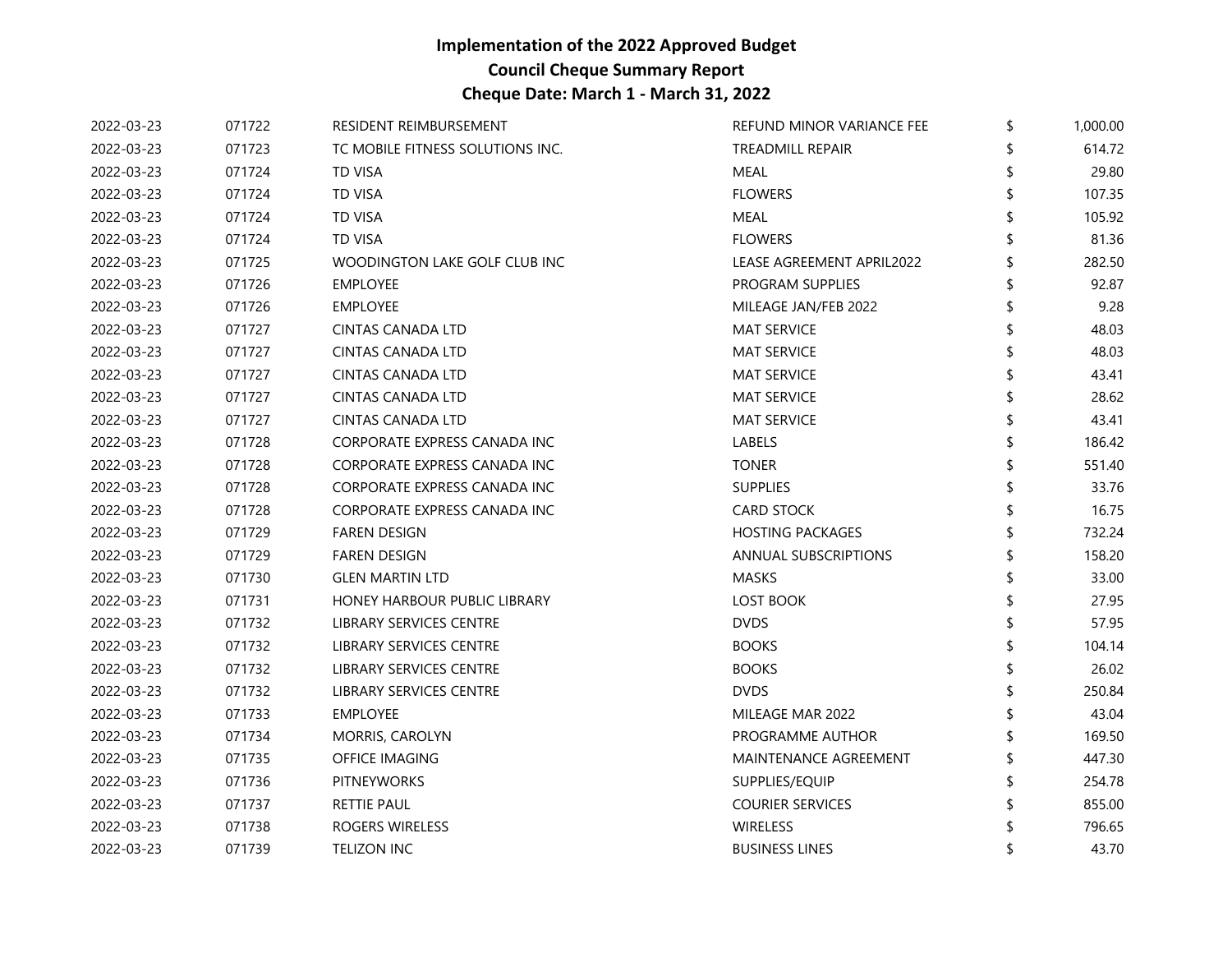| 2022-03-23 | 071740          | <b>WHITEHOTS INC</b>                  | MARC RECORD/PROCESSING           | \$<br>71.62 |
|------------|-----------------|---------------------------------------|----------------------------------|-------------|
| 2022-03-23 | 071740          | <b>WHITEHOTS INC</b>                  | MARC RECORD/PROCESSING           | 36.96       |
| 2022-03-23 | 071740          | <b>WHITEHOTS INC</b>                  | MARC RECORD/PROCESSING           | 28.84       |
| 2022-03-23 | 071740          | <b>WHITEHOTS INC</b>                  | MARC RECORD/PROCESSING           | 2.46        |
| 2022-03-23 | 071740          | <b>WHITEHOTS INC</b>                  | MARC RECORD/PROCESSING           | 44.34       |
| 2022-03-23 | 071740          | <b>WHITEHOTS INC</b>                  | <b>BOOKS</b>                     | 322.52      |
| 2022-03-23 | 071740          | <b>WHITEHOTS INC</b>                  | <b>BOOKS</b>                     | 741.05      |
| 2022-03-23 | 071740          | <b>WHITEHOTS INC</b>                  | <b>BOOKS</b>                     | 213.89      |
| 2022-03-23 | 071740          | <b>WHITEHOTS INC</b>                  | <b>BOOKS</b>                     | 779.27      |
| 2022-03-23 | 071740          | <b>WHITEHOTS INC</b>                  | <b>BOOKS</b>                     | 18.36       |
| 2022-03-23 | 071740          | <b>WHITEHOTS INC</b>                  | <b>BOOKS</b>                     | 188.92      |
| 2022-03-23 | 071740          | <b>WHITEHOTS INC</b>                  | <b>BOOKS</b>                     | 171.05      |
| 2022-03-23 | 071740          | <b>WHITEHOTS INC</b>                  | <b>BOOKS</b>                     | 834.92      |
| 2022-03-23 | 071740          | <b>WHITEHOTS INC</b>                  | <b>BOOKS</b>                     | 153.55      |
| 2022-03-23 | 071740          | <b>WHITEHOTS INC</b>                  | <b>BOOKS</b>                     | 403.73      |
| 2022-03-29 | 071742          | MINISTER OF FINANCE                   | 2202 HO                          | 0.60        |
| 2022-03-30 | 071743          | RESIDENT REIMBURSEMENT                | REFUND SECURITY - RCPT#456235    | 200.00      |
| 2022-03-30 | 071744          | RESIDENT REIMBURSEMENT                | Utility Account: 004536781.04    | 196.62      |
| 2022-03-30 | 071745          | KLASSIC CLEANING                      | DEGREASE EXHAUST SYSTEMS         | 4,548.25    |
| 2022-03-30 | 071746          | <b>LUBECORE BARRIE</b>                | <b>PARTS</b>                     | 916.81      |
| 2022-03-30 | 071747          | MUNICIPAL FINANCE OFFICERS'           | 2022 MEMBERSHIP                  | 779.70      |
| 2022-03-30 | 071748          | PHARMA PLUS DRUG MARTS LTD            | Utility Account: 000062563.00    | 5.10        |
| 2022-03-30 | 071749          | RESIDENT REIMBURSEMENT                | RFND BLDG PERMIT REC #456235     | 771.71      |
| 2022-03-30 | 071750          | RESIDENT REIMBURSEMENT                | RFND SECURITY DEP REC #459553    | 200.00      |
| 2022-03-30 | 071751          | TOM SMITH CHEVROLET                   | 2022 CHEV SILVERADO 1500         | 41,171.85   |
| 2022-03-30 | 071752          | WORKPLACE SAFETY & INS. BRD.          | 2205 HO                          | 116.60      |
| 2022-03-30 | 071752          | WORKPLACE SAFETY & INS. BRD.          | 2205 SA                          | 40.04       |
| 2022-03-30 | 071752          | WORKPLACE SAFETY & INS. BRD.          | 2206 SA                          | 38.27       |
| 2022-03-30 | 071752          | WORKPLACE SAFETY & INS. BRD.          | 2206 HO                          | 112.04      |
| 2022-03-04 | EFT000000020803 | ADVANCED VOICE & DATA CONTRACTING INC | CABLES                           | 134.19      |
| 2022-03-04 | EFT000000020804 | A&G ROAD CLEANERS LIMITED             | <b>ALLISTON WINTER MAINTENCE</b> | 760.21      |
| 2022-03-04 | EFT000000020805 | AIG INSURANCE COMPANY OF CANADA       | CLM# 509-033375                  | 214.18      |
| 2022-03-04 | EFT000000020806 | AIRD & BERLIS LLP                     | SERV TO JAN31'22                 | 1,271.25    |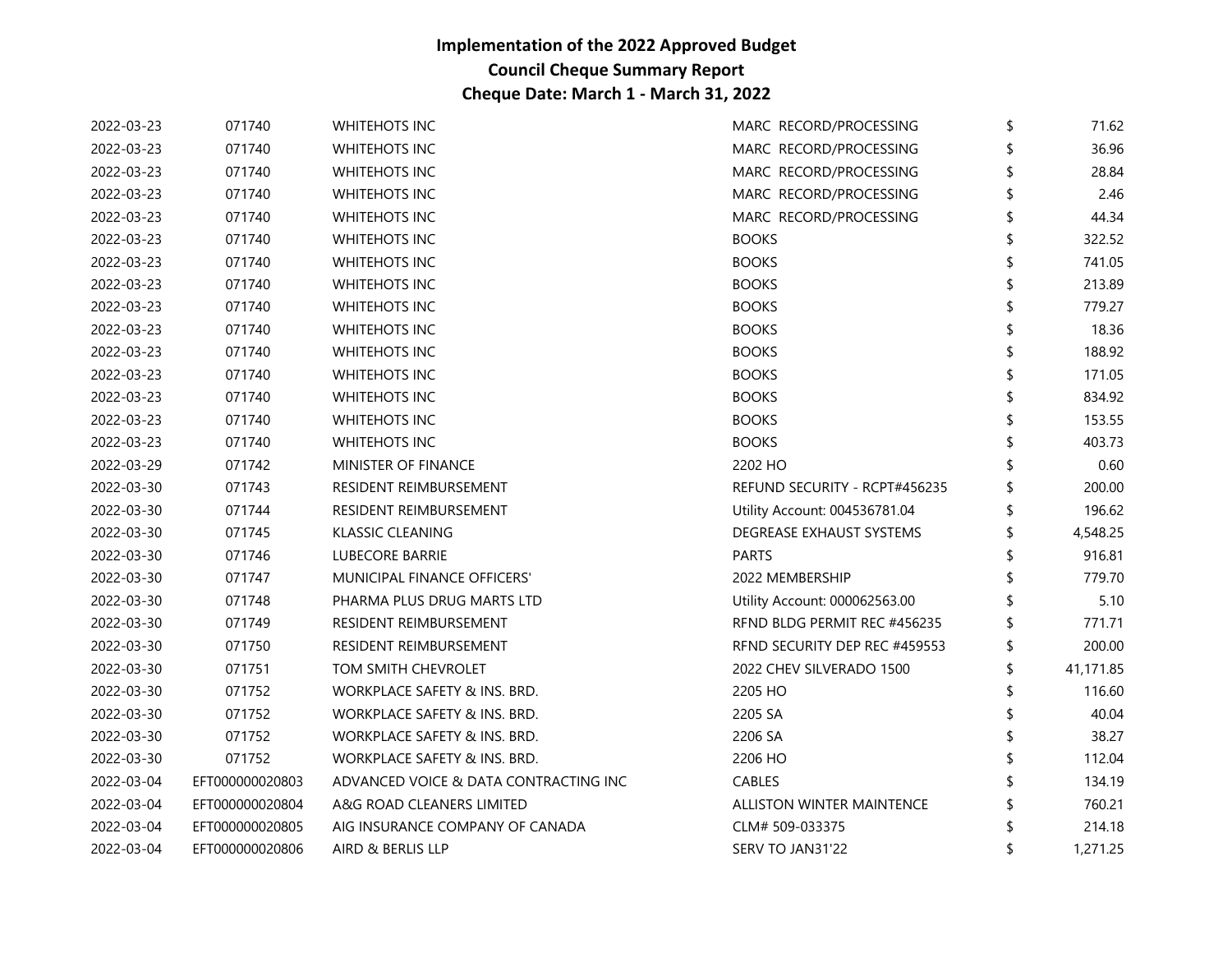| 2022-03-04 | EFT000000020806 | AIRD & BERLIS LLP                  | PROF SERV.                   | \$ | 7,955.77  |
|------------|-----------------|------------------------------------|------------------------------|----|-----------|
| 2022-03-04 | EFT000000020807 | ALLIED MEDICAL INSTRUMENTS INC     | <b>FULL FACE SHIELDS</b>     |    | 618.39    |
| 2022-03-04 | EFT000000020808 | <b>EMPLOYEE</b>                    | MILEAGE - JAN-FEB22          |    | 46.40     |
| 2022-03-04 | EFT000000020809 | BRYAN'S ELECTRIC MOTORS & PUMP     | <b>PARTS</b>                 |    | 9.49      |
| 2022-03-04 | EFT000000020810 | CANADIAN PACIFIC RAILWAY           | CROSSING WARNING MAINTENCE   |    | 4,061.50  |
| 2022-03-04 | EFT000000020811 | CANADIAN TIRE ASSOCIATE STORE      | <b>SUPPLIES</b>              |    | 11.42     |
| 2022-03-04 | EFT000000020811 | CANADIAN TIRE ASSOCIATE STORE      | <b>SUPPLIES</b>              |    | 15.80     |
| 2022-03-04 | EFT000000020811 | CANADIAN TIRE ASSOCIATE STORE      | <b>SUPPLIES</b>              |    | 203.26    |
| 2022-03-04 | EFT000000020811 | CANADIAN TIRE ASSOCIATE STORE      | <b>SUPPLIES</b>              |    | 15.23     |
| 2022-03-04 | EFT000000020812 | CA SELLERS CLEANING SERVICES LTD   | SERV JAN22                   |    | 11,470.45 |
| 2022-03-04 | EFT000000020813 | CINTAS CANADA LIMITED              | <b>MAT SERVICE</b>           |    | 10.45     |
| 2022-03-04 | EFT000000020813 | CINTAS CANADA LIMITED              | <b>MAT SERVICE</b>           |    | 16.60     |
| 2022-03-04 | EFT000000020813 | CINTAS CANADA LIMITED              | <b>MAT SERVICE</b>           |    | 5.94      |
| 2022-03-04 | EFT000000020813 | CINTAS CANADA LIMITED              | <b>MATS</b>                  |    | 82.66     |
| 2022-03-04 | EFT000000020813 | CINTAS CANADA LIMITED              | <b>MATS</b>                  | \$ | 189.06    |
| 2022-03-04 | EFT000000020813 | CINTAS CANADA LIMITED              | <b>MAT SERVICE</b>           | \$ | 42.21     |
| 2022-03-04 | EFT000000020813 | CINTAS CANADA LIMITED              | UNIFORM SERVICES             |    | 171.08    |
| 2022-03-04 | EFT000000020813 | CINTAS CANADA LIMITED              | UNIFORM SERVICES             |    | 157.41    |
| 2022-03-04 | EFT000000020813 | CINTAS CANADA LIMITED              | <b>MAT SERVICE</b>           | \$ | 30.40     |
| 2022-03-04 | EFT000000020813 | CINTAS CANADA LIMITED              | <b>MAT SERVICE</b>           |    | 72.00     |
| 2022-03-04 | EFT000000020814 | <b>COMMISSIONAIRES GREAT LAKES</b> | TEMP HELP JAN23-FEB 5/22     |    | 2,020.21  |
| 2022-03-04 | EFT000000020815 | CORPORATE EXPRESS CANADA INC.      | <b>AIR PURIFIERS</b>         | \$ | 4,124.39  |
| 2022-03-04 | EFT000000020815 | CORPORATE EXPRESS CANADA INC.      | <b>OFFICE SUPPLIES</b>       |    | 169.82    |
| 2022-03-04 | EFT000000020816 | DATA FIX                           | ELECTION MNGT SERVICE 2022   |    | 2,500.13  |
| 2022-03-04 | EFT000000020817 | ELECTRICAL SAFETY AUTHORITY        | CONTINOUS SAFTEY AUG21-JUL22 |    | 4,764.08  |
| 2022-03-04 | EFT000000020818 | ENBRIDGE GAS DISTRIBUTION INC      | 39 LORNE THOM PL FEB2022     | \$ | 90.65     |
| 2022-03-04 | EFT000000020818 | ENBRIDGE GAS DISTRIBUTION INC      | 6315 14TH LINE FEB2022       |    | 16,050.62 |
| 2022-03-04 | EFT000000020818 | ENBRIDGE GAS DISTRIBUTION INC      | 7300 14TH LINE FEB2022       |    | 7,225.90  |
| 2022-03-04 | EFT000000020818 | ENBRIDGE GAS DISTRIBUTION INC      | 3377 10TH SR FEB2022         |    | 1,641.86  |
| 2022-03-04 | EFT000000020818 | ENBRIDGE GAS DISTRIBUTION INC      | 6830 4TH LINE DEC-FEB2022    | S  | 17,296.72 |
| 2022-03-04 | EFT000000020818 | ENBRIDGE GAS DISTRIBUTION INC      | 49 NELSON ST FEB2022         |    | 9,437.08  |
| 2022-03-04 | EFT000000020818 | ENBRIDGE GAS DISTRIBUTION INC      | 130 CHURCH ST S FEB2022      |    | 1,365.56  |
| 2022-03-04 | EFT000000020818 | ENBRIDGE GAS DISTRIBUTION INC      | 130 PROSPECT ST FEB2022      | \$ | 1,261.19  |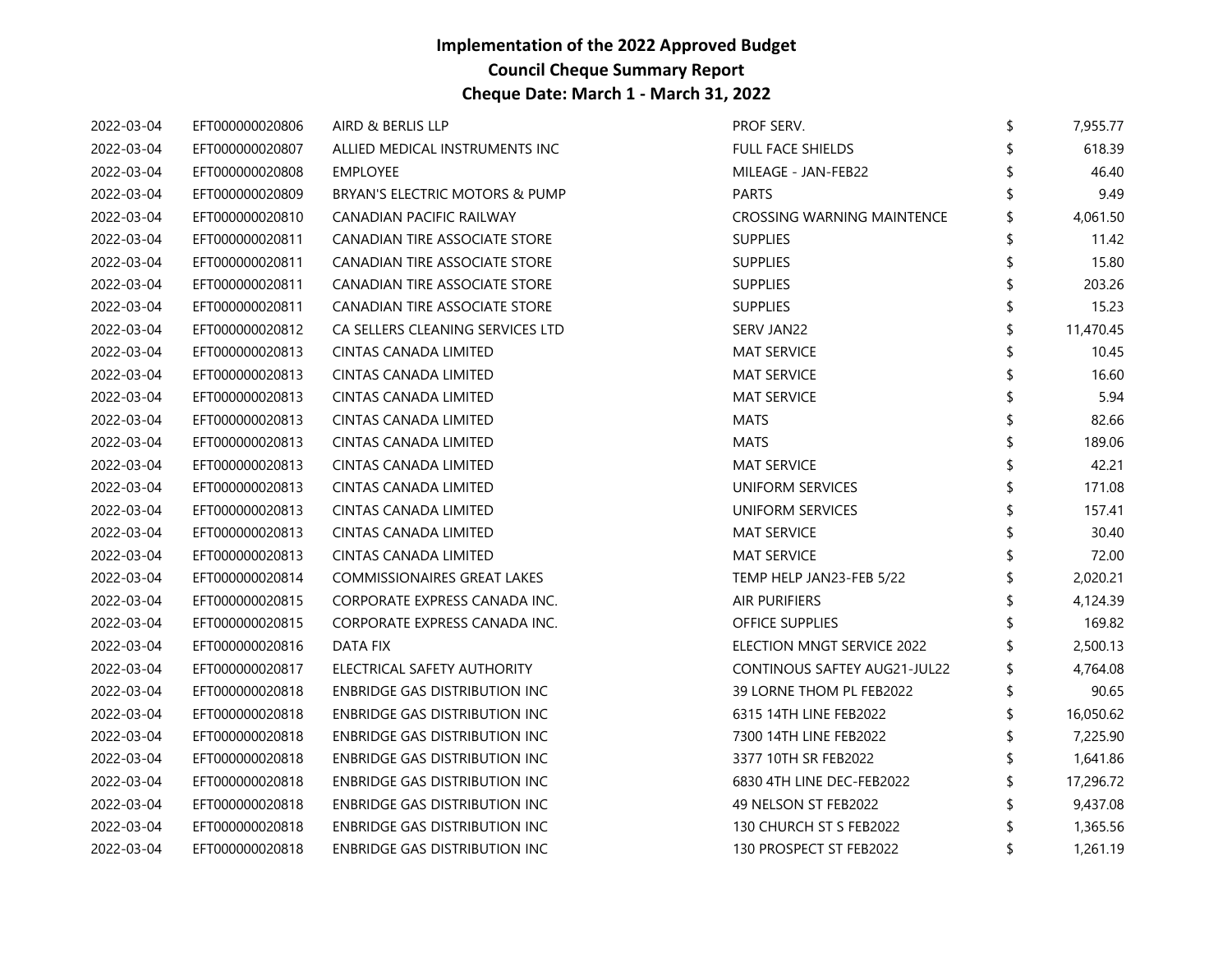| 2022-03-04 | EFT000000020819 | ESRI CANADA                          | TRAINING - INTRO TO GIS       | \$<br>1,186.50 |
|------------|-----------------|--------------------------------------|-------------------------------|----------------|
| 2022-03-04 | EFT000000020820 | <b>EMPLOYEE</b>                      | LEED AP ND EXAM FEE           | 716.24         |
| 2022-03-04 | EFT000000020821 | <b>HDR CORPORATION</b>               | <b>SERV FEB-MAR'21</b>        | 13,839.11      |
| 2022-03-04 | EFT000000020822 | <b>HYDRO ONE</b>                     | VC2 CONC5 LOT33 FEB2022       | 101.23         |
| 2022-03-04 | EFT000000020822 | <b>HYDRO ONE</b>                     | VC3 CONC7 LOT6 FEB2022        | 131.78         |
| 2022-03-04 | EFT000000020822 | <b>HYDRO ONE</b>                     | VC5 CONC3 LOT25 FEB2022       | 165.94         |
| 2022-03-04 | EFT000000020822 | <b>HYDRO ONE</b>                     | 5944 9TH LINE SOC FLD FEB2022 | 34.62          |
| 2022-03-04 | EFT000000020822 | <b>HYDRO ONE</b>                     | 3630 SR 10 FEB 2022           | 517.36         |
| 2022-03-04 | EFT000000020823 | <b>IDEAL SUPPLY</b>                  | <b>PARTS</b>                  | 375.40         |
| 2022-03-04 | EFT000000020824 | INNOVATIVE SURFACE SOLUTIONS         | <b>PROPATCH</b>               | 5,158.79       |
| 2022-03-04 | EFT000000020825 | <b>EMPLOYEE</b>                      | <b>OBOA MEMBERSHIP 2022</b>   | 372.90         |
| 2022-03-04 | EFT000000020826 | LACEY INSTRUMENTATION                | GAS BUMP TEST GAS             | 1,655.45       |
| 2022-03-04 | EFT000000020827 | LENBY BUSINESS FORMS                 | <b>STAMPS</b>                 | 287.97         |
| 2022-03-04 | EFT000000020828 | LOOPSTRA NIXON LLP                   | SERV TO JAN31'22              | 881.91         |
| 2022-03-04 | EFT000000020829 | <b>EMPLOYEE</b>                      | HELMET                        | 67.79          |
| 2022-03-04 | EFT000000020830 | <b>MATHESON CONSTRUCTORS LIMITED</b> | NEW TEC ADMIN CENTRE PRG#7    | 301,614.72     |
| 2022-03-04 | EFT000000020831 | MILLIGAN ENERGY INC.                 | TRACTOR FLUID                 | 1,102.34       |
| 2022-03-04 | EFT000000020832 | NOTTAWASAGA CEDC                     | RESOLUTION 2021-303           | 3,000.00       |
| 2022-03-04 | EFT000000020833 | OFS GROUP                            | REPLACED EMERGENCY LITE       | 411.26         |
| 2022-03-04 | EFT000000020833 | <b>OFS GROUP</b>                     | <b>SERVICE CALL</b>           | 413.58         |
| 2022-03-04 | EFT000000020833 | <b>OFS GROUP</b>                     | RECHARGE FIRE EXT             | 42.94          |
| 2022-03-04 | EFT000000020833 | <b>OFS GROUP</b>                     | EXTINGUISHER REPAIR           | 40.62          |
| 2022-03-04 | EFT000000020833 | OFS GROUP                            | <b>INSPECTIONS</b>            | 971.74         |
| 2022-03-04 | EFT000000020834 | ONTARIO ASSOCIATION OF FIRE CHIEFS   | <b>OAFC 2022</b>              | 1,548.10       |
| 2022-03-04 | EFT000000020834 | ONTARIO ASSOCIATION OF FIRE CHIEFS   | <b>OAFC 2022</b>              | 1,751.50       |
| 2022-03-04 | EFT000000020835 | ORKIN CANADA CORPORATION             | PEST CONTROL                  | 116.39         |
| 2022-03-04 | EFT000000020835 | ORKIN CANADA CORPORATION             | PEST CONTROL                  | 57.63          |
| 2022-03-04 | EFT000000020835 | ORKIN CANADA CORPORATION             | PEST CONTROL                  | 223.74         |
| 2022-03-04 | EFT000000020835 | ORKIN CANADA CORPORATION             | PEST CONTROL                  | 62.15          |
| 2022-03-04 | EFT000000020835 | ORKIN CANADA CORPORATION             | PEST CONTROL                  | 328.83         |
| 2022-03-04 | EFT000000020835 | ORKIN CANADA CORPORATION             | PEST CONTROL                  | 79.10          |
| 2022-03-04 | EFT000000020835 | ORKIN CANADA CORPORATION             | PEST CONTROL                  | 151.42         |
| 2022-03-04 | EFT000000020835 | ORKIN CANADA CORPORATION             | <b>PEST CONTROL</b>           | \$<br>116.39   |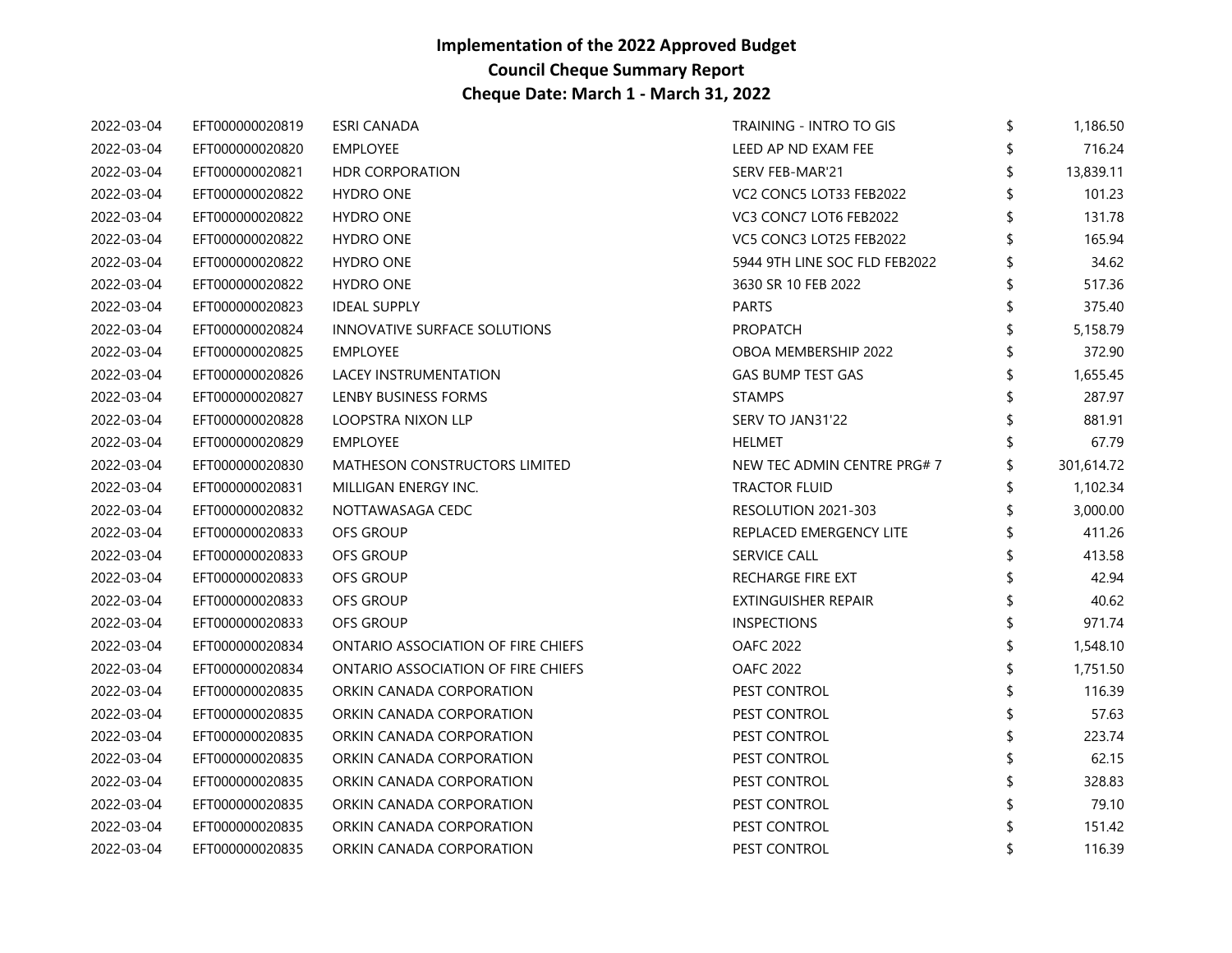| 2022-03-04 | EFT000000020835 | ORKIN CANADA CORPORATION | PEST CONTROL | \$<br>79.10  |
|------------|-----------------|--------------------------|--------------|--------------|
| 2022-03-04 | EFT000000020835 | ORKIN CANADA CORPORATION | PEST CONTROL | 85.88        |
| 2022-03-04 | EFT000000020836 | POWERSTREAM INC          | 6156420000   | 31.19        |
| 2022-03-04 | EFT000000020836 | POWERSTREAM INC          | 6239420000   | 40.54        |
| 2022-03-04 | EFT000000020836 | POWERSTREAM INC          | 6369420000   | 33.94        |
| 2022-03-04 | EFT000000020836 | POWERSTREAM INC          | 6603520000   | 32.58        |
| 2022-03-04 | EFT000000020836 | POWERSTREAM INC          | 6736420000   | 394.20       |
| 2022-03-04 | EFT000000020836 | POWERSTREAM INC          | 4595507430   | 101.77       |
| 2022-03-04 | EFT000000020836 | POWERSTREAM INC          | 4803520000   | 31.19        |
| 2022-03-04 | EFT000000020836 | POWERSTREAM INC          | 5140520000   | 286.84       |
| 2022-03-04 | EFT000000020836 | POWERSTREAM INC          | 5855420000   | 336.23       |
| 2022-03-04 | EFT000000020836 | POWERSTREAM INC          | 5603520000   | 66.15        |
| 2022-03-04 | EFT000000020836 | POWERSTREAM INC          | 5990520000   | 564.80       |
| 2022-03-04 | EFT000000020836 | POWERSTREAM INC          | 3162520000   | 41.82        |
| 2022-03-04 | EFT000000020836 | POWERSTREAM INC          | 3530520000   | 149.29       |
| 2022-03-04 | EFT000000020836 | POWERSTREAM INC          | 3630520000   | 3,506.41     |
| 2022-03-04 | EFT000000020836 | POWERSTREAM INC          | 3703520000   | 834.60       |
| 2022-03-04 | EFT000000020836 | POWERSTREAM INC          | 3904520000   | 43.33        |
| 2022-03-04 | EFT000000020836 | POWERSTREAM INC          | 4341520000   | 31.79        |
| 2022-03-04 | EFT000000020836 | POWERSTREAM INC          | 2131520000   | 31.19        |
| 2022-03-04 | EFT000000020836 | POWERSTREAM INC          | 2162520000   | 135.12       |
| 2022-03-04 | EFT000000020836 | POWERSTREAM INC          | 2411520000   | 370.71       |
| 2022-03-04 | EFT000000020836 | POWERSTREAM INC          | 2569658422   | 44.46        |
| 2022-03-04 | EFT000000020836 | POWERSTREAM INC          | 2904520000   | 31.19        |
| 2022-03-04 | EFT000000020836 | POWERSTREAM INC          | 3131520000   | 31.19        |
| 2022-03-04 | EFT000000020836 | POWERSTREAM INC          | 0460520000   | 90.50        |
| 2022-03-04 | EFT000000020836 | POWERSTREAM INC          | 0510520000   | 2,939.21     |
| 2022-03-04 | EFT000000020836 | POWERSTREAM INC          | 1417420000   | 1,144.49     |
| 2022-03-04 | EFT000000020836 | POWERSTREAM INC          | 1693420000   | 499.73       |
| 2022-03-04 | EFT000000020836 | POWERSTREAM INC          | 1904520000   | 31.19        |
| 2022-03-04 | EFT000000020836 | POWERSTREAM INC          | 2111520000   | 1,544.72     |
| 2022-03-04 | EFT000000020836 | POWERSTREAM INC          | 7460520000   | 439.25       |
| 2022-03-04 | EFT000000020836 | POWERSTREAM INC          | 9213520000   | \$<br>402.10 |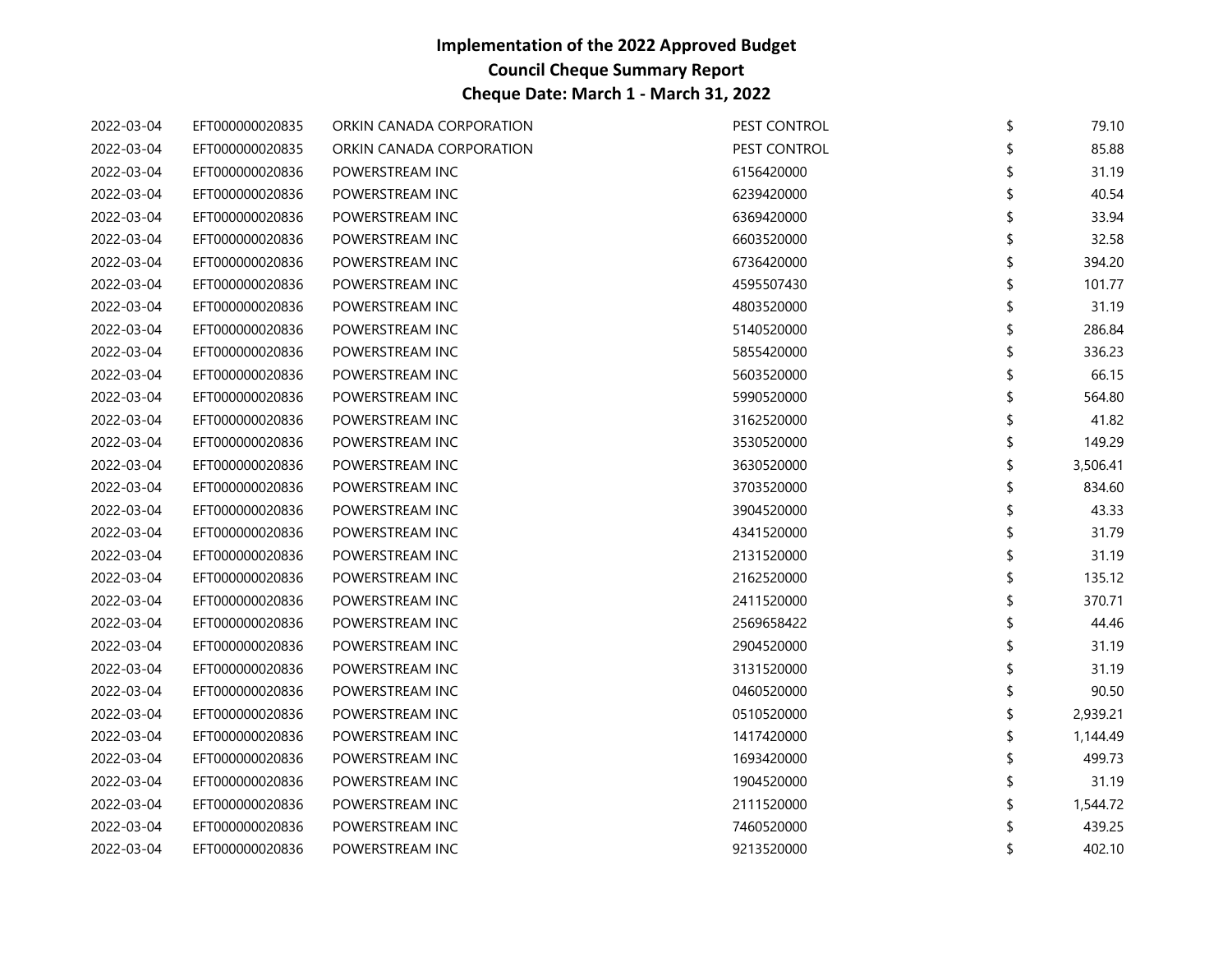| 2022-03-04 | EFT000000020836 | POWERSTREAM INC                   | 0232420000                    | \$<br>31.19  |
|------------|-----------------|-----------------------------------|-------------------------------|--------------|
| 2022-03-04 | EFT000000020836 | POWERSTREAM INC                   | 0232520000                    | 31.19        |
| 2022-03-04 | EFT000000020836 | POWERSTREAM INC                   | 0235420000                    | 329.47       |
| 2022-03-04 | EFT000000020836 | POWERSTREAM INC                   | 9804520000                    | 31.19        |
| 2022-03-04 | EFT000000020836 | POWERSTREAM INC                   | 6683420000                    | 1,329.39     |
| 2022-03-04 | EFT000000020836 | POWERSTREAM INC                   | 8657420000                    | 31.19        |
| 2022-03-04 | EFT000000020836 | POWERSTREAM INC                   | 3783420000                    | 535.23       |
| 2022-03-04 | EFT000000020836 | POWERSTREAM INC                   | 4783420000                    | 80.08        |
| 2022-03-04 | EFT000000020836 | POWERSTREAM INC                   | 0683420000                    | 31.19        |
| 2022-03-04 | EFT000000020836 | POWERSTREAM INC                   | 8668420000                    | 1,620.60     |
| 2022-03-04 | EFT000000020836 | POWERSTREAM INC                   | 9104520000                    | 31.19        |
| 2022-03-04 | EFT000000020836 | POWERSTREAM INC                   | 9511520000                    | 1,399.91     |
| 2022-03-04 | EFT000000020836 | POWERSTREAM INC                   | 9528420000                    | 54.10        |
| 2022-03-04 | EFT000000020836 | POWERSTREAM INC                   | 9624420000                    | 454.24       |
| 2022-03-04 | EFT000000020836 | POWERSTREAM INC                   | 9757420000                    | 248.57       |
| 2022-03-04 | EFT000000020836 | POWERSTREAM INC                   | 7636420000                    | 996.93       |
| 2022-03-04 | EFT000000020836 | POWERSTREAM INC                   | 7788830000                    | 3,170.45     |
| 2022-03-04 | EFT000000020836 | POWERSTREAM INC                   | 7961000462                    | 119.60       |
| 2022-03-04 | EFT000000020836 | POWERSTREAM INC                   | 8051520000                    | 31.19        |
| 2022-03-04 | EFT000000020836 | POWERSTREAM INC                   | 8129420000                    | 885.00       |
| 2022-03-04 | EFT000000020836 | POWERSTREAM INC                   | 8210520000                    | 2,215.06     |
| 2022-03-04 | EFT000000020836 | POWERSTREAM INC                   | 7156420000                    | 72.84        |
| 2022-03-04 | EFT000000020836 | POWERSTREAM INC                   | 7205420000                    | 1,451.91     |
| 2022-03-04 | EFT000000020836 | POWERSTREAM INC                   | 7264468532                    | 42.98        |
| 2022-03-04 | EFT000000020836 | POWERSTREAM INC                   | 7272861218                    | 1,298.35     |
| 2022-03-04 | EFT000000020836 | POWERSTREAM INC                   | 7603520000                    | 395.03       |
| 2022-03-04 | EFT000000020837 | POWER STATION LTD                 | SERVICE - DEPOT 1             | 327.37       |
| 2022-03-04 | EFT000000020838 | PROTRADE CONTRACTING INC          | INSTALL NEW EAVES - FIRE HALL | 2,994.50     |
| 2022-03-04 | EFT000000020839 | PROTECK ROOFING & SHEET METAL INC | METAL CAP/RIDGE VENT          | 3,333.50     |
| 2022-03-04 | EFT000000020840 | PUROLATOR COURIER LTD.            | <b>COURIER SERVICES</b>       | 30.83        |
| 2022-03-04 | EFT000000020841 | QUADIENT LEASING CANADA LTD.      | <b>INK CARTRIDGE</b>          | 251.93       |
| 2022-03-04 | EFT000000020841 | QUADIENT LEASING CANADA LTD.      | SEALING SOLUTION              | 65.48        |
| 2022-03-04 | EFT000000020842 | RESURFICE CORP.                   | <b>BALDE SHARPENING</b>       | \$<br>305.10 |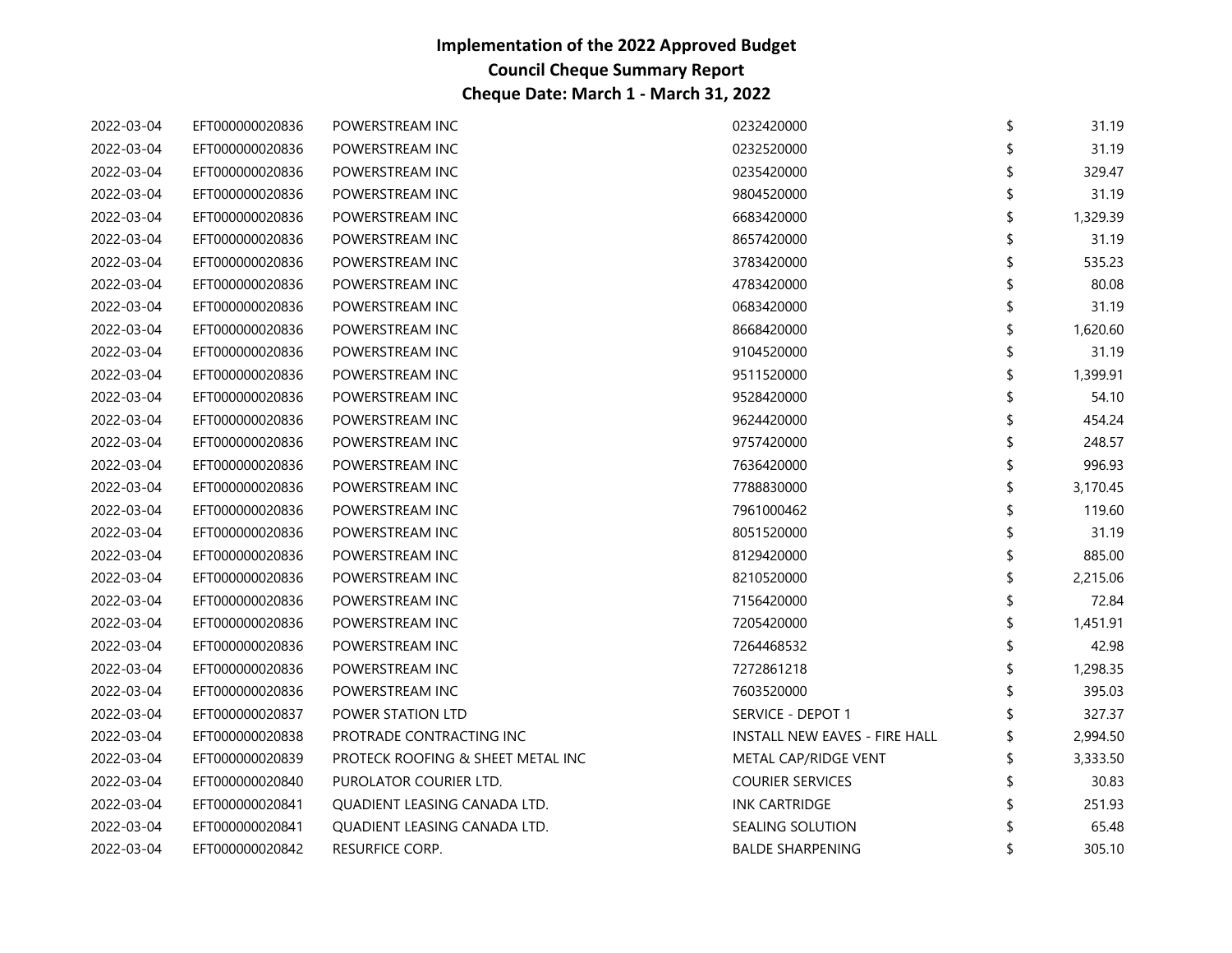| 2022-03-04 | EFT000000020842 | <b>RESURFICE CORP.</b>                | <b>PARTS</b>                   | \$ | 302.05    |
|------------|-----------------|---------------------------------------|--------------------------------|----|-----------|
| 2022-03-04 | EFT000000020842 | RESURFICE CORP.                       | LASER ICE LEVEL SYS-TOTT ARENA |    | 18,984.00 |
| 2022-03-04 | EFT000000020843 | RESCUE 51 TOWING & RECOVERY           | TOW - WINCH INTL PLOW          |    | 1,186.50  |
| 2022-03-04 | EFT000000020844 | <b>EMPLOYEE</b>                       | <b>OACETT MEMBERSHIP 2022</b>  |    | 249.12    |
| 2022-03-04 | EFT000000020845 | <b>SHAW DIRECT</b>                    | SATELLITE FEB2022              | \$ | 90.38     |
| 2022-03-04 | EFT000000020846 | <b>EMPLOYEE</b>                       | <b>FITNESS CLASS SUPPLIES</b>  |    | 249.61    |
| 2022-03-04 | EFT000000020847 | SULZER PUMPS WASTEWATER CANADA NC     | <b>PARTS</b>                   |    | 2,408.60  |
| 2022-03-04 | EFT000000020848 | SUPERIOR PROPANE                      | PROPANE FILL - TOTT ARENA      |    | 158.69    |
| 2022-03-04 | EFT000000020849 | TECHNICAL STANDARDS AND               | ELEVATOR LICENCE               |    | 250.00    |
| 2022-03-04 | EFT000000020849 | TECHNICAL STANDARDS AND               | INSPECTION - 22 SECOND ST      |    | 466.69    |
| 2022-03-04 | EFT000000020850 | <b>TEMP AIR CONTROL</b>               | SERV - TONT DEC 15 & 22'21     |    | 836.99    |
| 2022-03-04 | EFT000000020850 | <b>TEMP AIR CONTROL</b>               | REPAIR & AIR HANLDING RWWTP    |    | 11,928.28 |
| 2022-03-04 | EFT000000020850 | TEMP AIR CONTROL                      | MAINTENCE - JOC                |    | 967.77    |
| 2022-03-04 | EFT000000020851 | THOMSON INSURANCE ADJUSTERS           | CLAIM 53640-165304             |    | 1,788.00  |
| 2022-03-04 | EFT000000020852 | <b>3C TRAINING SOLUTIONS</b>          | COACHING - JAN22               |    | 847.50    |
| 2022-03-04 | EFT000000020853 | <b>TOWN OF INNISFIL</b>               | STANDBY FEES FEB 2022          | \$ | 15,513.70 |
| 2022-03-04 | EFT000000020854 | TRILLIUM FORD LINCOLN LTD.            | <b>PARTS</b>                   |    | 543.74    |
| 2022-03-04 | EFT000000020855 | UNI FIRST CANADA LIMITED              | <b>UNIFORM JACKET</b>          |    | 64.07     |
| 2022-03-04 | EFT000000020855 | UNI FIRST CANADA LIMITED              | <b>UNIFORMS</b>                | \$ | 139.56    |
| 2022-03-04 | EFT000000020855 | UNI FIRST CANADA LIMITED              | <b>UNIFORMS</b>                |    | 124.30    |
| 2022-03-04 | EFT000000020855 | UNI FIRST CANADA LIMITED              | <b>UNIFORM JACKET</b>          |    | 149.72    |
| 2022-03-04 | EFT000000020855 | UNI FIRST CANADA LIMITED              | <b>UNIFORMS</b>                |    | 562.73    |
| 2022-03-04 | EFT000000020856 | VISCO INDUSTRIAL SALES CO             | <b>PARTS</b>                   | ፍ  | 224.79    |
| 2022-03-04 | EFT000000020857 | <b>WILLIAMSON AUTOMOTIVE</b>          | <b>PARTS</b>                   |    | 114.62    |
| 2022-03-04 | EFT000000020857 | <b>WILLIAMSON AUTOMOTIVE</b>          | <b>PARTS</b>                   |    | 5.51      |
| 2022-03-04 | EFT000000020858 | 1204459 ONTARIO o/a MAGNETSIGNS       | <b>SIGN RENTAL</b>             | \$ | 111.87    |
| 2022-03-14 | EFT000000020859 | ADVANCED VOICE & DATA CONTRACTING INC | INSTALL DOOR CONTROLLERS       |    | 3,358.36  |
| 2022-03-14 | EFT000000020859 | ADVANCED VOICE & DATA CONTRACTING INC | SOFTWARE LICENSE               |    | 113.00    |
| 2022-03-14 | EFT000000020860 | AIR LIQUIDE CANADA INC.               | <b>CYCLINDER RENTALS</b>       |    | 292.19    |
| 2022-03-14 | EFT000000020860 | AIR LIQUIDE CANADA INC.               | GASES                          |    | 116.64    |
| 2022-03-14 | EFT000000020861 | AJ STONE COMPANY LTD.                 | <b>HELMET</b>                  |    | 573.81    |
| 2022-03-14 | EFT000000020862 | ALLISTON EQUIPMENT LTD                | <b>SENSOR</b>                  |    | 474.60    |
| 2022-03-14 | EFT000000020863 | ALLISTON LUMBER CO. LIMITED           | <b>SUPPLIES</b>                |    | 14.48     |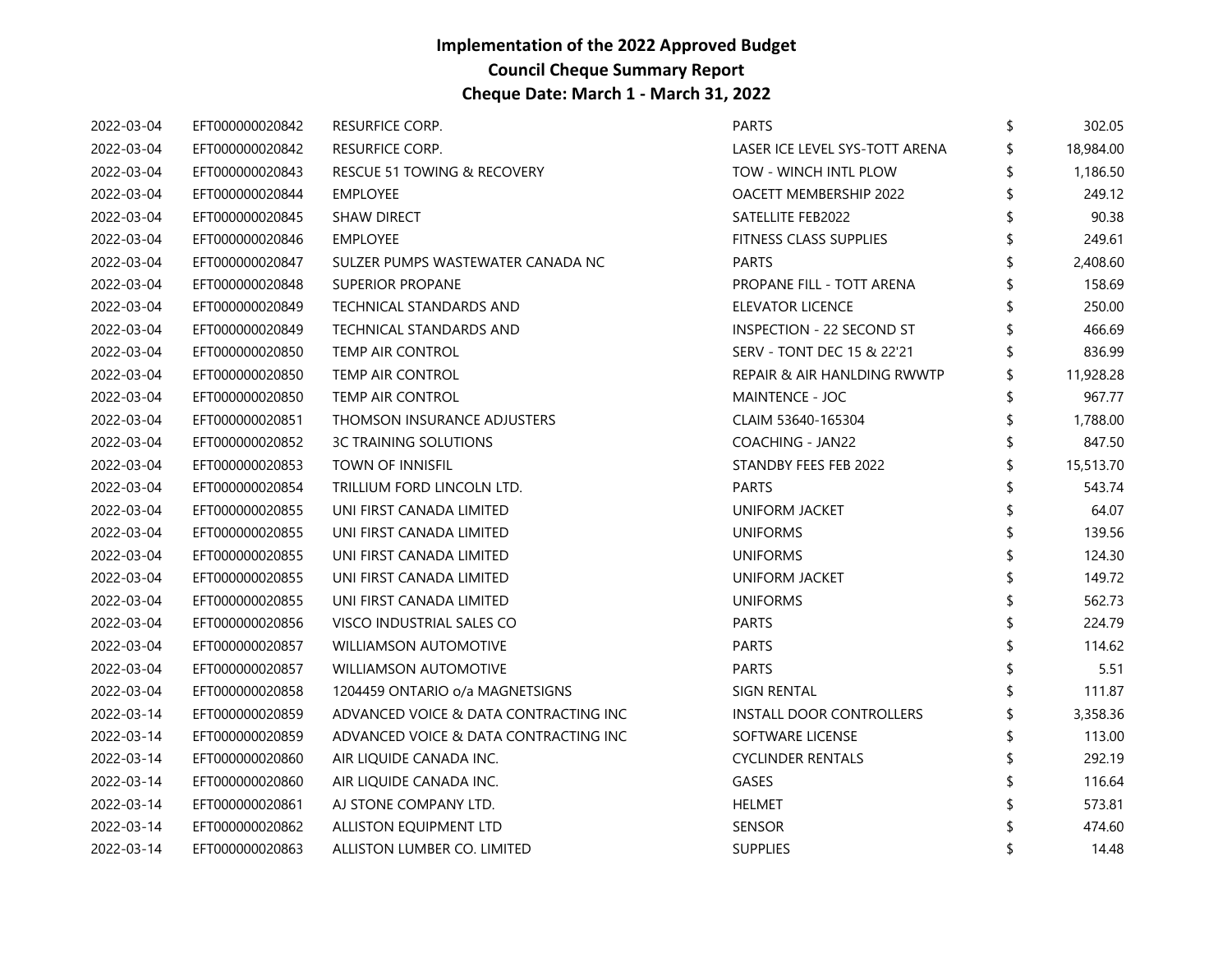| 2022-03-14 | EFT000000020863 | ALLISTON LUMBER CO. LIMITED      | <b>SUPPLIES</b>             | \$<br>250.81 |
|------------|-----------------|----------------------------------|-----------------------------|--------------|
| 2022-03-14 | EFT000000020863 | ALLISTON LUMBER CO. LIMITED      | <b>SUPPLIES</b>             | 113.77       |
| 2022-03-14 | EFT000000020863 | ALLISTON LUMBER CO. LIMITED      | <b>SUPPLIES</b>             | 22.57        |
| 2022-03-14 | EFT000000020864 | AQUA-TECH DEWATERING             | AQU007 T21-32 10%HB RELEASE | 35,042.44    |
| 2022-03-14 | EFT000000020865 | <b>BOLTS PLUS</b>                | <b>BATTERIES</b>            | 224.82       |
| 2022-03-14 | EFT000000020866 | <b>BOSS LUBRICANTS</b>           | OIL/FLUIDS                  | 456.97       |
| 2022-03-14 | EFT000000020867 | <b>BRANDT BARRIE</b>             | PARTS                       | 1,574.56     |
| 2022-03-14 | EFT000000020868 | BRYAN'S ELECTRIC MOTORS & PUMP   | PARTS                       | 35.41        |
| 2022-03-14 | EFT000000020869 | <b>EMPLOYEE</b>                  | MILEAGE - FEB22             | \$<br>368.88 |
| 2022-03-14 | EFT000000020869 | <b>EMPLOYEE</b>                  | MILEAGE - JAN22             | 433.84       |
| 2022-03-14 | EFT000000020870 | RESIDENT REIMBURSEMENT           | TNSPT PROG FEB 2022         | 24.80        |
| 2022-03-14 | EFT000000020871 | CANADIAN BEARINGS LIMITED        | <b>PARTS</b>                | \$<br>38.56  |
| 2022-03-14 | EFT000000020871 | <b>CANADIAN BEARINGS LIMITED</b> | <b>PARTS</b>                | 126.87       |
| 2022-03-14 | EFT000000020872 | CANADIAN TIRE ASSOCIATE STORE    | <b>SUPPLIES</b>             | 22.11        |
| 2022-03-14 | EFT000000020872 | CANADIAN TIRE ASSOCIATE STORE    | <b>SUPPLIES</b>             | 33.89        |
| 2022-03-14 | EFT000000020872 | CANADIAN TIRE ASSOCIATE STORE    | <b>SUPPLIES</b>             | 31.63        |
| 2022-03-14 | EFT000000020872 | CANADIAN TIRE ASSOCIATE STORE    | <b>SUPPLIES</b>             | 28.24        |
| 2022-03-14 | EFT000000020872 | CANADIAN TIRE ASSOCIATE STORE    | <b>SUPPLIES</b>             | 115.12       |
| 2022-03-14 | EFT000000020872 | CANADIAN TIRE ASSOCIATE STORE    | <b>SUPPLIES</b>             | 16.90        |
| 2022-03-14 | EFT000000020872 | CANADIAN TIRE ASSOCIATE STORE    | <b>SUPPLIES</b>             | 129.92       |
| 2022-03-14 | EFT000000020872 | CANADIAN TIRE ASSOCIATE STORE    | <b>SUPPLIES</b>             | 45.18        |
| 2022-03-14 | EFT000000020872 | CANADIAN TIRE ASSOCIATE STORE    | <b>SUPPLIES</b>             | 3.72         |
| 2022-03-14 | EFT000000020872 | CANADIAN TIRE ASSOCIATE STORE    | <b>SUPPLIES</b>             | \$<br>33.83  |
| 2022-03-14 | EFT000000020873 | CINTAS CANADA LIMITED            | UNIFORM CLEANING            | 124.55       |
| 2022-03-14 | EFT000000020873 | CINTAS CANADA LIMITED            | UNIFORM CLEANING            | 124.55       |
| 2022-03-14 | EFT000000020873 | CINTAS CANADA LIMITED            | UNIFORM CLEANING            | \$<br>124.55 |
| 2022-03-14 | EFT000000020873 | CINTAS CANADA LIMITED            | <b>MAT SERVICE</b>          | 10.45        |
| 2022-03-14 | EFT000000020873 | CINTAS CANADA LIMITED            | <b>MAT SERVICE</b>          | 42.21        |
| 2022-03-14 | EFT000000020873 | CINTAS CANADA LIMITED            | <b>MAT SERVICE</b>          | 26.42        |
| 2022-03-14 | EFT000000020873 | CINTAS CANADA LIMITED            | <b>MAT SERVICE</b>          | 11.90        |
| 2022-03-14 | EFT000000020873 | CINTAS CANADA LIMITED            | <b>MAT SERVICE</b>          | 5.94         |
| 2022-03-14 | EFT000000020873 | CINTAS CANADA LIMITED            | <b>MAT SERVICE</b>          | 35.69        |
| 2022-03-14 | EFT000000020873 | <b>CINTAS CANADA LIMITED</b>     | UNIFORM CLEANING            | \$<br>80.78  |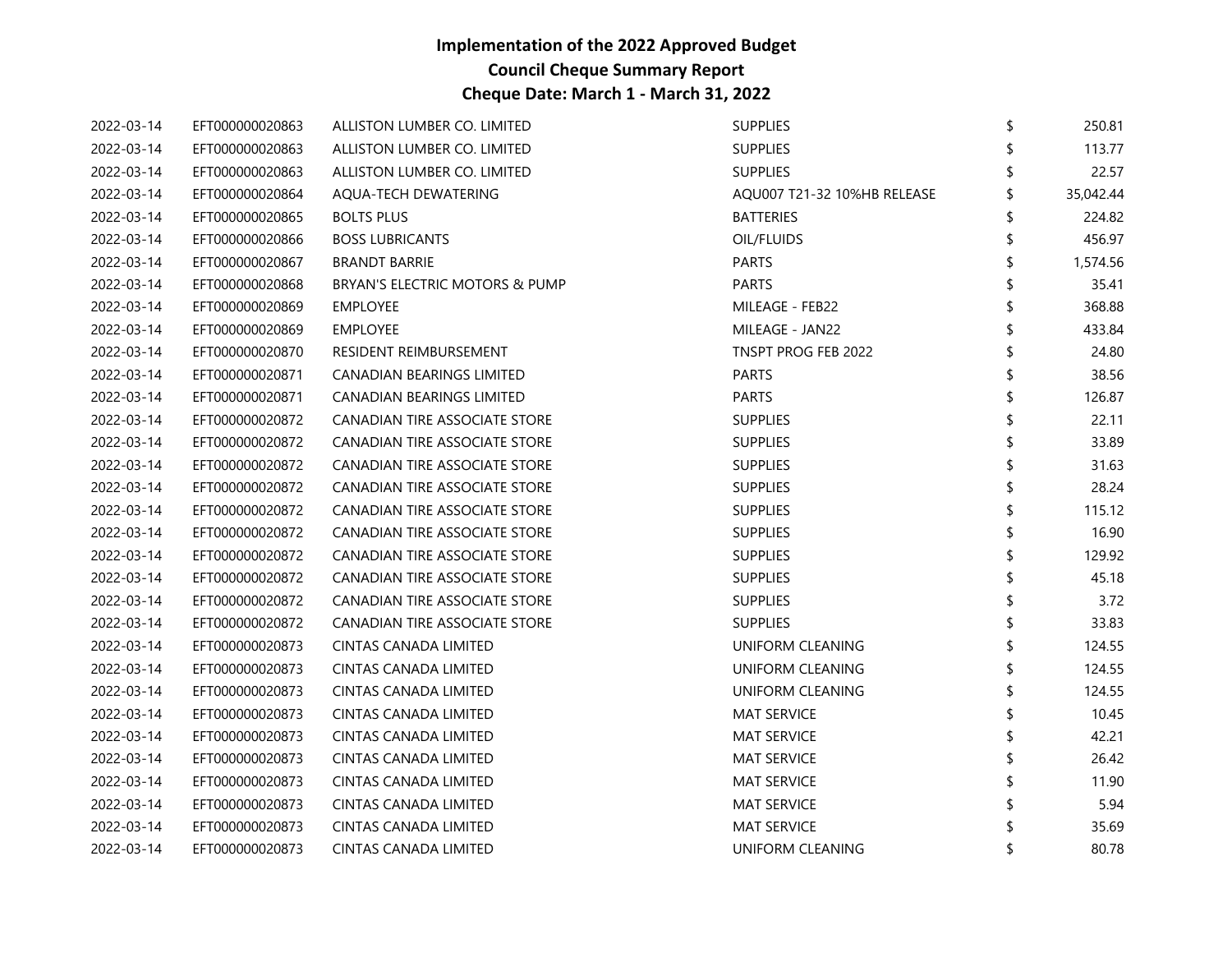| 2022-03-14 | EFT000000020873 | CINTAS CANADA LIMITED         | UNIFORM CLEANING            | \$<br>80.78  |
|------------|-----------------|-------------------------------|-----------------------------|--------------|
| 2022-03-14 | EFT000000020873 | CINTAS CANADA LIMITED         | UNIFORM CLEANING            | 75.95        |
| 2022-03-14 | EFT000000020874 | <b>EMPLOYEE</b>               | <b>MISC EXPENSES</b>        | 322.81       |
| 2022-03-14 | EFT000000020875 | CORPORATE EXPRESS CANADA INC. | <b>SUPPLIES</b>             | 115.23       |
| 2022-03-14 | EFT000000020875 | CORPORATE EXPRESS CANADA INC. | <b>SUPPLIES</b>             | 103.14       |
| 2022-03-14 | EFT000000020875 | CORPORATE EXPRESS CANADA INC. | <b>SUPPLIES</b>             | 409.09       |
| 2022-03-14 | EFT000000020875 | CORPORATE EXPRESS CANADA INC. | <b>SUPPLIES</b>             | 504.94       |
| 2022-03-14 | EFT000000020875 | CORPORATE EXPRESS CANADA INC. | <b>SUPPLIES</b>             | 5.87         |
| 2022-03-14 | EFT000000020875 | CORPORATE EXPRESS CANADA INC. | <b>SUPPLIES</b>             | 53.06        |
| 2022-03-14 | EFT000000020875 | CORPORATE EXPRESS CANADA INC. | <b>SUPPLIES</b>             | 21.46        |
| 2022-03-14 | EFT000000020875 | CORPORATE EXPRESS CANADA INC. | <b>SUPPLIES</b>             | 997.96       |
| 2022-03-14 | EFT000000020875 | CORPORATE EXPRESS CANADA INC. | <b>SUPPLIES</b>             | 1,197.55     |
| 2022-03-14 | EFT000000020875 | CORPORATE EXPRESS CANADA INC. | OFFICE SUPPLIES             | 350.62       |
| 2022-03-14 | EFT000000020875 | CORPORATE EXPRESS CANADA INC. | <b>SUPPLIES</b>             | 11.44        |
| 2022-03-14 | EFT000000020876 | <b>COUNTY OF SIMCOE</b>       | <b>MONTHLY SCAN FEB2022</b> | 89.80        |
| 2022-03-14 | EFT000000020876 | <b>COUNTY OF SIMCOE</b>       | <b>WASTE DISPOSAL</b>       | 490.00       |
| 2022-03-14 | EFT000000020876 | <b>COUNTY OF SIMCOE</b>       | <b>DC'S FEB 2022</b>        | 14,444.00    |
| 2022-03-14 | EFT000000020877 | <b>CUBEX LIMITED</b>          | <b>PARTS</b>                | 497.59       |
| 2022-03-14 | EFT000000020877 | <b>CUBEX LIMITED</b>          | <b>PARTS</b>                | 108.48       |
| 2022-03-14 | EFT000000020877 | <b>CUBEX LIMITED</b>          | <b>PARTS</b>                | 108.48       |
| 2022-03-14 | EFT000000020877 | <b>CUBEX LIMITED</b>          | <b>PARTS</b>                | 108.48       |
| 2022-03-14 | EFT000000020877 | <b>CUBEX LIMITED</b>          | <b>PARTS</b>                | 480.25       |
| 2022-03-14 | EFT000000020877 | <b>CUBEX LIMITED</b>          | <b>PARTS</b>                | 47.93        |
| 2022-03-14 | EFT000000020878 | CULLIGAN WATER CONDITIONING   | <b>WATER</b>                | 23.71        |
| 2022-03-14 | EFT000000020879 | CUMMINS HYDRAULICS LTD.       | <b>PARTS</b>                | 237.38       |
| 2022-03-14 | EFT000000020879 | CUMMINS HYDRAULICS LTD.       | <b>PARTS</b>                | 285.45       |
| 2022-03-14 | EFT000000020880 | <b>CURRIE TRUCK CENTRE</b>    | <b>PARTS</b>                | 1,278.47     |
| 2022-03-14 | EFT000000020880 | <b>CURRIE TRUCK CENTRE</b>    | <b>PARTS</b>                | 88.05        |
| 2022-03-14 | EFT000000020880 | <b>CURRIE TRUCK CENTRE</b>    | <b>PARTS</b>                | 60.39        |
| 2022-03-14 | EFT000000020880 | <b>CURRIE TRUCK CENTRE</b>    | <b>PARTS</b>                | 593.62       |
| 2022-03-14 | EFT000000020880 | <b>CURRIE TRUCK CENTRE</b>    | <b>PARTS</b>                | 207.56       |
| 2022-03-14 | EFT000000020881 | DAVTECH ANALYTICAL SERVICES   | LIDAR OPP SYSTEM            | 3,045.32     |
| 2022-03-14 | EFT000000020882 | <b>EMPLOYEE</b>               | <b>DRIVERS EXAM</b>         | \$<br>175.15 |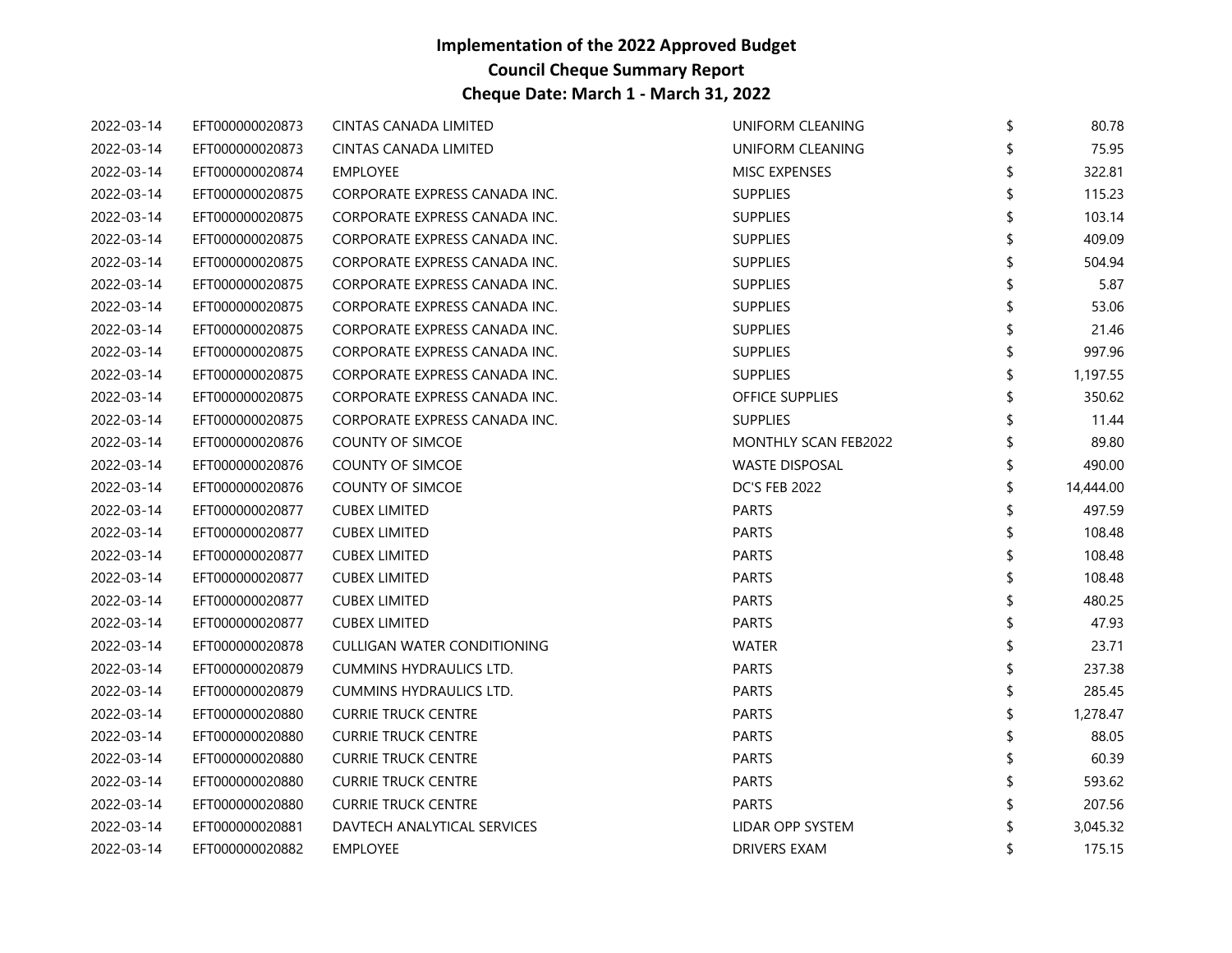| 2022-03-14 | EFT000000020883 | <b>EMPLOYEE</b>                      | COA - MILEAGE FEB22            | \$ | 40.60     |
|------------|-----------------|--------------------------------------|--------------------------------|----|-----------|
| 2022-03-14 | EFT000000020884 | ESRI CANADA                          | CONSULT SERV - M8 PH2 REVIEW   |    | 13,660.57 |
| 2022-03-14 | EFT000000020885 | <b>EXECUTIVE TOWING</b>              | <b>TOWING SERVICES</b>         |    | 184.19    |
| 2022-03-14 | EFT000000020885 | <b>EXECUTIVE TOWING</b>              | <b>TOWING SERVICES</b>         |    | 152.55    |
| 2022-03-14 | EFT000000020885 | <b>EXECUTIVE TOWING</b>              | <b>TOWING SERVICES</b>         | \$ | 180.24    |
| 2022-03-14 | EFT000000020886 | EXTEND COMMUNICATIONS INC.           | SERV - JAN22                   |    | 2,498.44  |
| 2022-03-14 | EFT000000020886 | EXTEND COMMUNICATIONS INC.           | SERV - FEB22                   |    | 2,434.00  |
| 2022-03-14 | EFT000000020887 | FEEHELY, GASTALDI                    | <b>LEGAL MATTERS</b>           |    | 932.25    |
| 2022-03-14 | EFT000000020888 | FEEHELY, GASTALDI                    | TOWN/OPA 29 IMPLEMENT          | \$ | 759.62    |
| 2022-03-14 | EFT000000020889 | FIRESERVICE MANAGEMENT LTD           | <b>CONTRACT WASH</b>           |    | 1,456.01  |
| 2022-03-14 | EFT000000020889 | FIRESERVICE MANAGEMENT LTD           | <b>UNIFORMS</b>                |    | 1,437.93  |
| 2022-03-14 | EFT000000020889 | FIRESERVICE MANAGEMENT LTD           | <b>CONTRACT SUIT WASH</b>      | \$ | 803.43    |
| 2022-03-14 | EFT000000020890 | FISHER'S REGALIA & UNIFORM           | <b>BAR WIRE LACE/CAN FLAG</b>  |    | 440.70    |
| 2022-03-14 | EFT000000020891 | 4 OFFICE AUTOMATION LTD.             | <b>CONTRACT BASE MAR2022</b>   | \$ | 47.03     |
| 2022-03-14 | EFT000000020892 | FRANKLIN EMPIRE INC.                 | PLASTIC EM LED COMBO           |    | 428.96    |
| 2022-03-14 | EFT000000020892 | FRANKLIN EMPIRE INC.                 | <b>EMERGILITE</b>              | ፍ  | 428.96    |
| 2022-03-14 | EFT000000020893 | <b>GALLAGHER BENEFIT SERVICES</b>    | <b>JOB EVALUATION</b>          |    | 423.19    |
| 2022-03-14 | EFT000000020894 | EMPLOYEE                             | <b>MEAL EXP</b>                |    | 22.25     |
| 2022-03-14 | EFT000000020895 | <b>GERRIE ELECTRIC WHOLESALE LTD</b> | <b>PARTS</b>                   | \$ | 54.24     |
| 2022-03-14 | EFT000000020895 | <b>GERRIE ELECTRIC WHOLESALE LTD</b> | <b>PARTS</b>                   |    | 1,458.57  |
| 2022-03-14 | EFT000000020896 | <b>GLEN MARTIN</b>                   | <b>JANITORIAL SUPPLIES</b>     |    | 582.11    |
| 2022-03-14 | EFT000000020896 | <b>GLEN MARTIN</b>                   | <b>SUPPLIES</b>                |    | 231.62    |
| 2022-03-14 | EFT000000020896 | <b>GLEN MARTIN</b>                   | <b>SUPPLIES</b>                | \$ | 1,976.97  |
| 2022-03-14 | EFT000000020897 | <b>GOLDER ASSOCIATES LIMITED</b>     | 144 KING ST                    |    | 1,977.50  |
| 2022-03-14 | EFT000000020898 | <b>GOODYEAR CANADA INC</b>           | <b>TIRES</b>                   |    | 124.59    |
| 2022-03-14 | EFT000000020899 | RESIDENT REIMBURSEMENT               | TNSPT PROG JAN-FEB2022         |    | 345.00    |
| 2022-03-14 | EFT000000020900 | HARRINGTON MCAVAN LTD                | DETAIL DESIGN - GA WRIGHT ATHL |    | 3,390.00  |
| 2022-03-14 | EFT000000020901 | <b>EMPLOYEE</b>                      | TRAVEL PAY FEB15/22            |    | 48.45     |
| 2022-03-14 | EFT000000020902 | RESIDENT REIMBURSEMENT               | TNSPT PROGRAM OCT-JAN          |    | 54.46     |
| 2022-03-14 | EFT000000020903 | <b>HYDRO ONE</b>                     | VC6 CONC4 LOT17 MAR2022        |    | 110.54    |
| 2022-03-14 | EFT000000020903 | <b>HYDRO ONE</b>                     | 5917 7TH LINE NEW BLDG MAR2022 | \$ | 472.38    |
| 2022-03-14 | EFT000000020903 | <b>HYDRO ONE</b>                     | 5917 7TH L DEP2 GARAGE MAR2022 | \$ | 1,651.96  |
| 2022-03-14 | EFT000000020904 | IAC & ASSOCIATES INC.                | HP220/24 CONTROLLER            | \$ | 1,257.69  |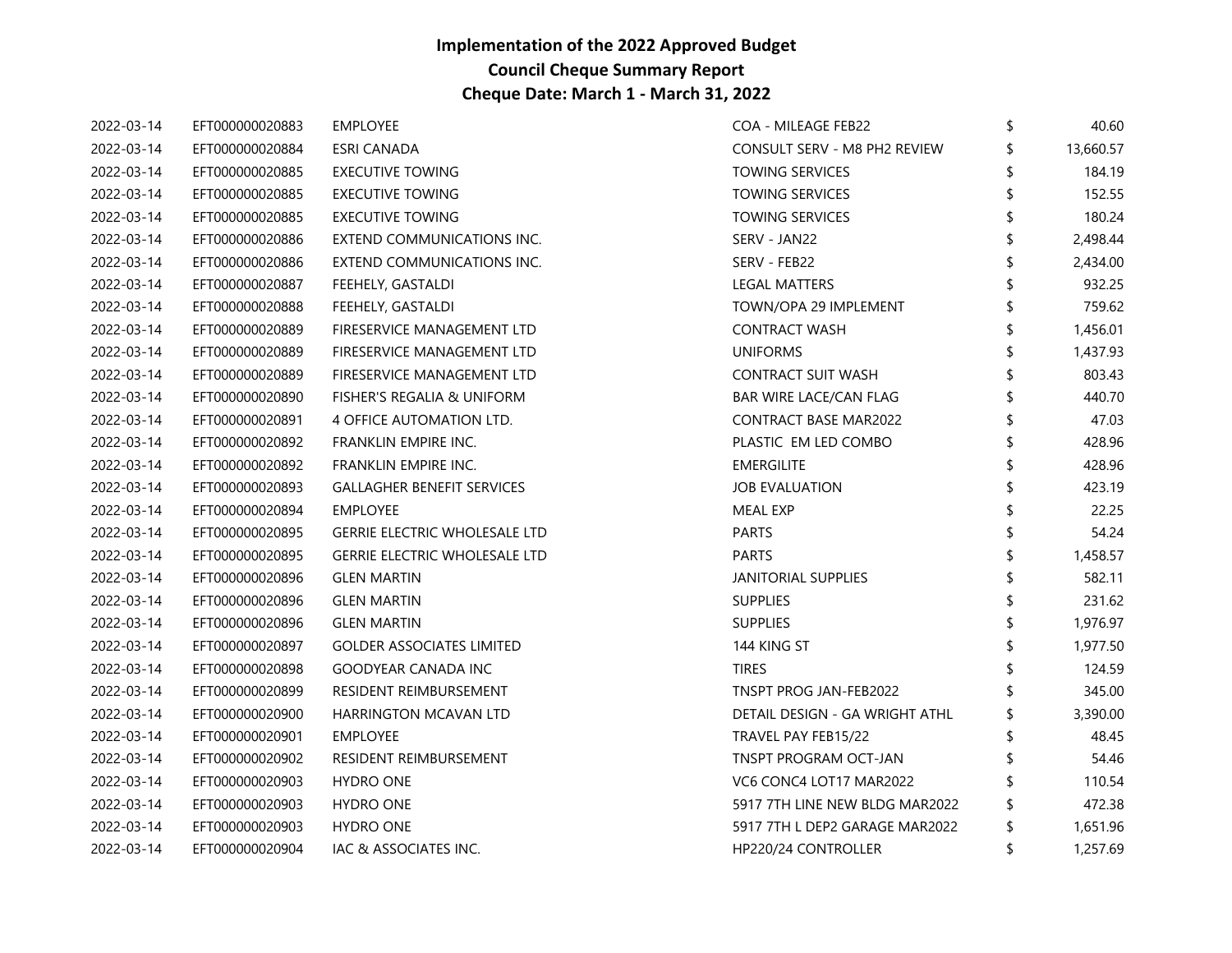| 2022-03-14 | EFT000000020905 | <b>IRON MOUNTAIN</b>            | STORAGE TO MAR22             | \$ | 2,461.48 |
|------------|-----------------|---------------------------------|------------------------------|----|----------|
| 2022-03-14 | EFT000000020905 | <b>IRON MOUNTAIN</b>            | <b>SHREDDING</b>             |    | 98.36    |
| 2022-03-14 | EFT000000020906 | <b>JACKSON'S KROWN</b>          | <b>SUPPLIES</b>              |    | 213.57   |
| 2022-03-14 | EFT000000020907 | <b>JASON DANIELS</b>            | VICTIMSUPPORT PROJECT        |    | 1,350.00 |
| 2022-03-14 | EFT000000020908 | JOE JOHNSON EQUIPMENT INC.      | <b>PARTS</b>                 |    | 84.68    |
| 2022-03-14 | EFT000000020908 | JOE JOHNSON EQUIPMENT INC.      | <b>PARTS</b>                 |    | 122.13   |
| 2022-03-14 | EFT000000020908 | JOE JOHNSON EQUIPMENT INC.      | <b>PARTS</b>                 |    | 583.48   |
| 2022-03-14 | EFT000000020909 | <b>JUST VAC IT INC</b>          | WATERMAIN REPAIR - JAN12'22  |    | 2,655.50 |
| 2022-03-14 | EFT000000020909 | <b>JUST VAC IT INC</b>          | VAC CLOGGED SEWER - JAN28'22 |    | 2,655.50 |
| 2022-03-14 | EFT000000020910 | <b>JUTZI WATER TECHNOLOGIES</b> | <b>CHEMICALS</b>             |    | 3,463.45 |
| 2022-03-14 | EFT000000020910 | <b>JUTZI WATER TECHNOLOGIES</b> | <b>CHEMICALS</b>             |    | 4,034.10 |
| 2022-03-14 | EFT000000020911 | KEMPENFELT IMAGING              | COPIER - JAN15-FEB14'22      |    | 1,818.42 |
| 2022-03-14 | EFT000000020912 | LAWSON PRODUCTS, INC.(ONTARIO)  | <b>PARTS</b>                 |    | 44.27    |
| 2022-03-14 | EFT000000020912 | LAWSON PRODUCTS, INC.(ONTARIO)  | <b>PARTS</b>                 |    | 87.71    |
| 2022-03-14 | EFT000000020912 | LAWSON PRODUCTS, INC.(ONTARIO)  | <b>PARTS</b>                 |    | 57.02    |
| 2022-03-14 | EFT000000020912 | LAWSON PRODUCTS, INC.(ONTARIO)  | <b>PARTS</b>                 | ና  | 253.03   |
| 2022-03-14 | EFT000000020912 | LAWSON PRODUCTS, INC.(ONTARIO)  | <b>PARTS</b>                 |    | 27.78    |
| 2022-03-14 | EFT000000020912 | LAWSON PRODUCTS, INC.(ONTARIO)  | PARTS                        |    | 163.85   |
| 2022-03-14 | EFT000000020912 | LAWSON PRODUCTS, INC.(ONTARIO)  | <b>PARTS</b>                 |    | 123.40   |
| 2022-03-14 | EFT000000020912 | LAWSON PRODUCTS, INC.(ONTARIO)  | <b>PARTS</b>                 |    | 123.40   |
| 2022-03-14 | EFT000000020913 | LEWIS MOTOR SALES INC.          | <b>PARTS</b>                 |    | 420.93   |
| 2022-03-14 | EFT000000020913 | LEWIS MOTOR SALES INC.          | <b>PARTS</b>                 |    | 945.81   |
| 2022-03-14 | EFT000000020913 | LEWIS MOTOR SALES INC.          | <b>PARTS</b>                 | ና  | 315.27   |
| 2022-03-14 | EFT000000020913 | LEWIS MOTOR SALES INC.          | <b>PARTS</b>                 |    | 309.34   |
| 2022-03-14 | EFT000000020914 | EMPLOYEE                        | TRAVEL PAY FEB 2/22          |    | 21.66    |
| 2022-03-14 | EFT000000020914 | EMPLOYEE                        | TRAVEL PAY FEB 14-18/22      | \$ | 118.56   |
| 2022-03-14 | EFT000000020915 | <b>EMPLOYEE</b>                 | <b>BOOT EXP - 2022</b>       |    | 280.22   |
| 2022-03-14 | EFT000000020916 | <b>MAXIMUM SIGNS</b>            | <b>SIGNS</b>                 |    | 169.42   |
| 2022-03-14 | EFT000000020916 | <b>MAXIMUM SIGNS</b>            | ROAD SIGNS                   |    | 2,093.50 |
| 2022-03-14 | EFT000000020916 | <b>MAXIMUM SIGNS</b>            | ROAD SIGNS                   | \$ | 204.53   |
| 2022-03-14 | EFT000000020917 | RESIDENT REIMBURSEMENT          | TNSPT PROG JAN-FEB/22        |    | 36.60    |
| 2022-03-14 | EFT000000020918 | MILLIGAN ENERGY INC.            | 700.1L DIESEL                |    | 1,034.22 |
| 2022-03-14 | EFT000000020918 | MILLIGAN ENERGY INC.            | 602.7L DIESEL                | \$ | 850.83   |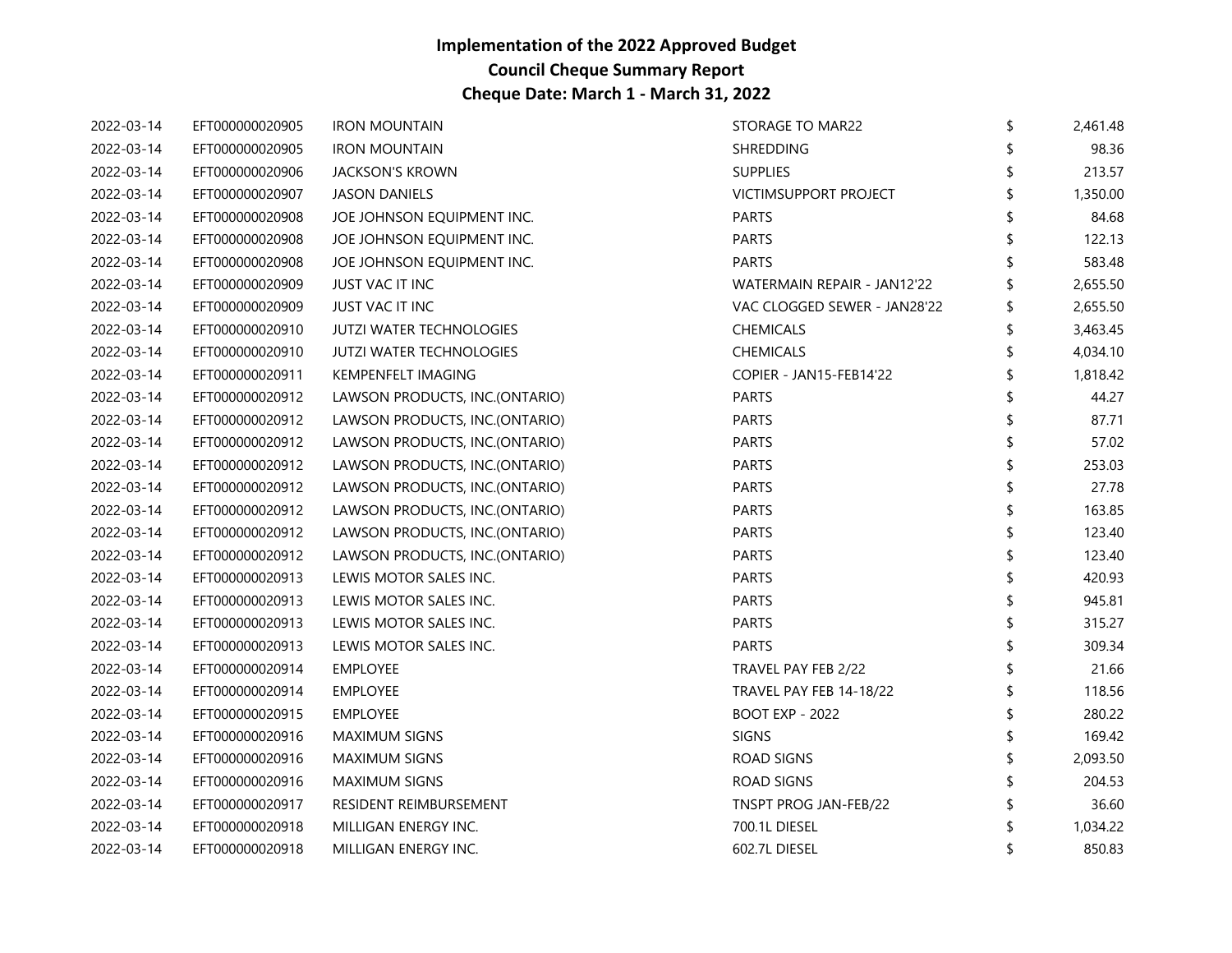| 2022-03-14 | EFT000000020918 | MILLIGAN ENERGY INC.        | 550.4L DIESEL               | \$<br>781.36    |
|------------|-----------------|-----------------------------|-----------------------------|-----------------|
| 2022-03-14 | EFT000000020918 | MILLIGAN ENERGY INC.        | 510.1L DIESEL               | 753.54          |
| 2022-03-14 | EFT000000020918 | MILLIGAN ENERGY INC.        | 400.5L DIESEL               | 596.17          |
| 2022-03-14 | EFT000000020918 | MILLIGAN ENERGY INC.        | 1561.9L GASOLINE            | 2,478.69        |
| 2022-03-14 | EFT000000020918 | MILLIGAN ENERGY INC.        | 1544.5L GASOLINE            | \$<br>2,398.72  |
| 2022-03-14 | EFT000000020918 | MILLIGAN ENERGY INC.        | 1500.7L GASOLINE            | 2,345.96        |
| 2022-03-14 | EFT000000020918 | MILLIGAN ENERGY INC.        | 1392.0L DIESEL              | 2,270.25        |
| 2022-03-14 | EFT000000020918 | MILLIGAN ENERGY INC.        | 1262.8L DIESEL              | 1,951.09        |
| 2022-03-14 | EFT000000020918 | MILLIGAN ENERGY INC.        | 800.2L DIESEL               | \$<br>1,198.37  |
| 2022-03-14 | EFT000000020918 | MILLIGAN ENERGY INC.        | 2635.1L PROPANE GAS         | 2,248.14        |
| 2022-03-14 | EFT000000020918 | MILLIGAN ENERGY INC.        | GAS 293.40L                 | 260.09          |
| 2022-03-14 | EFT000000020918 | MILLIGAN ENERGY INC.        | 2000.6L DIESEL              | \$<br>3,266.86  |
| 2022-03-14 | EFT000000020918 | MILLIGAN ENERGY INC.        | 2007.2L DIESEL              | 3,101.22        |
| 2022-03-14 | EFT000000020919 | RESIDENT REIMBURSEMENT      | TNSPT PROG DEC-FEB/22       | 104.00          |
| 2022-03-14 | EFT000000020920 | EMPLOYEE                    | MILEAGE FEB 2022            | 18.56           |
| 2022-03-14 | EFT000000020921 | NOTTAWASAGA VALLEY          | OPS LEVY 2022 - 1/4         | \$<br>94,919.79 |
| 2022-03-14 | EFT000000020922 | OLIVER FUELS LIMITED        | 3901.3L GASOLINE            | 6,414.32        |
| 2022-03-14 | EFT000000020922 | OLIVER FUELS LIMITED        | 2377.7L DIESEL              | 3,842.12        |
| 2022-03-14 | EFT000000020922 | OLIVER FUELS LIMITED        | 2011.3L DIESEL              | \$<br>3,347.79  |
| 2022-03-14 | EFT000000020922 | OLIVER FUELS LIMITED        | 1795.1L GASOLINE            | 2,951.41        |
| 2022-03-14 | EFT000000020923 | ORKIN CANADA CORPORATION    | PEST CONTROL                | 116.39          |
| 2022-03-14 | EFT000000020923 | ORKIN CANADA CORPORATION    | PEST CONTROL                | 164.98          |
| 2022-03-14 | EFT000000020924 | POINT TO POINT BROADBAND    | <b>SERVICE CALL</b>         | \$<br>231.65    |
| 2022-03-14 | EFT000000020925 | POWERLAND COMPUTERS LTD     | TABLETS                     | 9,401.49        |
| 2022-03-14 | EFT000000020926 | PREMIER EQUIPMENT           | <b>BRUSH</b>                | 1,126.72        |
| 2022-03-14 | EFT000000020926 | PREMIER EQUIPMENT           | <b>PULLEY</b>               | 122.32          |
| 2022-03-14 | EFT000000020927 | PRIORITY MANAGEMENT SUDBURY | WORKING SMART - FEB22'22    | 3,305.25        |
| 2022-03-14 | EFT000000020928 | PROTRADE CONTRACTING INC    | CONCRETE REPAIR - AMA FLOOR | 1,084.80        |
| 2022-03-14 | EFT000000020929 | PUROLATOR COURIER LTD.      | <b>COURIER</b>              | 70.83           |
| 2022-03-14 | EFT000000020930 | RESIDENT REIMBURSEMENT      | TNSPT PROG FEB 15/22        | 12.80           |
| 2022-03-14 | EFT000000020931 | RCAP LEASING                | LEASE MONTHLY MAR2022       | 90.40           |
| 2022-03-14 | EFT000000020932 | RICOH CANADA INC.           | COPY USAGE DEC2021          | 151.86          |
| 2022-03-14 | EFT000000020932 | RICOH CANADA INC.           | COPY USAGE DEC2021          | \$<br>98.22     |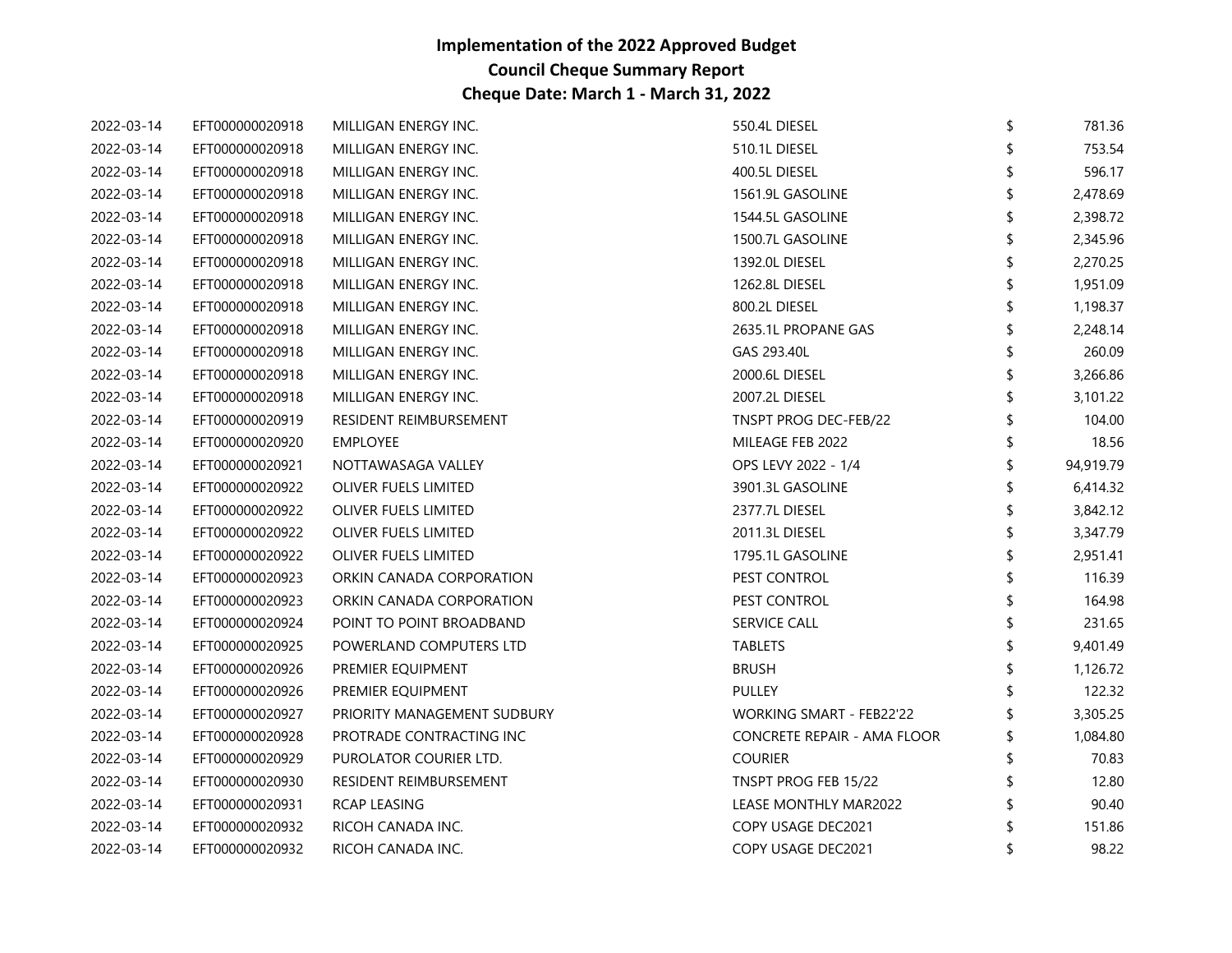| 2022-03-14 | EFT000000020933 | RJ BURNSIDE ASSOCIATES LTD.                   | SERV TO JAN27'22                    | \$<br>7,012.33 |
|------------|-----------------|-----------------------------------------------|-------------------------------------|----------------|
| 2022-03-14 | EFT000000020934 | RV ANDERSON ASSOCIATES                        | <b>SER JAN1-28'22</b>               | 45,977.85      |
| 2022-03-14 | EFT000000020934 | <b>RV ANDERSON ASSOCIATES</b>                 | <b>SERV JAN01-28'22</b>             | 9,504.20       |
| 2022-03-14 | EFT000000020934 | <b>RV ANDERSON ASSOCIATES</b>                 | <b>SERV JAN01-28'22</b>             | 2,610.30       |
| 2022-03-14 | EFT000000020935 | SAFEDESIGN APPAREL LTD.                       | <b>GLOVES</b>                       | 3,356.10       |
| 2022-03-14 | EFT000000020936 | SCHOMBERG SHEET METAL LTD.                    | <b>INSTALL - COLLECTOR BOX</b>      | 1,324.36       |
| 2022-03-14 | EFT000000020937 | <b>SHAW DIRECT</b>                            | SATELLITE MAR2022                   | 117.08         |
| 2022-03-14 | EFT000000020938 | <b>EMPLOYEE</b>                               | <b>BOOT ALLOWANCE 2022</b>          | 169.49         |
| 2022-03-14 | EFT000000020939 | SIMCOE COUNTY DISTRICTSCHOOL BOARD            | <b>DC'S FEB 2022</b>                | \$<br>2,511.00 |
| 2022-03-14 | EFT000000020940 | SIMCOE MUSKOKA CATHOLIC DISTRICT SCHOOL BOARD | <b>DC'S FEB 2022</b>                | 1,472.00       |
| 2022-03-14 | EFT000000020941 | SMARTCELL COMMUNICATIONS INC. (NEWMARKET)     | <b>IPHONE 13</b>                    | 174.02         |
| 2022-03-14 | EFT000000020941 | SMARTCELL COMMUNICATIONS INC. (NEWMARKET)     | USB WALL CHARGER                    | 22.59          |
| 2022-03-14 | EFT000000020942 | <b>EMPLOYEE</b>                               | CARPETS FOR YOGA CLASSES            | 490.28         |
| 2022-03-14 | EFT000000020943 | STRONGCO CORPORATION                          | <b>GLASS UPPER/BOTTOM</b>           | 586.87         |
| 2022-03-14 | EFT000000020944 | STRYKER CA ULC                                | <b>SUPPLIES</b>                     | 610.20         |
| 2022-03-14 | EFT000000020945 | <b>EMPLOYEE</b>                               | BOOT EXP - 2022                     | 349.15         |
| 2022-03-14 | EFT000000020946 | <b>SUNBELT RENTALS</b>                        | <b>PARTS</b>                        | 548.05         |
| 2022-03-14 | EFT000000020947 | <b>SUPERIOR PROPANE</b>                       | PROPANE                             | 126.96         |
| 2022-03-14 | EFT000000020947 | <b>SUPERIOR PROPANE</b>                       | <b>PROPANE</b>                      | 62.61          |
| 2022-03-14 | EFT000000020947 | <b>SUPERIOR PROPANE</b>                       | <b>PROPANE</b>                      | 94.31          |
| 2022-03-14 | EFT000000020947 | <b>SUPERIOR PROPANE</b>                       | <b>PROPANE</b>                      | 62.61          |
| 2022-03-14 | EFT000000020948 | <b>Tatham Engineering Limited</b>             | CIVIL PEER REVIEW                   | 3,674.48       |
| 2022-03-14 | EFT000000020948 | Tatham Engineering Limited                    | SERV JAN2022                        | 245.78         |
| 2022-03-14 | EFT000000020949 | TEMP AIR CONTROL                              | REPLACE VENTING                     | 648.34         |
| 2022-03-14 | EFT000000020949 | TEMP AIR CONTROL                              | INSPECTION-FALL2021/SPRING2022      | 3,285.36       |
| 2022-03-14 | EFT000000020950 | <b>3C TRAINING SOLUTIONS</b>                  | COACHING - FEB04'22                 | \$<br>282.50   |
| 2022-03-14 | EFT000000020950 | <b>3C TRAINING SOLUTIONS</b>                  | <b>COACHING - FEB 8 &amp; 25'22</b> | 847.50         |
| 2022-03-14 | EFT000000020951 | <b>TOTAL POWER</b>                            | <b>REPAIRS</b>                      | 836.20         |
| 2022-03-14 | EFT000000020952 | TRITON ENGINEERING                            | PROF SERV.                          | 11,123.01      |
| 2022-03-14 | EFT000000020953 | UNI FIRST CANADA LIMITED                      | <b>UNIFORMS</b>                     | 1,188.39       |
| 2022-03-14 | EFT000000020954 | VALLEY BLADES LIMITED                         | <b>PARTS</b>                        | 610.60         |
| 2022-03-14 | EFT000000020954 | VALLEY BLADES LIMITED                         | <b>PARTS</b>                        | 50.74          |
| 2022-03-14 | EFT000000020955 | VISCO INDUSTRIAL SALES CO                     | <b>PARTS</b>                        | 74.92          |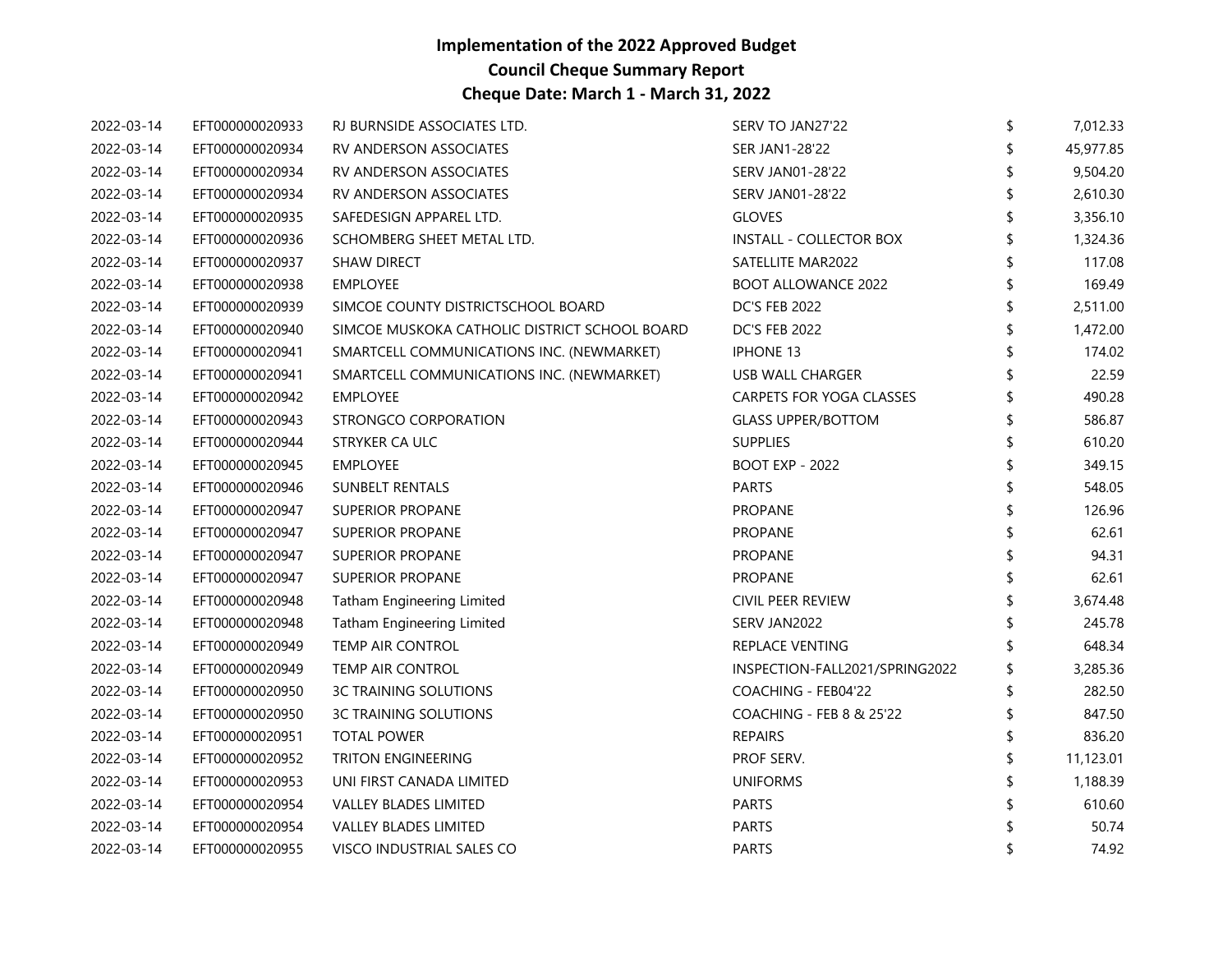| 2022-03-14 | EFT000000020955 | VISCO INDUSTRIAL SALES CO    | <b>PARTS</b>                  | \$<br>286.23   |
|------------|-----------------|------------------------------|-------------------------------|----------------|
| 2022-03-14 | EFT000000020955 | VISCO INDUSTRIAL SALES CO    | <b>PARTS</b>                  | 90.38          |
| 2022-03-14 | EFT000000020955 | VISCO INDUSTRIAL SALES CO    | <b>PARTS</b>                  | 665.57         |
| 2022-03-14 | EFT000000020955 | VISCO INDUSTRIAL SALES CO    | <b>PARTS</b>                  | 352.54         |
| 2022-03-14 | EFT000000020955 | VISCO INDUSTRIAL SALES CO    | <b>PARTS</b>                  | \$<br>51.75    |
| 2022-03-14 | EFT000000020956 | <b>WAMCO</b>                 | <b>CLAMPS</b>                 | 526.58         |
| 2022-03-14 | EFT000000020956 | <b>WAMCO</b>                 | CANISTERS                     | 1,987.90       |
| 2022-03-14 | EFT000000020956 | <b>WAMCO</b>                 | <b>PARTS</b>                  | 1,943.60       |
| 2022-03-14 | EFT000000020956 | <b>WAMCO</b>                 | <b>PARTS</b>                  | \$<br>3,247.34 |
| 2022-03-14 | EFT000000020957 | EMPLOYEE                     | <b>BOOT EXP - 2022</b>        | 262.72         |
| 2022-03-14 | EFT000000020958 | <b>EMPLOYEE</b>              | COA - MILEAGE FEB22           | 35.96          |
| 2022-03-14 | EFT000000020959 | <b>EMPLOYEE</b>              | FIRE FIGHTERS HOCKEY RESGISTR | 995.00         |
| 2022-03-14 | EFT000000020960 | <b>WILLIAMSON AUTOMOTIVE</b> | <b>PARTS</b>                  | 5.15           |
| 2022-03-14 | EFT000000020960 | <b>WILLIAMSON AUTOMOTIVE</b> | <b>PARTS</b>                  | 25.52          |
| 2022-03-14 | EFT000000020960 | WILLIAMSON AUTOMOTIVE        | <b>PARTS</b>                  | 6.34           |
| 2022-03-14 | EFT000000020960 | <b>WILLIAMSON AUTOMOTIVE</b> | <b>PARTS</b>                  | 44.10          |
| 2022-03-14 | EFT000000020960 | <b>WILLIAMSON AUTOMOTIVE</b> | <b>PARTS</b>                  | 32.22          |
| 2022-03-14 | EFT000000020960 | <b>WILLIAMSON AUTOMOTIVE</b> | <b>PARTS</b>                  | 23.83          |
| 2022-03-14 | EFT000000020960 | WILLIAMSON AUTOMOTIVE        | <b>PARTS</b>                  | 95.26          |
| 2022-03-14 | EFT000000020960 | <b>WILLIAMSON AUTOMOTIVE</b> | <b>PARTS</b>                  | \$<br>108.13   |
| 2022-03-14 | EFT000000020960 | <b>WILLIAMSON AUTOMOTIVE</b> | <b>PARTS</b>                  | 146.44         |
| 2022-03-14 | EFT000000020960 | <b>WILLIAMSON AUTOMOTIVE</b> | <b>PARTS</b>                  | 84.75          |
| 2022-03-14 | EFT000000020960 | WILLIAMSON AUTOMOTIVE        | <b>PARTS</b>                  | 54.68          |
| 2022-03-14 | EFT000000020960 | <b>WILLIAMSON AUTOMOTIVE</b> | <b>PARTS</b>                  | 71.02          |
| 2022-03-14 | EFT000000020960 | <b>WILLIAMSON AUTOMOTIVE</b> | <b>PARTS</b>                  | 59.05          |
| 2022-03-14 | EFT000000020960 | <b>WILLIAMSON AUTOMOTIVE</b> | <b>PARTS</b>                  | 38.52          |
| 2022-03-14 | EFT000000020960 | WILLIAMSON AUTOMOTIVE        | <b>PARTS</b>                  | \$<br>33.89    |
| 2022-03-14 | EFT000000020960 | <b>WILLIAMSON AUTOMOTIVE</b> | <b>PARTS</b>                  | 32.57          |
| 2022-03-14 | EFT000000020960 | <b>WILLIAMSON AUTOMOTIVE</b> | <b>PARTS</b>                  | 32.57          |
| 2022-03-14 | EFT000000020960 | <b>WILLIAMSON AUTOMOTIVE</b> | <b>PARTS</b>                  | 6.76           |
| 2022-03-14 | EFT000000020960 | WILLIAMSON AUTOMOTIVE        | <b>PARTS</b>                  | 9.51           |
| 2022-03-14 | EFT000000020960 | <b>WILLIAMSON AUTOMOTIVE</b> | <b>PARTS</b>                  | 54.87          |
| 2022-03-14 | EFT000000020960 | <b>WILLIAMSON AUTOMOTIVE</b> | <b>PARTS</b>                  | 19.21          |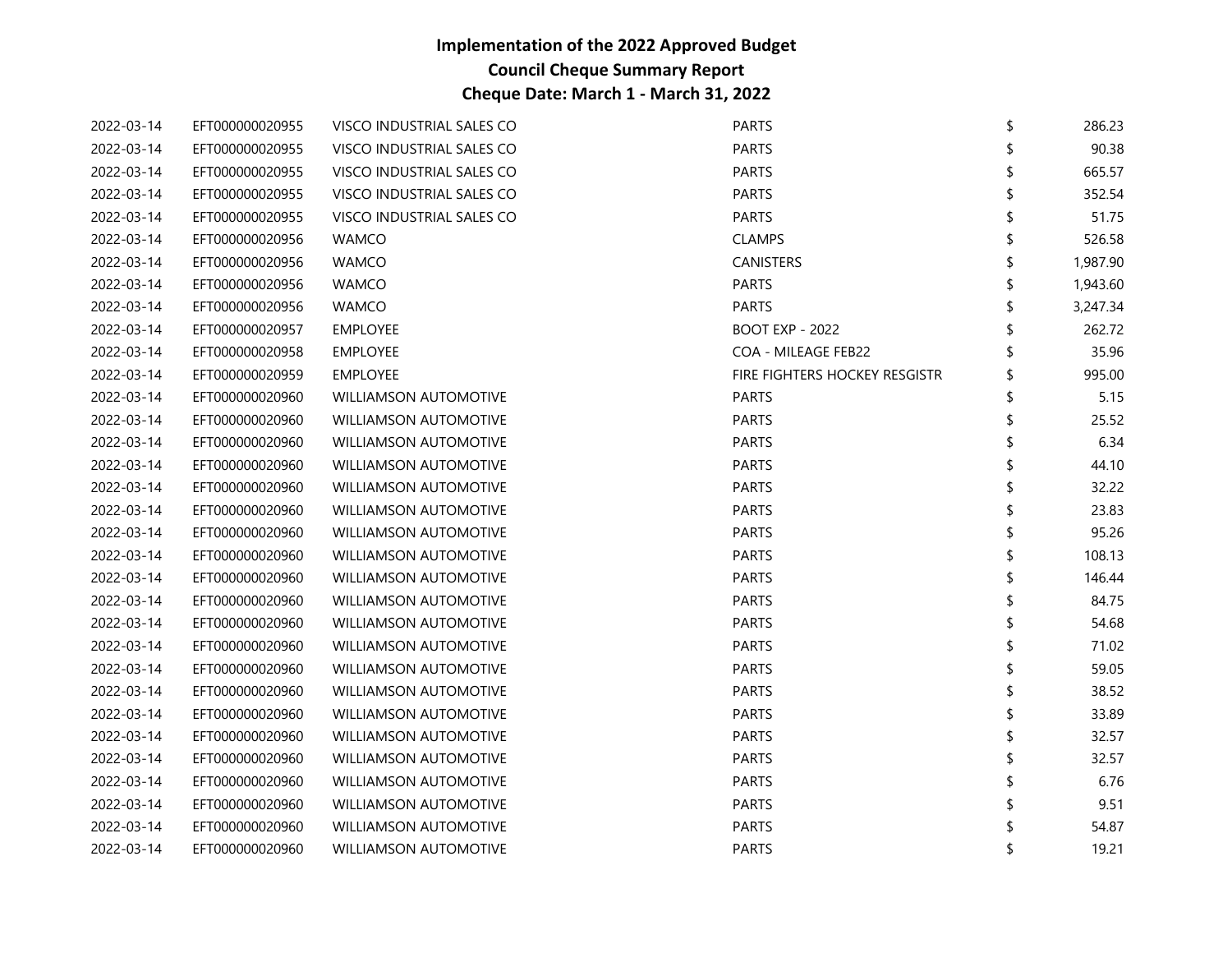| 2022-03-14 | EFT000000020960 | <b>WILLIAMSON AUTOMOTIVE</b>               | <b>PARTS</b>                   | \$<br>23.31     |
|------------|-----------------|--------------------------------------------|--------------------------------|-----------------|
| 2022-03-14 | EFT000000020960 | <b>WILLIAMSON AUTOMOTIVE</b>               | <b>PARTS</b>                   | 9.28            |
| 2022-03-14 | EFT000000020960 | <b>WILLIAMSON AUTOMOTIVE</b>               | <b>PARTS</b>                   | 178.09          |
| 2022-03-14 | EFT000000020960 | <b>WILLIAMSON AUTOMOTIVE</b>               | <b>PARTS</b>                   | 191.58          |
| 2022-03-14 | EFT000000020960 | <b>WILLIAMSON AUTOMOTIVE</b>               | <b>PARTS</b>                   | 66.85           |
| 2022-03-14 | EFT000000020960 | <b>WILLIAMSON AUTOMOTIVE</b>               | <b>PARTS</b>                   | 72.68           |
| 2022-03-14 | EFT000000020960 | <b>WILLIAMSON AUTOMOTIVE</b>               | <b>PARTS</b>                   | 9.48            |
| 2022-03-14 | EFT000000020960 | <b>WILLIAMSON AUTOMOTIVE</b>               | <b>PARTS</b>                   | 58.69           |
| 2022-03-14 | EFT000000020960 | <b>WILLIAMSON AUTOMOTIVE</b>               | <b>PARTS</b>                   | \$<br>118.11    |
| 2022-03-14 | EFT000000020960 | <b>WILLIAMSON AUTOMOTIVE</b>               | <b>PARTS</b>                   | 78.74           |
| 2022-03-14 | EFT000000020960 | <b>WILLIAMSON AUTOMOTIVE</b>               | <b>PARTS</b>                   | 108.82          |
| 2022-03-14 | EFT000000020960 | <b>WILLIAMSON AUTOMOTIVE</b>               | <b>PARTS</b>                   | 17.82           |
| 2022-03-14 | EFT000000020961 | <b>EMPLOYEE</b>                            | MILEAGE FEB2022                | 70.18           |
| 2022-03-14 | EFT000000020962 | 1204459 ONTARIO o/a MAGNETSIGNS            | RENTAL AD SPACE/MAG SIGNS      | 706.25          |
| 2022-03-14 | EFT000000020963 | QUADIENT LEASING CANADA LTD.               | <b>FUNDS FOR POSTAGE METER</b> | \$<br>22,600.00 |
| 2022-03-18 | EFT000000020964 | <b>EMPLOYEE</b>                            | <b>CIP/AOLE MEMBERSHIPS</b>    | \$<br>491.35    |
| 2022-03-18 | EFT000000020965 | ACKLANDS - GRAINGER INC                    | <b>FLASHLIGHT</b>              | 40.26           |
| 2022-03-18 | EFT000000020965 | ACKLANDS - GRAINGER INC                    | <b>SAFETY SIGN</b>             | 14.40           |
| 2022-03-18 | EFT000000020966 | ADVANCED DOOR SYSTEMS LTD.                 | <b>REPAIR DOORS</b>            | 877.17          |
| 2022-03-18 | EFT000000020967 | ADVANCED VOICE & DATA CONTRACTING INC      | <b>ACCESS CARDS</b>            | 1,306.86        |
| 2022-03-18 | EFT000000020968 | AGO INDUSTRIES INC.                        | <b>UNIFORMS</b>                | 886.27          |
| 2022-03-18 | EFT000000020969 | A&G ROAD CLEANERS LIMITED                  | <b>STANDYBY FEES</b>           | \$<br>34,360.19 |
| 2022-03-18 | EFT000000020970 | AIR LIQUIDE CANADA INC.                    | OXYGEN/CYLINDERS               | \$<br>110.10    |
| 2022-03-18 | EFT000000020971 | AJ STONE COMPANY LTD.                      | GASKETS                        | 176.28          |
| 2022-03-18 | EFT000000020971 | AJ STONE COMPANY LTD.                      | <b>GAS CYLINDER</b>            | 637.34          |
| 2022-03-18 | EFT000000020972 | ALINE UTILITY LIMITED                      | STREETLIGHT MAINT.             | 16,749.31       |
| 2022-03-18 | EFT000000020973 | ALLIANCE AGRI-TURF INC. C/O BARTLETT, RICK | <b>GRASS SEED</b>              | 3,444.24        |
| 2022-03-18 | EFT000000020974 | ALLISTON LUMBER CO. LIMITED                | <b>SUPPLIES</b>                | 22.57           |
| 2022-03-18 | EFT000000020974 | ALLISTON LUMBER CO. LIMITED                | <b>PROPANE</b>                 | 11.80           |
| 2022-03-18 | EFT000000020974 | ALLISTON LUMBER CO. LIMITED                | <b>SUPPLIES</b>                | 255.47          |
| 2022-03-18 | EFT000000020974 | ALLISTON LUMBER CO. LIMITED                | <b>SUPPLIES</b>                | 80.11           |
| 2022-03-18 | EFT000000020974 | ALLISTON LUMBER CO. LIMITED                | <b>SUPPLIES</b>                | 3.11            |
| 2022-03-18 | EFT000000020975 | AQUA-TECH DEWATERING                       | <b>REFUND</b>                  | 2.783.75        |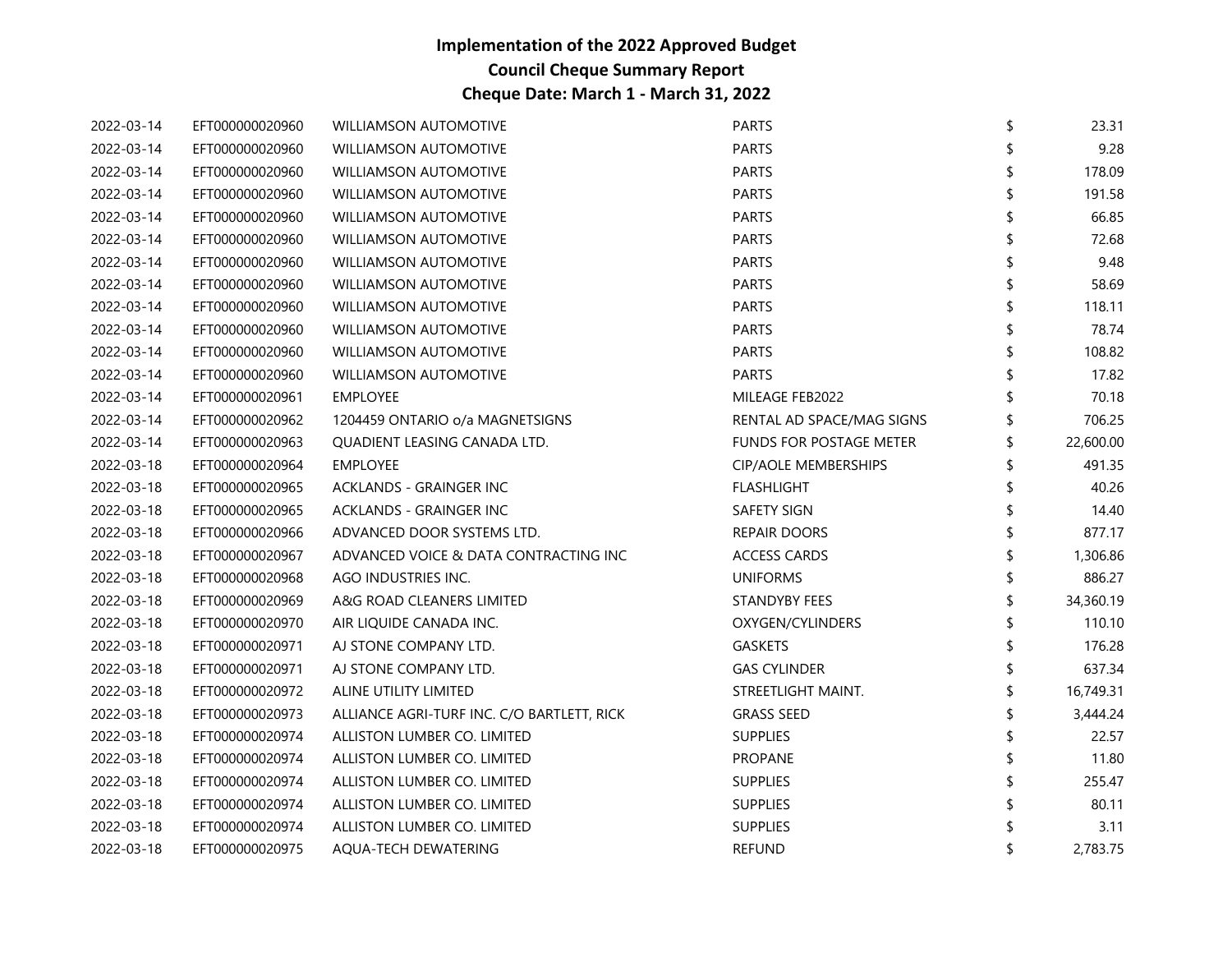| 2022-03-18 | EFT000000020976 | ARCTICLIGHT BOARDING KENNELS        | BOARDING/KENNELS FEB2022      | \$<br>1,110.00 |
|------------|-----------------|-------------------------------------|-------------------------------|----------------|
| 2022-03-18 | EFT000000020977 | <b>BARRIE SCUBA HOUSE</b>           | <b>VISUAL INSPECTION</b>      | 84.75          |
| 2022-03-18 | EFT000000020978 | BOWERS JONES FOURNIER SURVEYING LTD | <b>TOPOGRAPHIC SURVEY</b>     | 2,675.28       |
| 2022-03-18 | EFT000000020979 | <b>EMPLOYEE</b>                     | MILEAGE FEB2022               | 21.46          |
| 2022-03-18 | EFT000000020980 | BRYAN'S ELECTRIC MOTORS & PUMP      | HOSE/CLAMPS                   | 21.29          |
| 2022-03-18 | EFT000000020980 | BRYAN'S ELECTRIC MOTORS & PUMP      | PRESSURE WASHER REPAIR PARTS  | 267.70         |
| 2022-03-18 | EFT000000020981 | CANADIAN TIRE ASSOCIATE STORE       | <b>WORK BENCH</b>             | 248.59         |
| 2022-03-18 | EFT000000020981 | CANADIAN TIRE ASSOCIATE STORE       | PAINT                         | 115.23         |
| 2022-03-18 | EFT000000020981 | CANADIAN TIRE ASSOCIATE STORE       | <b>HANDLE</b>                 | 24.85          |
| 2022-03-18 | EFT000000020982 | <b>EMPLOYEE</b>                     | MILEAGE FEB2022               | 154.86         |
| 2022-03-18 | EFT000000020983 | CA SELLERS CLEANING SERVICES LTD    | SANTIZING DEPOT 1&2 - DEC2021 | 2,093.49       |
| 2022-03-18 | EFT000000020983 | CA SELLERS CLEANING SERVICES LTD    | SANTIZING DEPOT 1&2 - FEB2022 | \$<br>1,695.00 |
| 2022-03-18 | EFT000000020983 | CA SELLERS CLEANING SERVICES LTD    | <b>JANITORIAL SERVICES</b>    | 1,779.75       |
| 2022-03-18 | EFT000000020984 | CINTAS CANADA LIMITED               | <b>MATS</b>                   | 10.45          |
| 2022-03-18 | EFT000000020984 | CINTAS CANADA LIMITED               | <b>MAT SERVICE</b>            | 124.55         |
| 2022-03-18 | EFT000000020984 | CINTAS CANADA LIMITED               | UNIFORM CLEANING              | 157.41         |
| 2022-03-18 | EFT000000020984 | CINTAS CANADA LIMITED               | <b>MAT SERVICE</b>            | 11.90          |
| 2022-03-18 | EFT000000020984 | CINTAS CANADA LIMITED               | <b>MAT SERVICE</b>            | 171.08         |
| 2022-03-18 | EFT000000020984 | CINTAS CANADA LIMITED               | <b>MAT SERVICE</b>            | 30.40          |
| 2022-03-18 | EFT000000020984 | CINTAS CANADA LIMITED               | <b>MAT SERVICE</b>            | 82.66          |
| 2022-03-18 | EFT000000020984 | CINTAS CANADA LIMITED               | <b>MAT SERVICE</b>            | 83.55          |
| 2022-03-18 | EFT000000020985 | <b>COMMISSIONAIRES GREAT LAKES</b>  | TEMP HELP FEB 6-19/22         | 2,020.21       |
| 2022-03-18 | EFT000000020986 | CORPORATE EXPRESS CANADA INC.       | <b>SUPPLIES</b>               | \$<br>15.64    |
| 2022-03-18 | EFT000000020986 | CORPORATE EXPRESS CANADA INC.       | <b>NOTEBOOKS</b>              | 31.62          |
| 2022-03-18 | EFT000000020986 | CORPORATE EXPRESS CANADA INC.       | OFFICE SUPPLIES               | 52.92          |
| 2022-03-18 | EFT000000020986 | CORPORATE EXPRESS CANADA INC.       | OFFICE SUPPLIES               | \$<br>75.33    |
| 2022-03-18 | EFT000000020986 | CORPORATE EXPRESS CANADA INC.       | <b>SUPPLIES</b>               | 15.79          |
| 2022-03-18 | EFT000000020987 | <b>COUNTY OF SIMCOE</b>             | <b>ANNUAL CERB 911</b>        | 18,976.96      |
| 2022-03-18 | EFT000000020988 | CULLIGAN WATER CONDITIONING         | WATER                         | 96.79          |
| 2022-03-18 | EFT000000020988 | CULLIGAN WATER CONDITIONING         | WATER                         | 130.52         |
| 2022-03-18 | EFT000000020988 | CULLIGAN WATER CONDITIONING         | <b>WATER</b>                  | 45.86          |
| 2022-03-18 | EFT000000020988 | CULLIGAN WATER CONDITIONING         | <b>WATER</b>                  | 102.52         |
| 2022-03-18 | EFT000000020988 | CULLIGAN WATER CONDITIONING         | <b>WATER</b>                  | 56.54          |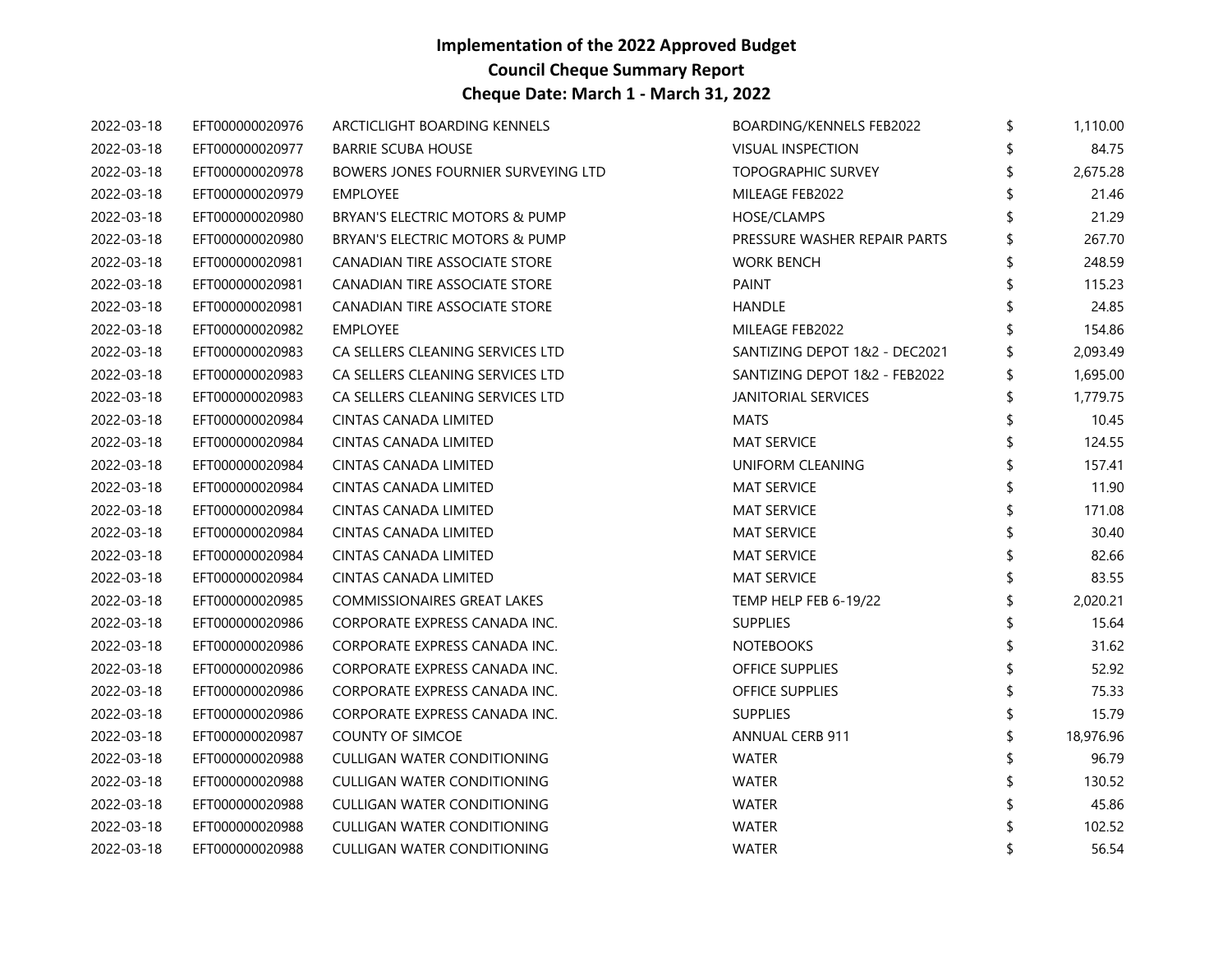| 2022-03-18 | EFT000000020989 | DELL CANADA INC.                     | PHONE & 365 VOICE FEB22        | \$<br>2,941.73  |
|------------|-----------------|--------------------------------------|--------------------------------|-----------------|
| 2022-03-18 | EFT000000020990 | <b>DIXIE CLEANERS</b>                | <b>CLEANING SERVICES</b>       | 509.52          |
| 2022-03-18 | EFT000000020990 | <b>DIXIE CLEANERS</b>                | UNIFORM REPAIR                 | 50.85           |
| 2022-03-18 | EFT000000020991 | <b>EMPLOYEE</b>                      | <b>BOOT ALLOWANCE 2022</b>     | 143.50          |
| 2022-03-18 | EFT000000020992 | DUNK & ASSOCIATES                    | 24-7 PLATFORM PACKAGE          | \$<br>18,080.00 |
| 2022-03-18 | EFT000000020993 | ELECTRICAL SAFETY AUTHORITY          | <b>SUPPLIES</b>                | 175.19          |
| 2022-03-18 | EFT000000020994 | ELEVATOR ONE INC.                    | MONTHLY MAINTENANCE            | 416.78          |
| 2022-03-18 | EFT000000020995 | EWE HERD ME                          | <b>CANINE CONTROL FEB22</b>    | 3,526.92        |
| 2022-03-18 | EFT000000020996 | FEEHELY, GASTALDI                    | BYLAW MATTERS FEB28/22         | \$<br>807.95    |
| 2022-03-18 | EFT000000020996 | FEEHELY, GASTALDI                    | BYLAW MATTERS MAR 3/22         | 310.75          |
| 2022-03-18 | EFT000000020997 | 4 OFFICE AUTOMATION LTD.             | <b>CONTRACT BASE FEB2022</b>   | 16.95           |
| 2022-03-18 | EFT000000020997 | 4 OFFICE AUTOMATION LTD.             | WWTP & FIRE COPIER MAR22       | 507.40          |
| 2022-03-18 | EFT000000020998 | <b>FS PARTNERS</b>                   | <b>FUEL</b>                    | 348.10          |
| 2022-03-18 | EFT000000020998 | <b>FS PARTNERS</b>                   | <b>HYDRANT REFUND</b>          | 3,098.71        |
| 2022-03-18 | EFT000000020999 | <b>GAGE PRINT &amp; PACKAGING</b>    | <b>INK PADS</b>                | 36.16           |
| 2022-03-18 | EFT000000021000 | EMPLOYEE                             | <b>WORK PANTS</b>              | 298.41          |
| 2022-03-18 | EFT000000021001 | <b>GERRIE ELECTRIC WHOLESALE LTD</b> | <b>PARTS</b>                   | 19.85           |
| 2022-03-18 | EFT000000021002 | <b>GLEN MARTIN</b>                   | <b>JANITORIAL SUPPLIES</b>     | 459.70          |
| 2022-03-18 | EFT000000021002 | <b>GLEN MARTIN</b>                   | <b>JANITORIAL SUPPLIES</b>     | 193.39          |
| 2022-03-18 | EFT000000021002 | <b>GLEN MARTIN</b>                   | <b>REPAIRS</b>                 | 271.20          |
| 2022-03-18 | EFT000000021003 | HANNA & HAMILTON CONST.CO.LTD.       | HAMMELL-REMOVE FALLEN TREES    | 3,169.65        |
| 2022-03-18 | EFT000000021004 | <b>HYDRO ONE</b>                     | VC4 CONC2 LOT26 FEB2022        | 109.38          |
| 2022-03-18 | EFT000000021004 | <b>HYDRO ONE</b>                     | STREET LIGHTING FEB2022        | 604.71          |
| 2022-03-18 | EFT000000021004 | <b>HYDRO ONE</b>                     | 5917 7TH LINE DEP2 GAR FEB2022 | 1,651.96        |
| 2022-03-18 | EFT000000021004 | <b>HYDRO ONE</b>                     | 5917 7TH LINE NEW BLDG FEB2022 | 472.38          |
| 2022-03-18 | EFT000000021004 | <b>HYDRO ONE</b>                     | 9TH LINE TRAFFIC LT FEB2022    | 34.36           |
| 2022-03-18 | EFT000000021005 | <b>IDEAL SUPPLY</b>                  | <b>PARTS</b>                   | 1,279.11        |
| 2022-03-18 | EFT000000021005 | <b>IDEAL SUPPLY</b>                  | <b>SUPPLIES</b>                | 86.06           |
| 2022-03-18 | EFT000000021006 | INNOVATIVE SURFACE SOLUTIONS         | PROPATCH WORK                  | 4,869.98        |
| 2022-03-18 | EFT000000021006 | INNOVATIVE SURFACE SOLUTIONS         | PROPATCH WORK                  | 4,957.99        |
| 2022-03-18 | EFT000000021007 | EMPLOYEE                             | MILEAGE FEB2022                | 31.90           |
| 2022-03-18 | EFT000000021008 | JACK WATSON SPORTS INC.              | <b>VOLLEYBALL SET</b>          | 5,026.13        |
| 2022-03-18 | EFT000000021009 | JOE JOHNSON EQUIPMENT INC.           | <b>DOOR LATCH</b>              | \$<br>488.31    |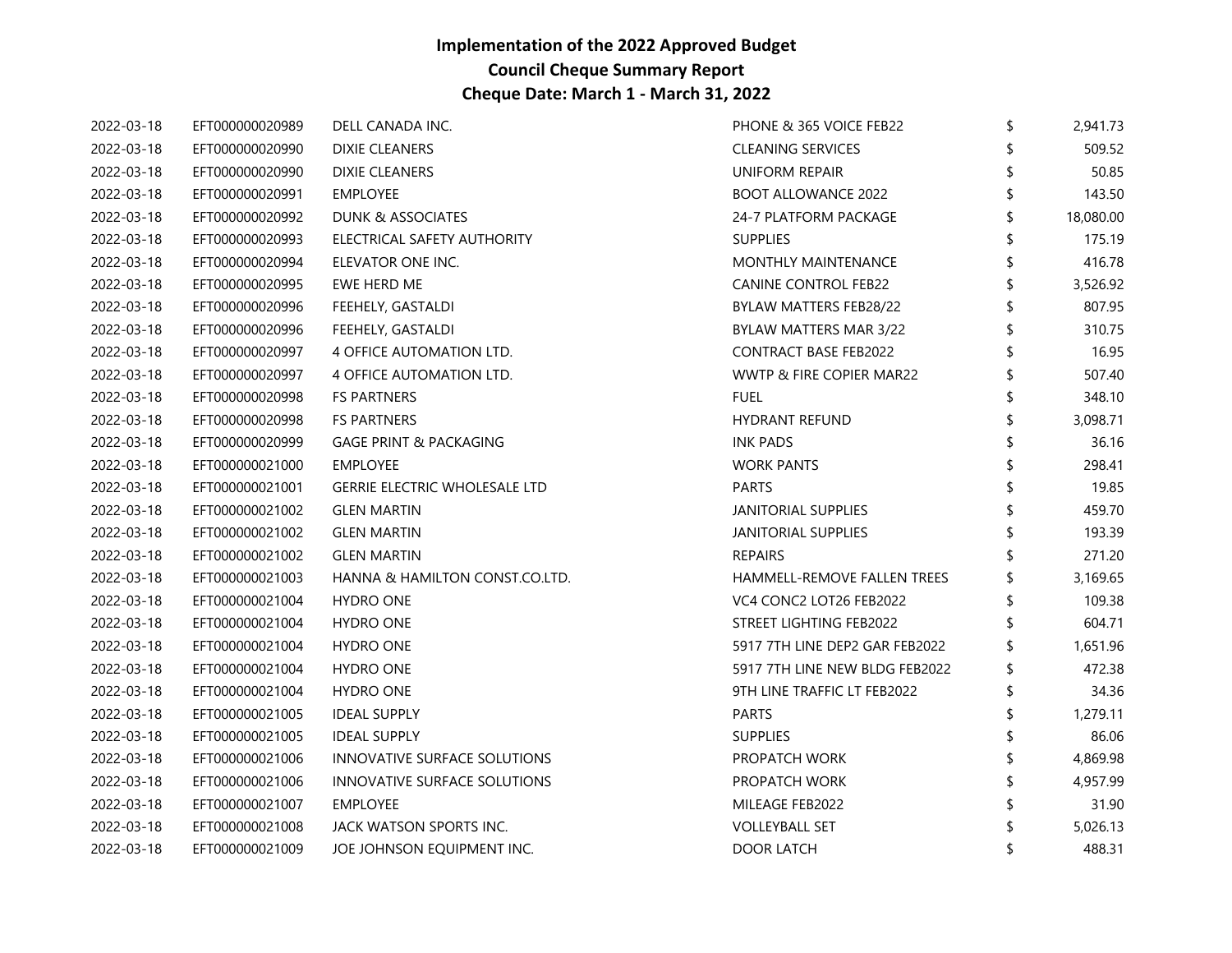| 2022-03-18 | EFT000000021010 | JOHN BRAVAKIS ENTERPRISES LTD.    | <b>HYDRANT REFUND</b>          | \$<br>3,316.50 |
|------------|-----------------|-----------------------------------|--------------------------------|----------------|
| 2022-03-18 | EFT000000021011 | JUST VAC IT INC                   | <b>HYDRANT REFUND</b>          | 1,016.63       |
| 2022-03-18 | EFT000000021012 | <b>JUTZI WATER TECHNOLOGIES</b>   | <b>CHEMICALS</b>               | 553.70         |
| 2022-03-18 | EFT000000021012 | <b>JUTZI WATER TECHNOLOGIES</b>   | <b>CHLORINE</b>                | 1,649.80       |
| 2022-03-18 | EFT000000021012 | <b>JUTZI WATER TECHNOLOGIES</b>   | SODIUM SILICATE                | \$<br>5,051.10 |
| 2022-03-18 | EFT000000021013 | <b>KEMPENFELT IMAGING</b>         | COPIER - JAN22                 | 1,298.13       |
| 2022-03-18 | EFT000000021014 | <b>MAXIMUM SIGNS</b>              | <b>SIGNS</b>                   | 844.44         |
| 2022-03-18 | EFT000000021014 | <b>MAXIMUM SIGNS</b>              | <b>SIGNS</b>                   | 37.01          |
| 2022-03-18 | EFT000000021015 | METROLAND MEDIA GROUP             | AD                             | \$<br>1,067.85 |
| 2022-03-18 | EFT000000021016 | MILLIGAN ENERGY INC.              | GAS 1627.1L                    | 2,354.17       |
| 2022-03-18 | EFT000000021016 | MILLIGAN ENERGY INC.              | DIESEL 359.3L                  | 490.17         |
| 2022-03-18 | EFT000000021016 | MILLIGAN ENERGY INC.              | DIESEL 4168.1L                 | \$<br>6,289.21 |
| 2022-03-18 | EFT000000021016 | MILLIGAN ENERGY INC.              | GAS 2381.2L                    | 2,123.01       |
| 2022-03-18 | EFT000000021016 | MILLIGAN ENERGY INC.              | 2097.3L PROPANE                | 2,025.12       |
| 2022-03-18 | EFT000000021016 | MILLIGAN ENERGY INC.              | 1809.0L PROPANE                | 1,767.18       |
| 2022-03-18 | EFT000000021017 | NORTHERN SAFETY LIMITED           | <b>EARMUFFS</b>                | 12.60          |
| 2022-03-18 | EFT000000021018 | POINT TO POINT BROADBAND          | SERVICE CALL                   | 802.30         |
| 2022-03-18 | EFT000000021019 | POINT TO POINT COMMUNICATIONS     | MONTHLY DATA USAGE             | 113.00         |
| 2022-03-18 | EFT000000021019 | POINT TO POINT COMMUNICATIONS     | MONITOR/MONTHLY MAINTENANCE    | \$<br>1,197.80 |
| 2022-03-18 | EFT000000021020 | POWERSTREAM INC                   | 7593420000                     | 1,566.51       |
| 2022-03-18 | EFT000000021020 | POWERSTREAM INC                   | 7952520000                     | 2,789.66       |
| 2022-03-18 | EFT000000021020 | POWERSTREAM INC                   | 2990520000                     | 49.75          |
| 2022-03-18 | EFT000000021020 | POWERSTREAM INC                   | 2990520000                     | 50.55          |
| 2022-03-18 | EFT000000021020 | POWERSTREAM INC                   | 4228535767                     | 74.30          |
| 2022-03-18 | EFT000000021020 | POWERSTREAM INC                   | 4393520000                     | 1,193.34       |
| 2022-03-18 | EFT000000021020 | POWERSTREAM INC                   | 5327420000                     | \$<br>1,478.36 |
| 2022-03-18 | EFT000000021020 | POWERSTREAM INC                   | 6327420000                     | 1,393.10       |
| 2022-03-18 | EFT000000021020 | POWERSTREAM INC                   | 6846299299                     | 107.37         |
| 2022-03-18 | EFT000000021021 | PROTRADE CONTRACTING INC          | <b>REPAIRS</b>                 | 1,969.03       |
| 2022-03-18 | EFT000000021022 | PROTECK ROOFING & SHEET METAL INC | PRO008 4734 10%HB RELEASE      | 82,600.42      |
| 2022-03-18 | EFT000000021023 | PSD CITYWIDE INC.                 | FMW ENTERPRISE BUDGET SOFTWARE | \$<br>1,354.89 |
| 2022-03-18 | EFT000000021024 | PUROLATOR COURIER LTD.            | <b>COURIER SERVICES</b>        | 62.65          |
| 2022-03-18 | EFT000000021025 | <b>REALTAX INC</b>                | ROLL 432403000512400           | \$<br>1,093.84 |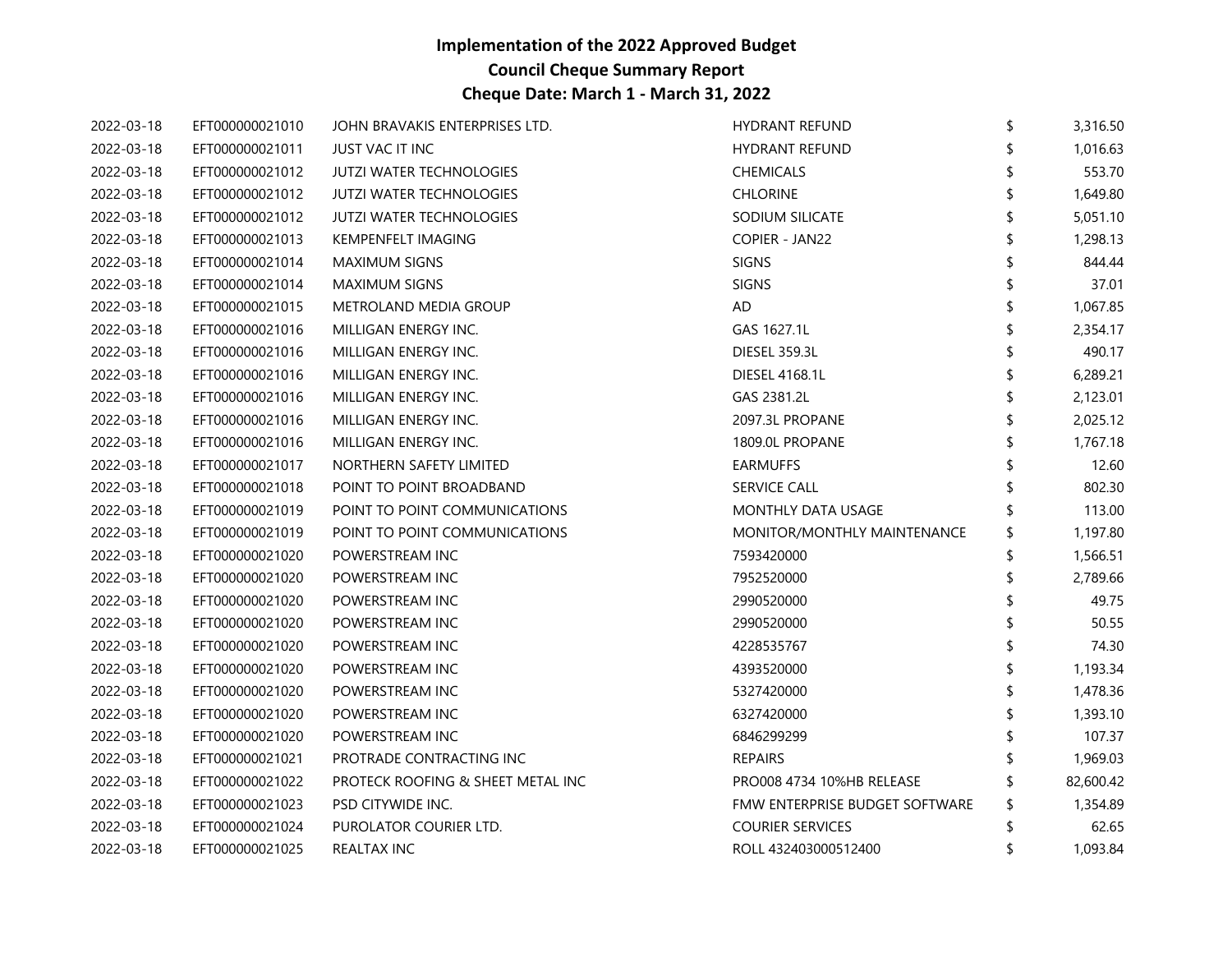| 2022-03-18 | EFT000000021025 | REALTAX INC                    | ROLL 432401000206001          | \$<br>694.95   |
|------------|-----------------|--------------------------------|-------------------------------|----------------|
| 2022-03-18 | EFT000000021025 | REALTAX INC                    | ROLL 432404000118442          | 581.95         |
| 2022-03-18 | EFT000000021025 | REALTAX INC                    | ROLL 432403000535100          | 723.20         |
| 2022-03-18 | EFT000000021025 | REALTAX INC                    | ROLL 432401000102601          | 694.95         |
| 2022-03-18 | EFT000000021025 | REALTAX INC                    | ROLL 432404000217707          | \$<br>870.10   |
| 2022-03-18 | EFT000000021025 | REALTAX INC                    | ROLL 432404000314902          | 836.20         |
| 2022-03-18 | EFT000000021026 | RJ BURNSIDE ASSOCIATES LTD.    | SERV TO JAN27'22              | 807.95         |
| 2022-03-18 | EFT000000021027 | SGS LAKEFIELD RESEARCH LIMITED | SAMPLE TESTING - JOC          | 10.17          |
| 2022-03-18 | EFT000000021027 | SGS LAKEFIELD RESEARCH LIMITED | SAMPLE TESTING - WWTP         | \$<br>592.12   |
| 2022-03-18 | EFT000000021027 | SGS LAKEFIELD RESEARCH LIMITED | SAMPLE TESTING - WWTP         | 662.18         |
| 2022-03-18 | EFT000000021027 | SGS LAKEFIELD RESEARCH LIMITED | SAMPLE TESTING - WTP          | 596.64         |
| 2022-03-18 | EFT000000021027 | SGS LAKEFIELD RESEARCH LIMITED | SAMPLE TESTING - WWTP         | \$<br>645.23   |
| 2022-03-18 | EFT000000021027 | SGS LAKEFIELD RESEARCH LIMITED | SAMPLE TESTING - WTP          | 1,534.54       |
| 2022-03-18 | EFT000000021027 | SGS LAKEFIELD RESEARCH LIMITED | SAMPLE TESTING - WTP          | 513.02         |
| 2022-03-18 | EFT000000021027 | SGS LAKEFIELD RESEARCH LIMITED | SAMPLE TESTING - WTP          | 198.88         |
| 2022-03-18 | EFT000000021027 | SGS LAKEFIELD RESEARCH LIMITED | SAMPLE TESTING - WWTP         | 159.33         |
| 2022-03-18 | EFT000000021028 | <b>EMPLOYEE</b>                | LIGHT BULBS                   | 15.77          |
| 2022-03-18 | EFT000000021029 | <b>SOUND BARRIERS</b>          | GASKETS                       | 217.30         |
| 2022-03-18 | EFT000000021030 | STRAIGHTLINE GROUP INC         | <b>SERV TO FEB 28 2022</b>    | 15,255.00      |
| 2022-03-18 | EFT000000021031 | <b>SUNBELT RENTALS</b>         | <b>FENCE RENTAL</b>           | 152.55         |
| 2022-03-18 | EFT000000021032 | <b>SUPERIOR PROPANE</b>        | <b>PROPANE</b>                | 6.78           |
| 2022-03-18 | EFT000000021033 | TELIZON INC/SIMCOE COUNTY LONG | <b>BUSINESS LINES FEB2022</b> | 296.10         |
| 2022-03-18 | EFT000000021033 | TELIZON INC/SIMCOE COUNTY LONG | <b>BUSINESS LINES FEB2022</b> | 470.56         |
| 2022-03-18 | EFT000000021033 | TELIZON INC/SIMCOE COUNTY LONG | <b>BUSINESS LINES FEB2022</b> | 301.70         |
| 2022-03-18 | EFT000000021033 | TELIZON INC/SIMCOE COUNTY LONG | <b>BUSINESS LINES FEB2022</b> | 636.14         |
| 2022-03-18 | EFT000000021033 | TELIZON INC/SIMCOE COUNTY LONG | <b>BUSINESS LINES FEB2022</b> | \$<br>136.85   |
| 2022-03-18 | EFT000000021034 | TEMP AIR CONTROL               | <b>SERVICE CALL</b>           | 290.98         |
| 2022-03-18 | EFT000000021034 | <b>TEMP AIR CONTROL</b>        | <b>REPAIRS</b>                | 1,080.11       |
| 2022-03-18 | EFT000000021034 | TEMP AIR CONTROL               | <b>REPAIRS</b>                | 465.56         |
| 2022-03-18 | EFT000000021034 | TEMP AIR CONTROL               | <b>REPAIRS</b>                | 277.98         |
| 2022-03-18 | EFT000000021034 | TEMP AIR CONTROL               | <b>REPAIRS</b>                | 174.59         |
| 2022-03-18 | EFT000000021034 | <b>TEMP AIR CONTROL</b>        | <b>REPAIRS</b>                | 294.93         |
| 2022-03-18 | EFT000000021034 | <b>TEMP AIR CONTROL</b>        | <b>SERVICE CALL</b>           | \$<br>1,071.24 |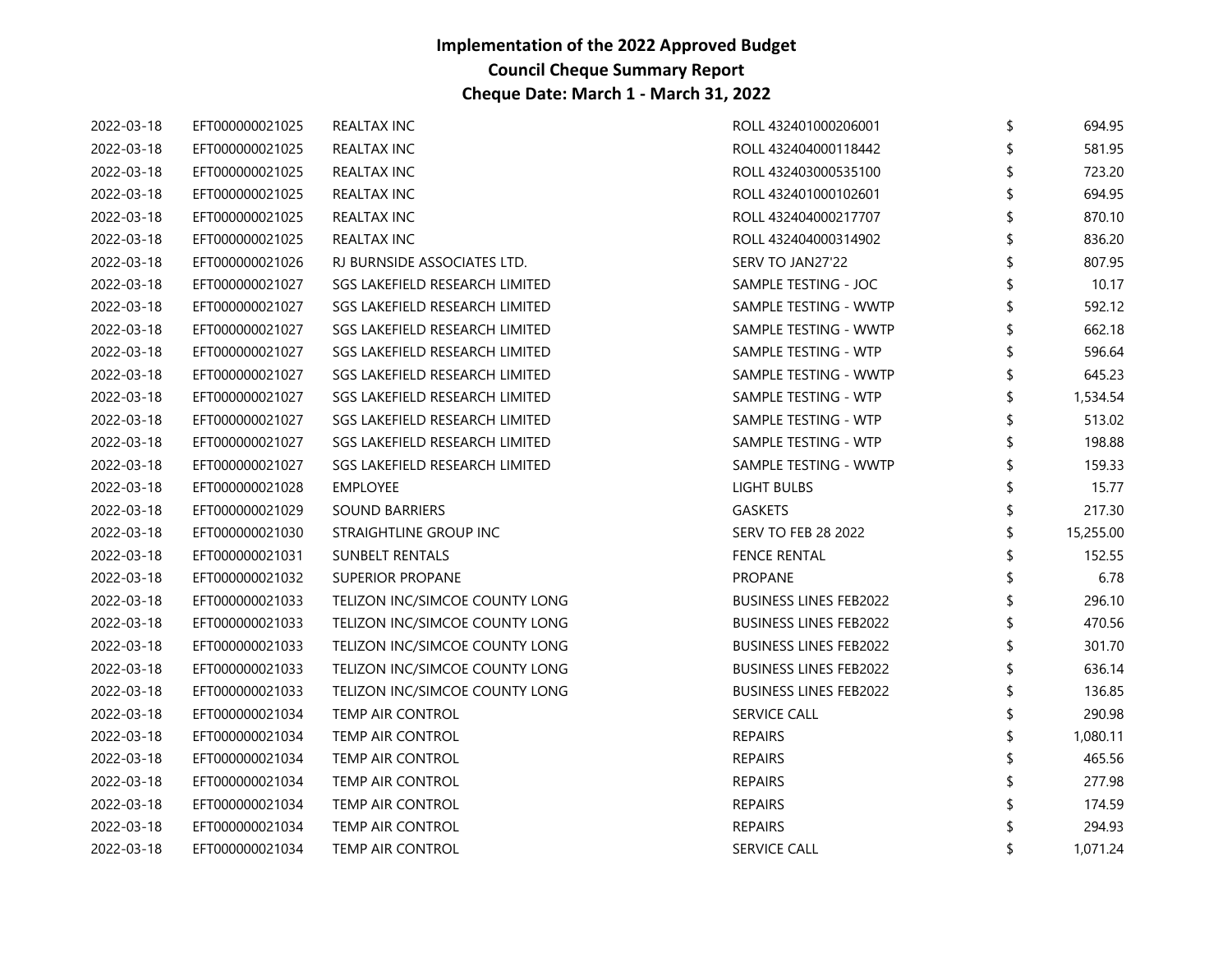| 2022-03-18 | EFT000000021034 | TEMP AIR CONTROL                       | <b>SERVICE CALL</b>                | \$<br>232.78     |
|------------|-----------------|----------------------------------------|------------------------------------|------------------|
| 2022-03-18 | EFT000000021035 | <b>THINKTEL</b>                        | SERV & USAGE MAR22                 | \$<br>1,759.99   |
| 2022-03-18 | EFT000000021036 | <b>3C TRAINING SOLUTIONS</b>           | <b>MONTHLY COACHING FEE</b>        | 282.50           |
| 2022-03-18 | EFT000000021037 | VISCO INDUSTRIAL SALES CO              | <b>PARTS</b>                       | 1,941.67         |
| 2022-03-18 | EFT000000021038 | <b>WAMCO</b>                           | <b>PARTS</b>                       | \$<br>933.38     |
| 2022-03-18 | EFT000000021039 | <b>WILLIAMSON AUTOMOTIVE</b>           | <b>PARTS</b>                       | 19.41            |
| 2022-03-18 | EFT000000021040 | WM WELLER TREE SERVICE LTD.            | TREE MAINTENCE FEB14-25'22         | 1,264.70         |
| 2022-03-18 | EFT000000021040 | WM WELLER TREE SERVICE LTD.            | ASH TREE MAINT. FEB14-25'22        | 9,420.13         |
| 2022-03-18 | EFT000000021041 | <b>WOLSELEY MECHANICAL GROUP</b>       | <b>PARTS</b>                       | 57.11            |
| 2022-03-18 | EFT000000021041 | <b>WOLSELEY MECHANICAL GROUP</b>       | <b>PARTS</b>                       | 47.19            |
| 2022-03-18 | EFT000000021041 | <b>WOLSELEY MECHANICAL GROUP</b>       | <b>PARTS</b>                       | 136.64           |
| 2022-03-18 | EFT000000021041 | <b>WOLSELEY MECHANICAL GROUP</b>       | <b>PARTS</b>                       | 122.63           |
| 2022-03-18 | EFT000000021042 | <b>XEROX CANADA</b>                    | <b>COPIES MADE FEB2022</b>         | 186.85           |
| 2022-03-25 | EFT000000021043 | A&G ROAD CLEANERS LIMITED              | SNOW PLOW/SAND.SALT FEB22          | 9,180.97         |
| 2022-03-25 | EFT000000021044 | AHEARN & SOPER INC.                    | 300 PRINTS                         | 108.48           |
| 2022-03-25 | EFT000000021045 | AIRD & BERLIS LLP                      | <b>CLOSED MEETING INVESTIGATOR</b> | 2,689.40         |
| 2022-03-25 | EFT000000021046 | ATHLETICA SPORT SYSTEMS INC            | NET/PAD PACKAGE                    | 975.19           |
| 2022-03-25 | EFT000000021047 | RESIDENT REIMBURSEMENT                 | LEASE AGREEMENT APRIL2022          | 960.50           |
| 2022-03-25 | EFT000000021048 | CGI INC                                | <b>LICENSE - 2022</b>              | \$<br>15,820.00  |
| 2022-03-25 | EFT000000021049 | CINTAS CANADA LIMITED                  | <b>MAT SERVICE</b>                 | 72.00            |
| 2022-03-25 | EFT000000021049 | CINTAS CANADA LIMITED                  | MAT                                | 5.94             |
| 2022-03-25 | EFT000000021049 | CINTAS CANADA LIMITED                  | MAT                                | 35.69            |
| 2022-03-25 | EFT000000021049 | CINTAS CANADA LIMITED                  | <b>MAT SERVICE</b>                 | 72.00            |
| 2022-03-25 | EFT000000021049 | CINTAS CANADA LIMITED                  | <b>MAT SERVICE</b>                 | 16.60            |
| 2022-03-25 | EFT000000021050 | TOWN OF COLLINGWOOD                    | WATER USAGE - JAN22                | 131,847.65       |
| 2022-03-25 | EFT000000021051 | EPCOR ELECTRICITY DISTRIBUTION ONT INC | GIDEON ST - JAN18-FEB01'22         | \$<br>78.72      |
| 2022-03-25 | EFT000000021052 | CONSEIL SCOLAIRE DE DISTRICT           | Q1-TAX INSTALL 2022                | 24,859.12        |
| 2022-03-25 | EFT000000021053 | CONSEIL SCOLAIRE VIAMONDE              | Q1-TAX INSTALL 2022                | 25,896.43        |
| 2022-03-25 | EFT000000021054 | CORPORATE EXPRESS CANADA INC.          | OFFICE SUPPLIES                    | 83.94            |
| 2022-03-25 | EFT000000021054 | CORPORATE EXPRESS CANADA INC.          | <b>SUPPLIES</b>                    | 137.62           |
| 2022-03-25 | EFT000000021054 | CORPORATE EXPRESS CANADA INC.          | <b>JOC COPIER PAPER</b>            | 213.41           |
| 2022-03-25 | EFT000000021055 | <b>COUNTY OF SIMCOE</b>                | TAX LEVY 2022 - 1/4                | 5,047,360.25     |
| 2022-03-25 | EFT000000021055 | <b>COUNTY OF SIMCOE</b>                | 2021 ADDITIONAL LEVY               | \$<br>118,279.44 |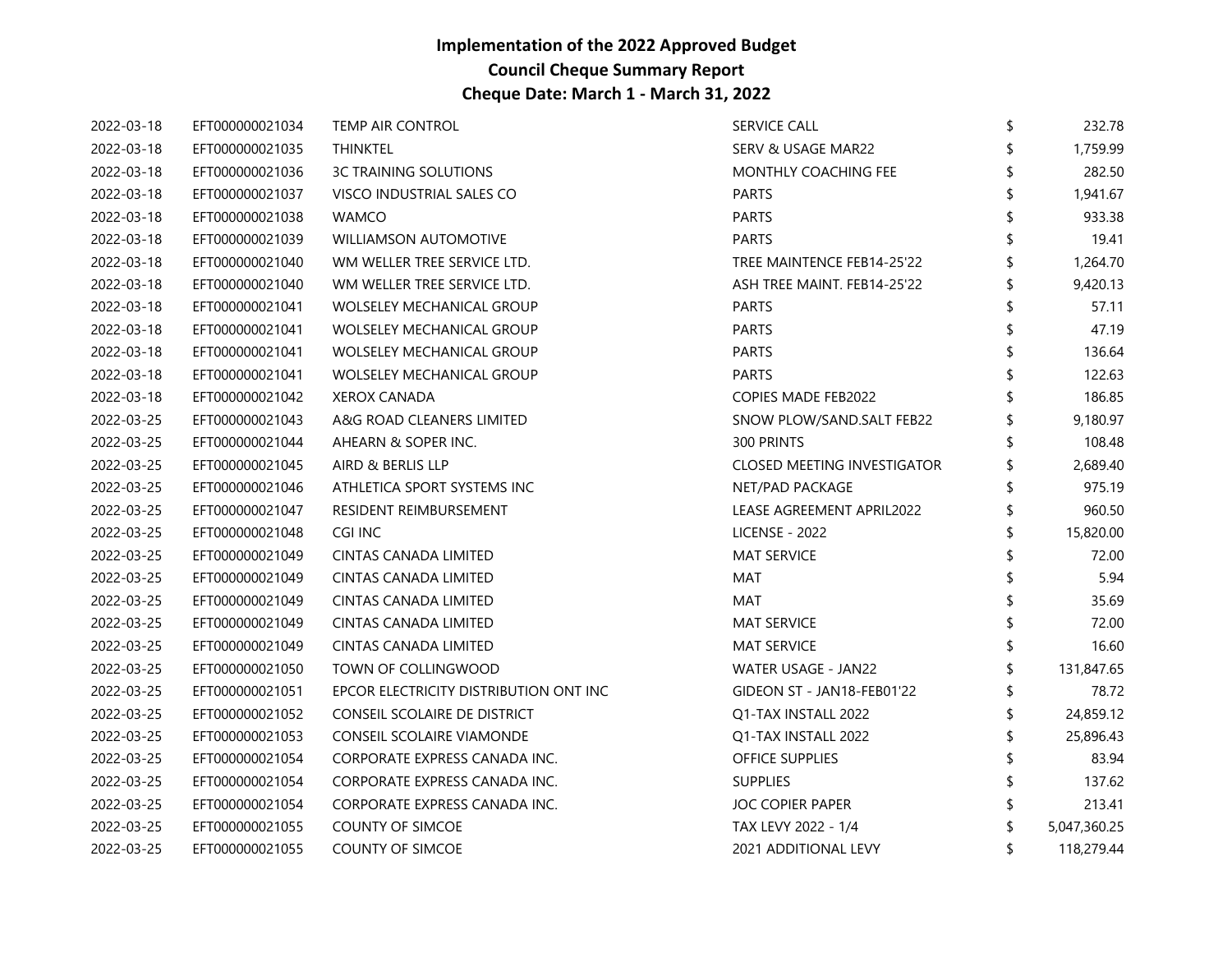| 2022-03-25 | EFT000000021056 | ELECTRICAL SAFETY AUTHORITY          | CONSULT - 139 QUEEN ST            | \$<br>172.89   |
|------------|-----------------|--------------------------------------|-----------------------------------|----------------|
| 2022-03-25 | EFT000000021057 | ENBRIDGE GAS DISTRIBUTION INC        | 18 QUEEN ST N MAR 2022            | 487.61         |
| 2022-03-25 | EFT000000021057 | ENBRIDGE GAS DISTRIBUTION INC        | 10 WELLINGTON E MAR 2022          | 243.24         |
| 2022-03-25 | EFT000000021057 | ENBRIDGE GAS DISTRIBUTION INC        | 095310216610 MAR2022              | 533.45         |
| 2022-03-25 | EFT000000021057 | ENBRIDGE GAS DISTRIBUTION INC        | 139 QUEEN ST N LOT16 MAR2022      | \$<br>4,735.70 |
| 2022-03-25 | EFT000000021057 | ENBRIDGE GAS DISTRIBUTION INC        | 42 MAIN ST W MAR2022              | 402.72         |
| 2022-03-25 | EFT000000021057 | ENBRIDGE GAS DISTRIBUTION INC        | 4982 SIR FRED BANT RD MAR2022     | 1,082.46       |
| 2022-03-25 | EFT000000021057 | ENBRIDGE GAS DISTRIBUTION INC        | 4982 SIR FRED BANT RD FEB2022     | 977.70         |
| 2022-03-25 | EFT000000021057 | ENBRIDGE GAS DISTRIBUTION INC        | 49 NELSON ST W MAR2022            | 2,292.67       |
| 2022-03-25 | EFT000000021057 | <b>ENBRIDGE GAS DISTRIBUTION INC</b> | 6479 4TH LINE MAR2022             | 924.25         |
| 2022-03-25 | EFT000000021057 | ENBRIDGE GAS DISTRIBUTION INC        | 5917 7TH LINE DEP2B MAR2022       | 1,090.06       |
| 2022-03-25 | EFT000000021057 | ENBRIDGE GAS DISTRIBUTION INC        | 42 MILL ST W MAR2022              | \$<br>577.28   |
| 2022-03-25 | EFT000000021057 | ENBRIDGE GAS DISTRIBUTION INC        | 5917 7TH LINE #7 FEB/MAR2022      | 2,918.91       |
| 2022-03-25 | EFT000000021057 | ENBRIDGE GAS DISTRIBUTION INC        | 6375 14TH LINE MAR2022            | 2,163.35       |
| 2022-03-25 | EFT000000021057 | ENBRIDGE GAS DISTRIBUTION INC        | 75 KING ST N FEB/MAR2022          | \$<br>164.77   |
| 2022-03-25 | EFT000000021057 | ENBRIDGE GAS DISTRIBUTION INC        | 20 SECOND ST MAR 2022             | \$<br>1,362.48 |
| 2022-03-25 | EFT000000021057 | ENBRIDGE GAS DISTRIBUTION INC        | 20 SECOND ST MAR 2022             | 409.16         |
| 2022-03-25 | EFT000000021057 | ENBRIDGE GAS DISTRIBUTION INC        | 161 8TH AVE MAR 2022              | 216.54         |
| 2022-03-25 | EFT000000021057 | ENBRIDGE GAS DISTRIBUTION INC        | 250 FLETCHER CRES MAR 2022        | \$<br>736.65   |
| 2022-03-25 | EFT000000021057 | ENBRIDGE GAS DISTRIBUTION INC        | 24 LILLY ST E MAR 2022            | 2,932.97       |
| 2022-03-25 | EFT000000021057 | ENBRIDGE GAS DISTRIBUTION INC        | 81 PIERCE PL MAR2022              | 284.82         |
| 2022-03-25 | EFT000000021058 | eSOLUTIONS GROUP LIMITED             | <b>WEB TRAINING</b>               | \$<br>4,237.50 |
| 2022-03-25 | EFT000000021059 | FEEHELY, GASTALDI                    | LEGAL MATTERS DEC 13/21           | 7,151.66       |
| 2022-03-25 | EFT000000021060 | FEEHELY, GASTALDI                    | <b>GENERAL MATTERS - JAN11'22</b> | \$<br>372.90   |
| 2022-03-25 | EFT000000021061 | FIRESERVICE MANAGEMENT LTD           | <b>CONTRACT WASH</b>              | 1,036.78       |
| 2022-03-25 | EFT000000021062 | 4 OFFICE AUTOMATION LTD.             | COPIER - MAR22                    | \$<br>50.21    |
| 2022-03-25 | EFT000000021062 | <b>4 OFFICE AUTOMATION LTD.</b>      | <b>CONTRACT BASE FEB2022</b>      | 39.74          |
| 2022-03-25 | EFT000000021063 | FRONTLINE PROPERTY MANAGEMENT        | LEASE AGREEMENT APRIL2022         | 1,856.44       |
| 2022-03-25 | EFT000000021064 | <b>GLEN MARTIN</b>                   | <b>REPAIRS</b>                    | 248.32         |
| 2022-03-25 | EFT000000021064 | <b>GLEN MARTIN</b>                   | <b>SUPPLIES</b>                   | 1,166.30       |
| 2022-03-25 | EFT000000021065 | RESIDENT REIMBURSEMENT               | TRANSIT DEC21-JAN22               | 23.40          |
| 2022-03-25 | EFT000000021066 | <b>HYDRO ONE</b>                     | 3377 SR 10 WATER DEPOT MAR2022    | 5,269.98       |
| 2022-03-25 | EFT000000021067 | <b>IDEAL SUPPLY</b>                  | <b>CABLE GUARD</b>                | \$<br>164.97   |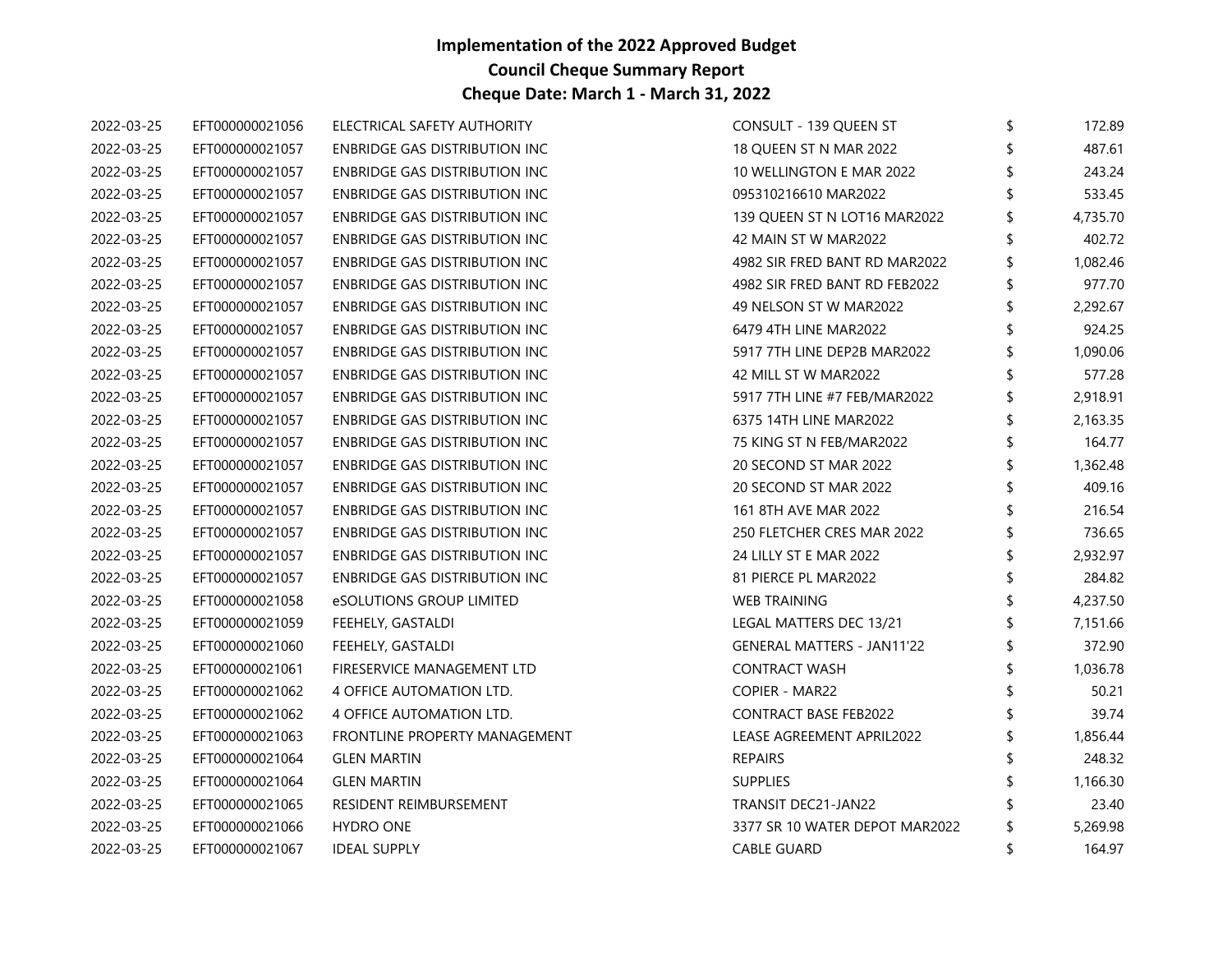| 2022-03-25 | EFT000000021067 | <b>IDEAL SUPPLY</b>             | <b>PARTS</b>                     | \$ | 21.36     |
|------------|-----------------|---------------------------------|----------------------------------|----|-----------|
| 2022-03-25 | EFT000000021068 | JIM WILSON CHEVROLET BUICK GMC  | 2022 CHEVROLET SILVERADO         |    | 41,788.03 |
| 2022-03-25 | EFT000000021068 | JIM WILSON CHEVROLET BUICK GMC  | 2022 CHEVROLET SILVERADO         | \$ | 41,788.03 |
| 2022-03-25 | EFT000000021068 | JIM WILSON CHEVROLET BUICK GMC  | 2022 CHEVROLET SILVERADO         | \$ | 41,788.03 |
| 2022-03-25 | EFT000000021069 | <b>EMPLOYEE</b>                 | MEAL EXP - PSB MEETING           | \$ | 33.55     |
| 2022-03-25 | EFT000000021070 | <b>EMPLOYEE</b>                 | TRAVEL PAY MAR 3/22              |    | 43.32     |
| 2022-03-25 | EFT000000021071 | MILLIGAN HEATING & COOLING LTD. | TUBE HEATER SERVCES              |    | 406.80    |
| 2022-03-25 | EFT000000021072 | OFS GROUP                       | FIRE EXTINGUISHER SERVICE        |    | 108.37    |
| 2022-03-25 | EFT000000021072 | OFS GROUP                       | REPAIR - WALKIN FRIDGE/FREEZER   |    | 480.25    |
| 2022-03-25 | EFT000000021073 | ORGANIZATIONAL SOLUTIONS        | <b>DISABILITY CLAIMS - MAR22</b> |    | 1,718.17  |
| 2022-03-25 | EFT000000021074 | ORKIN CANADA CORPORATION        | PEST CONTROL                     |    | 151.42    |
| 2022-03-25 | EFT000000021074 | ORKIN CANADA CORPORATION        | PEST CONTROL                     | \$ | 116.39    |
| 2022-03-25 | EFT000000021075 | POWERSTREAM INC                 | 7132420000                       |    | 10,353.65 |
| 2022-03-25 | EFT000000021075 | POWERSTREAM INC                 | 9956730045                       |    | 15,280.47 |
| 2022-03-25 | EFT000000021075 | POWERSTREAM INC                 | 2492420000                       |    | 19,603.95 |
| 2022-03-25 | EFT000000021075 | POWERSTREAM INC                 | 0542520000                       | \$ | 12,697.57 |
| 2022-03-25 | EFT000000021075 | POWERSTREAM INC                 | 2975420000                       |    | 14,354.07 |
| 2022-03-25 | EFT000000021075 | POWERSTREAM INC                 | 6048420000                       |    | 141.16    |
| 2022-03-25 | EFT000000021075 | POWERSTREAM INC                 | 0460520000                       |    | 79.34     |
| 2022-03-25 | EFT000000021075 | POWERSTREAM INC                 | 9528420000                       |    | 52.85     |
| 2022-03-25 | EFT000000021075 | POWERSTREAM INC                 | 8051520000                       |    | 31.19     |
| 2022-03-25 | EFT000000021075 | POWERSTREAM INC                 | 8129420000                       |    | 832.43    |
| 2022-03-25 | EFT000000021075 | POWERSTREAM INC                 | 8210520000                       | S  | 1,935.16  |
| 2022-03-25 | EFT000000021075 | POWERSTREAM INC                 | 8657420000                       |    | 31.19     |
| 2022-03-25 | EFT000000021075 | POWERSTREAM INC                 | 8668420000                       |    | 1,772.46  |
| 2022-03-25 | EFT000000021075 | POWERSTREAM INC                 | 9511520000                       |    | 1,626.82  |
| 2022-03-25 | EFT000000021075 | POWERSTREAM INC                 | 4803520000                       |    | 31.19     |
| 2022-03-25 | EFT000000021075 | POWERSTREAM INC                 | 7603520000                       |    | 523.65    |
| 2022-03-25 | EFT000000021075 | POWERSTREAM INC                 | 7264468532                       |    | 42.29     |
| 2022-03-25 | EFT000000021075 | POWERSTREAM INC                 | 7272861218                       |    | 1,157.85  |
| 2022-03-25 | EFT000000021075 | POWERSTREAM INC                 | 7636420000                       |    | 956.42    |
| 2022-03-25 | EFT000000021075 | POWERSTREAM INC                 | 7757420000                       |    | 118.97    |
| 2022-03-25 | EFT000000021075 | POWERSTREAM INC                 | 7961000462                       |    | 118.39    |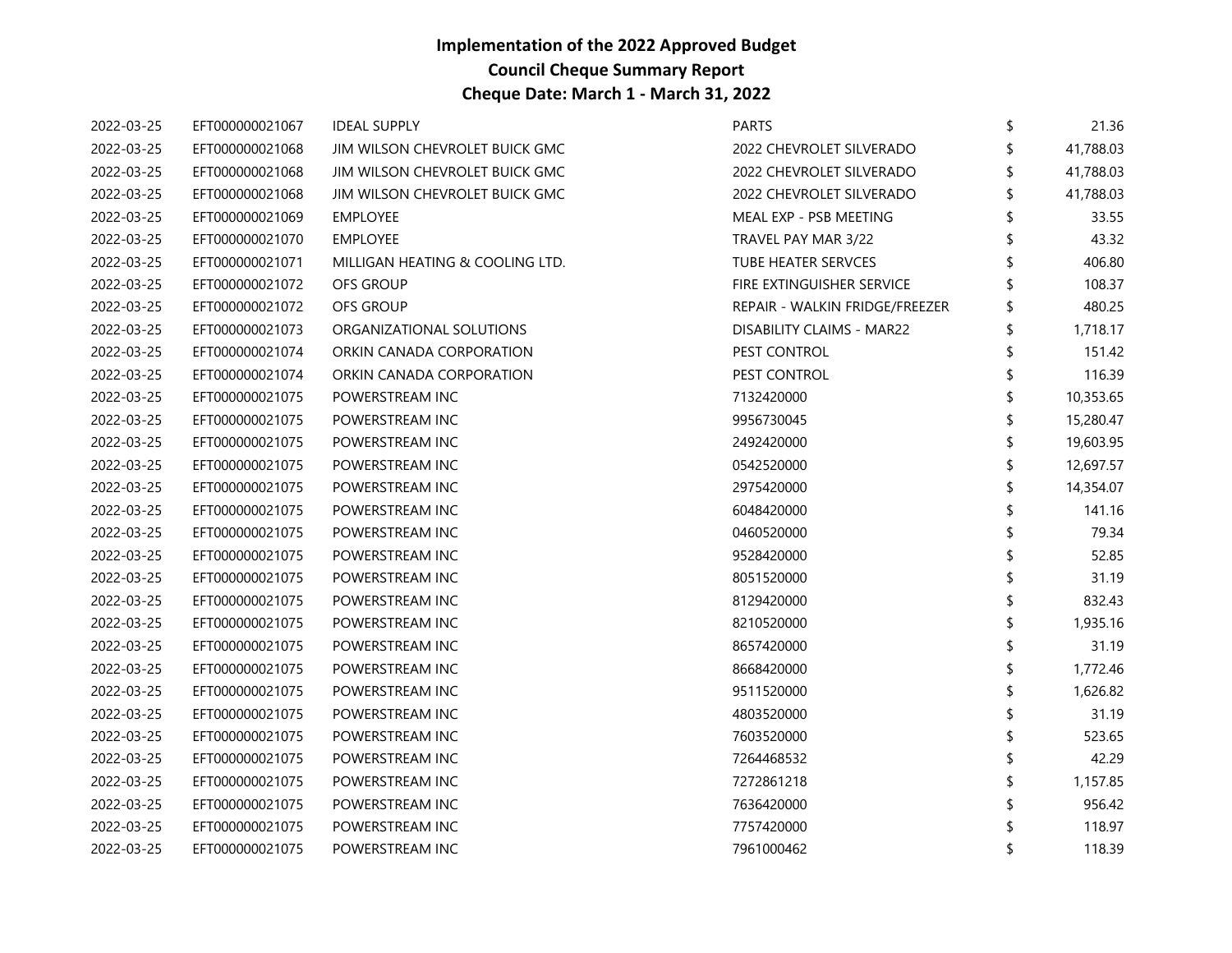| 2022-03-25 | EFT000000021075 | POWERSTREAM INC | 9104520000 | \$<br>31.19  |
|------------|-----------------|-----------------|------------|--------------|
| 2022-03-25 | EFT000000021075 | POWERSTREAM INC | 1904520000 | 31.19        |
| 2022-03-25 | EFT000000021075 | POWERSTREAM INC | 3703520000 | 6,936.62     |
| 2022-03-25 | EFT000000021075 | POWERSTREAM INC | 3904520000 | 44.53        |
| 2022-03-25 | EFT000000021075 | POWERSTREAM INC | 4783420000 | 139.45       |
| 2022-03-25 | EFT000000021075 | POWERSTREAM INC | 2904520000 | 31.19        |
| 2022-03-25 | EFT000000021075 | POWERSTREAM INC | 7788830000 | 2,860.79     |
| 2022-03-25 | EFT000000021075 | POWERSTREAM INC | 2162520000 | 43.18        |
| 2022-03-25 | EFT000000021075 | POWERSTREAM INC | 3162520000 | 40.88        |
| 2022-03-25 | EFT000000021075 | POWERSTREAM INC | 5603520000 | 69.05        |
| 2022-03-25 | EFT000000021075 | POWERSTREAM INC | 6603520000 | 32.57        |
| 2022-03-25 | EFT000000021075 | POWERSTREAM INC | 7205420000 | 1,538.91     |
| 2022-03-25 | EFT000000021075 | POWERSTREAM INC | 9624420000 | 355.49       |
| 2022-03-25 | EFT000000021075 | POWERSTREAM INC | 9757420000 | 348.67       |
| 2022-03-25 | EFT000000021075 | POWERSTREAM INC | 0510520000 | 2,649.23     |
| 2022-03-25 | EFT000000021075 | POWERSTREAM INC | 1417420000 | 1,037.99     |
| 2022-03-25 | EFT000000021075 | POWERSTREAM INC | 1693420000 | 440.76       |
| 2022-03-25 | EFT000000021075 | POWERSTREAM INC | 6156420000 | 31.19        |
| 2022-03-25 | EFT000000021075 | POWERSTREAM INC | 6239420000 | 39.90        |
| 2022-03-25 | EFT000000021075 | POWERSTREAM INC | 6369420000 | 33.95        |
| 2022-03-25 | EFT000000021075 | POWERSTREAM INC | 6683420000 | 1,673.04     |
| 2022-03-25 | EFT000000021075 | POWERSTREAM INC | 6736420000 | 419.68       |
| 2022-03-25 | EFT000000021075 | POWERSTREAM INC | 7156420000 | 70.36        |
| 2022-03-25 | EFT000000021075 | POWERSTREAM INC | 4341520000 | 31.86        |
| 2022-03-25 | EFT000000021075 | POWERSTREAM INC | 4595507430 | 107.92       |
| 2022-03-25 | EFT000000021075 | POWERSTREAM INC | 5140520000 | \$<br>304.30 |
| 2022-03-25 | EFT000000021075 | POWERSTREAM INC | 5495420000 | 671.36       |
| 2022-03-25 | EFT000000021075 | POWERSTREAM INC | 5793420000 | 555.72       |
| 2022-03-25 | EFT000000021075 | POWERSTREAM INC | 5990520000 | 667.39       |
| 2022-03-25 | EFT000000021075 | POWERSTREAM INC | 2569658422 | 43.49        |
| 2022-03-25 | EFT000000021075 | POWERSTREAM INC | 3131520000 | 31.19        |
| 2022-03-25 | EFT000000021075 | POWERSTREAM INC | 3193420000 | 824.25       |
| 2022-03-25 | EFT000000021075 | POWERSTREAM INC | 3530520000 | 147.20       |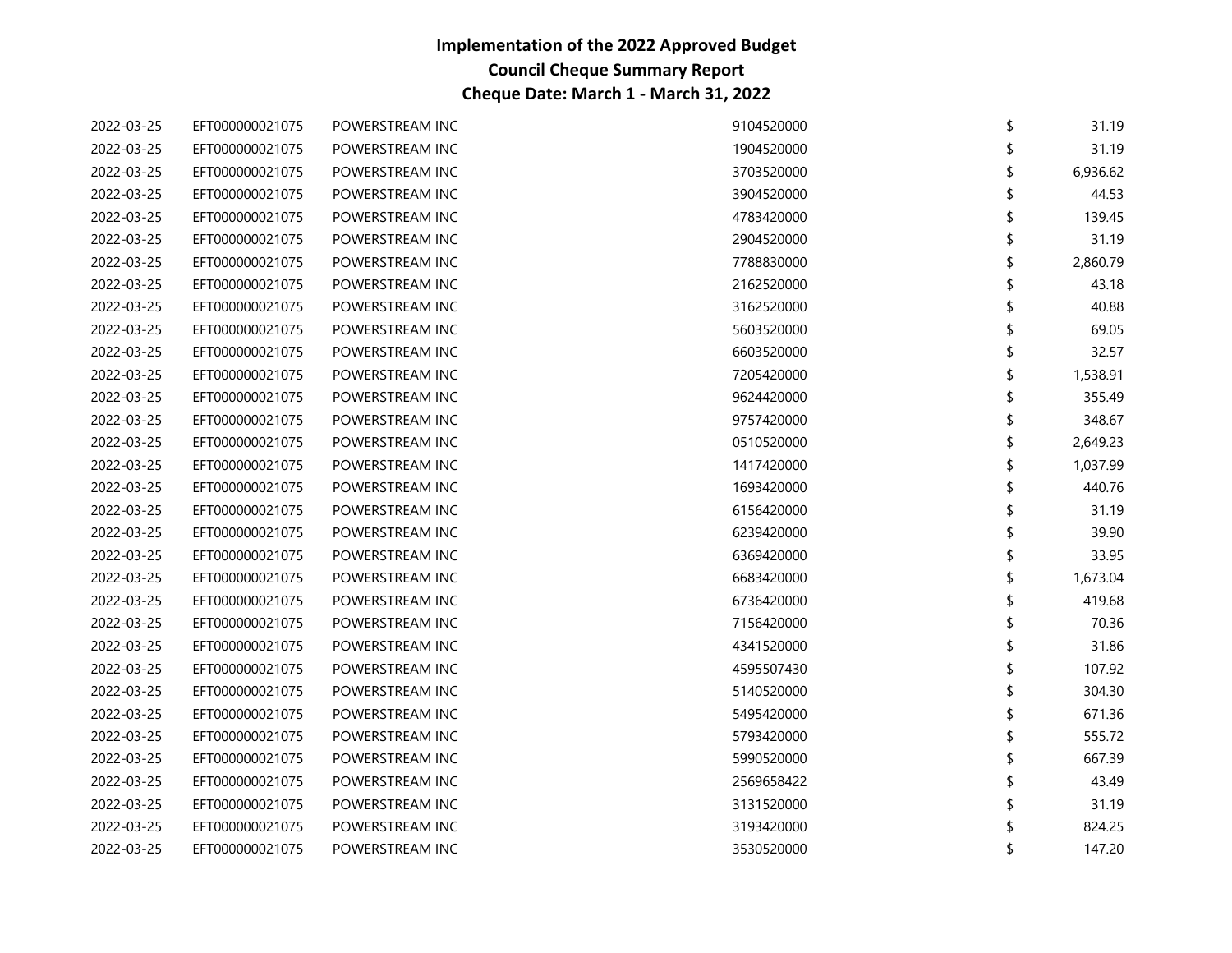| 2022-03-25 | EFT000000021075 | POWERSTREAM INC                               | 3630520000                    | \$<br>3,003.24 |
|------------|-----------------|-----------------------------------------------|-------------------------------|----------------|
| 2022-03-25 | EFT000000021075 | POWERSTREAM INC                               | 3783420000                    | 187.65         |
| 2022-03-25 | EFT000000021075 | POWERSTREAM INC                               | 0611520000                    | 7,036.06       |
| 2022-03-25 | EFT000000021075 | POWERSTREAM INC                               | 1657420000                    | 59.57          |
| 2022-03-25 | EFT000000021075 | POWERSTREAM INC                               | 1683420000                    | 31.19          |
| 2022-03-25 | EFT000000021075 | POWERSTREAM INC                               | 2111520000                    | 1,239.19       |
| 2022-03-25 | EFT000000021075 | POWERSTREAM INC                               | 2131520000                    | 31.19          |
| 2022-03-25 | EFT000000021075 | POWERSTREAM INC                               | 2411520000                    | 438.50         |
| 2022-03-25 | EFT000000021075 | POWERSTREAM INC                               | 0683420000                    | 31.19          |
| 2022-03-25 | EFT000000021075 | POWERSTREAM INC                               | 6392420000                    | 17,524.23      |
| 2022-03-25 | EFT000000021075 | POWERSTREAM INC                               | 4023420000                    | 338.65         |
| 2022-03-25 | EFT000000021075 | POWERSTREAM INC                               | 8430520000                    | \$<br>147.55   |
| 2022-03-25 | EFT000000021075 | POWERSTREAM INC                               | 0232420000                    | 2,188.26       |
| 2022-03-25 | EFT000000021075 | POWERSTREAM INC                               | 0232520000                    | 31.19          |
| 2022-03-25 | EFT000000021075 | POWERSTREAM INC                               | 0235420000                    | 337.71         |
| 2022-03-25 | EFT000000021076 | POWER STATION LTD                             | ANNUAL PM/LOAD TEST           | 1,468.43       |
| 2022-03-25 | EFT000000021077 | <b>PRECISIONMARK</b>                          | TREE PLAQUES                  | 154.75         |
| 2022-03-25 | EFT000000021078 | PUROLATOR COURIER LTD.                        | <b>COURIER</b>                | 56.78          |
| 2022-03-25 | EFT000000021079 | RCAP LEASING                                  | <b>CONTRACT BASE APR2022</b>  | 90.40          |
| 2022-03-25 | EFT000000021080 | RESIDENT REIMBURSEMENT                        | TRANSIT PRG - FEB'19-NOV'19   | 94.60          |
| 2022-03-25 | EFT000000021080 | RESIDENT REIMBURSEMENT                        | TRANSIT PRG - DEC'19-FEB'20   | 95.80          |
| 2022-03-25 | EFT000000021081 | <b>EMPLOYEE</b>                               | MONTHLY INTERNET              | 91.51          |
| 2022-03-25 | EFT000000021082 | SIMCOE COUNTY DISTRICTSCHOOL BOARD            | Q1-TAX INSTALL 2022           | 3,081,818.95   |
| 2022-03-25 | EFT000000021083 | SIMCOE MUSKOKA CATHOLIC DISTRICT SCHOOL BOARD | Q1-TAX INSTALL 2022           | 686,748.84     |
| 2022-03-25 | EFT000000021084 | TEMP AIR CONTROL                              | <b>SERV DUCTWORK</b>          | 536.75         |
| 2022-03-25 | EFT000000021084 | TEMP AIR CONTROL                              | REPAIRS/MATERIALS             | \$<br>600.31   |
| 2022-03-25 | EFT000000021084 | TEMP AIR CONTROL                              | HEAT EXCHANGE REPLACE         | 2,706.35       |
| 2022-03-25 | EFT000000021084 | TEMP AIR CONTROL                              | <b>REPAIRS</b>                | 361.60         |
| 2022-03-25 | EFT000000021084 | TEMP AIR CONTROL                              | <b>REPAIRS</b>                | 1,219.27       |
| 2022-03-25 | EFT000000021085 | THOMSON INSURANCE ADJUSTERS                   | CLAIM 2020-GT-2124            | 984.00         |
| 2022-03-25 | EFT000000021086 | TOTTENAM-BEETON DISTRICT                      | <b>GOLD HOME SHOW SPONSOR</b> | 847.50         |
| 2022-03-25 | EFT000000021087 | <b>WALKERTON CLEAN WATER CENTRE</b>           | TRAINING MAR29-30'22          | 310.75         |
| 2022-03-25 | EFT000000021088 | <b>EMPLOYEE</b>                               | <b>MEDICAL NOTE</b>           | 120.00         |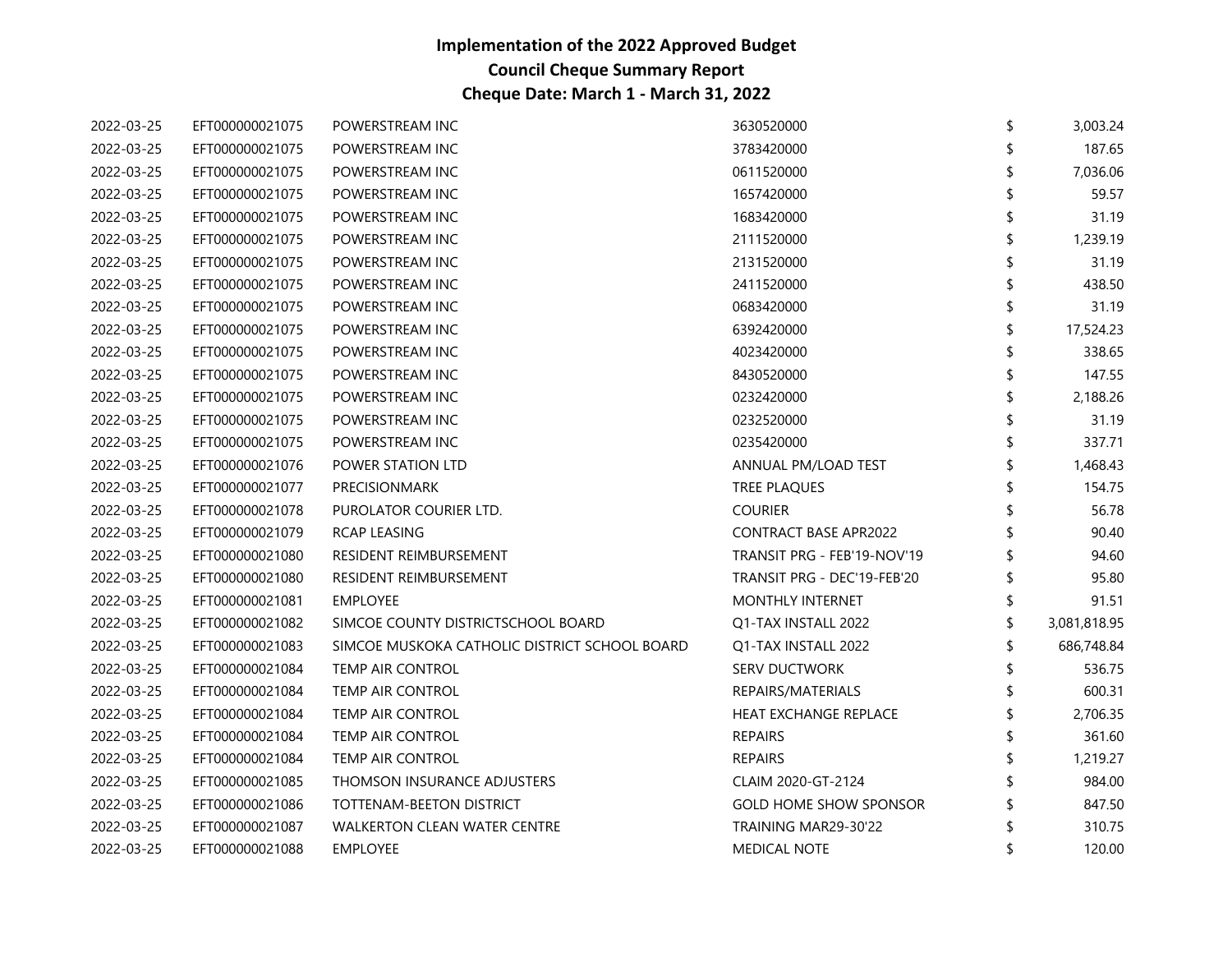| 2022-03-25 | EFT000000021089                               | WM WELLER TREE SERVICE LTD. | TREE MAINTENCE FEB28-MAR11'22 | \$<br>1,264.70 |
|------------|-----------------------------------------------|-----------------------------|-------------------------------|----------------|
| 2022-03-25 | EFT000000021089                               | WM WELLER TREE SERVICE LTD. | TREE MAINTENCE FEB28-MAR11'22 | \$<br>6,323.48 |
| 2022-03-25 | EFT000000021090                               | RESIDENT REIMBURSEMENT      | LEASE AGREEMENT APRIL2022     | \$<br>400.00   |
| 2022-03-25 | EFT000000021091                               | <b>XEROX CANADA</b>         | COPIES JAN26-FEB28'22         | 92.97          |
| 2022-03-25 | EFT000000021092                               | 1321335 ONTARIO LTD         | LEASE AGREEMENT APRIL2022     | \$<br>1,858.06 |
|            | 2022-03-01 TD-BMO-MAR-01-2022 Purchasing Card |                             | BMOPCARD 0113008              | 1.56           |
|            | 2022-03-01 TD-BMO-MAR-01-2022 Purchasing Card |                             | BMOPCARD 0113010              | 45.16          |
|            | 2022-03-01 TD-BMO-MAR-01-2022 Purchasing Card |                             | BMOPCARD 0113012              | 25.00          |
|            | 2022-03-01 TD-BMO-MAR-01-2022 Purchasing Card |                             | BMOPCARD 0113014              | \$<br>1.56     |
|            | 2022-03-01 TD-BMO-MAR-01-2022 Purchasing Card |                             | BMOPCARD 0113016              | 1.56           |
|            | 2022-03-01 TD-BMO-MAR-01-2022 Purchasing Card |                             | BMOPCARD 0113018              | 1.56           |
|            | 2022-03-01 TD-BMO-MAR-01-2022 Purchasing Card |                             | BMOPCARD 0113000              | \$<br>58.74    |
|            | 2022-03-01 TD-BMO-MAR-01-2022 Purchasing Card |                             | BMOPCARD 0113002              | 26.08          |
|            | 2022-03-01 TD-BMO-MAR-01-2022 Purchasing Card |                             | BMOPCARD 0113004              | 92.82          |
|            | 2022-03-01 TD-BMO-MAR-01-2022 Purchasing Card |                             | BMOPCARD 0113006              | 21.76          |
|            | 2022-03-01 TD-BMO-MAR-01-2022 Purchasing Card |                             | BMOPCARD 0112988              | \$<br>68.73    |
|            | 2022-03-01 TD-BMO-MAR-01-2022 Purchasing Card |                             | BMOPCARD 0112990              | 24.49          |
|            | 2022-03-01 TD-BMO-MAR-01-2022 Purchasing Card |                             | BMOPCARD 0112992              | 118.64         |
|            | 2022-03-01 TD-BMO-MAR-01-2022 Purchasing Card |                             | BMOPCARD 0112994              | \$<br>20.32    |
|            | 2022-03-01 TD-BMO-MAR-01-2022 Purchasing Card |                             | BMOPCARD 0112996              | 1.56           |
|            | 2022-03-01 TD-BMO-MAR-01-2022 Purchasing Card |                             | BMOPCARD 0112998              | 2.60           |
|            | 2022-03-01 TD-BMO-MAR-01-2022 Purchasing Card |                             | BMOPCARD 0112976              | 42.60          |
|            | 2022-03-01 TD-BMO-MAR-01-2022 Purchasing Card |                             | BMOPCARD 0112978              | \$<br>12.50    |
|            | 2022-03-01 TD-BMO-MAR-01-2022 Purchasing Card |                             | BMOPCARD 0112980              | 2,970.77       |
|            | 2022-03-01 TD-BMO-MAR-01-2022 Purchasing Card |                             | BMOPCARD 0112982              | 20.78          |
|            | 2022-03-01 TD-BMO-MAR-01-2022 Purchasing Card |                             | BMOPCARD 0112984              | 5.64           |
|            | 2022-03-01 TD-BMO-MAR-01-2022 Purchasing Card |                             | BMOPCARD 0112986              | \$<br>361.60   |
|            | 2022-03-01 TD-BMO-MAR-01-2022 Purchasing Card |                             | BMOPCARD 0113536              | 1.56           |
|            | 2022-03-01 TD-BMO-MAR-01-2022 Purchasing Card |                             | BMOPCARD 0113538              | 1.56           |
|            | 2022-03-01 TD-BMO-MAR-01-2022 Purchasing Card |                             | BMOPCARD 0113540              | \$<br>2.60     |
|            | 2022-03-01 TD-BMO-MAR-01-2022 Purchasing Card |                             | BMOPCARD 0113542              | 5,702.97       |
|            | 2022-03-01 TD-BMO-MAR-01-2022 Purchasing Card |                             | BMOPCARD 0113566              | 855.70         |
|            | 2022-03-01 TD-BMO-MAR-01-2022 Purchasing Card |                             | BMOPCARD 0113570              | 6.34           |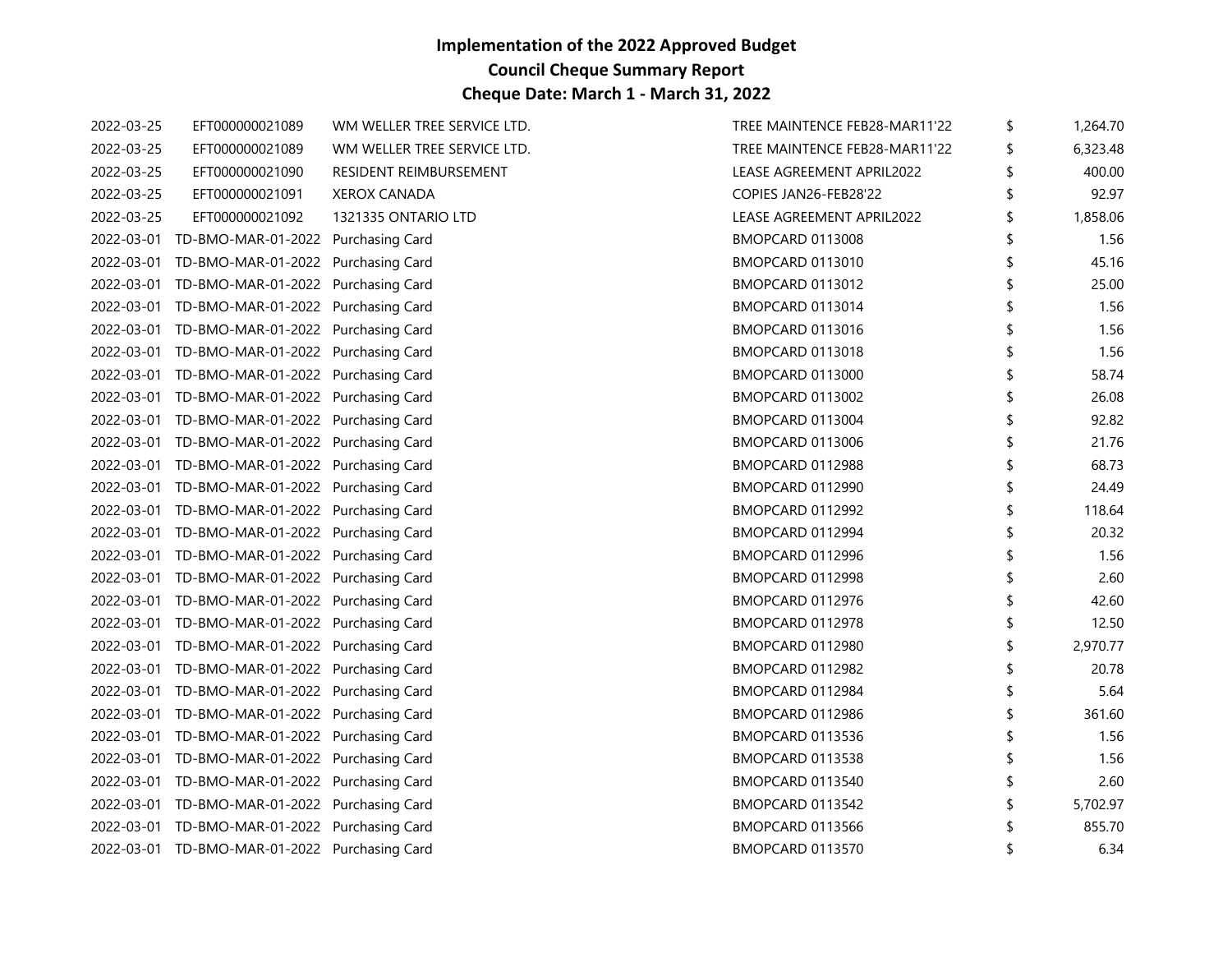| 2022-03-01 TD-BMO-MAR-01-2022 Purchasing Card | BMOPCARD 0113524        | \$<br>1.56   |
|-----------------------------------------------|-------------------------|--------------|
| 2022-03-01 TD-BMO-MAR-01-2022 Purchasing Card | BMOPCARD 0113526        | 1.56         |
| 2022-03-01 TD-BMO-MAR-01-2022 Purchasing Card | BMOPCARD 0113528        | 1.81         |
| 2022-03-01 TD-BMO-MAR-01-2022 Purchasing Card | BMOPCARD 0113530        | \$<br>1.56   |
| 2022-03-01 TD-BMO-MAR-01-2022 Purchasing Card | BMOPCARD 0113532        | 1.56         |
| 2022-03-01 TD-BMO-MAR-01-2022 Purchasing Card | BMOPCARD 0113534        | 1.56         |
| 2022-03-01 TD-BMO-MAR-01-2022 Purchasing Card | <b>BMOPCARD 0113512</b> | \$<br>2.60   |
| 2022-03-01 TD-BMO-MAR-01-2022 Purchasing Card | BMOPCARD 0113514        | \$<br>1.56   |
| 2022-03-01 TD-BMO-MAR-01-2022 Purchasing Card | BMOPCARD 0113516        | \$<br>1.81   |
| 2022-03-01 TD-BMO-MAR-01-2022 Purchasing Card | <b>BMOPCARD 0113518</b> | 1.56         |
| 2022-03-01 TD-BMO-MAR-01-2022 Purchasing Card | BMOPCARD 0113520        | \$<br>484.77 |
| 2022-03-01 TD-BMO-MAR-01-2022 Purchasing Card | BMOPCARD 0113522        | 1.56         |
| 2022-03-01 TD-BMO-MAR-01-2022 Purchasing Card | BMOPCARD 0113500        | 269.34       |
| 2022-03-01 TD-BMO-MAR-01-2022 Purchasing Card | BMOPCARD 0113502        | \$<br>2.60   |
| 2022-03-01 TD-BMO-MAR-01-2022 Purchasing Card | BMOPCARD 0113504        | \$<br>1.56   |
| 2022-03-01 TD-BMO-MAR-01-2022 Purchasing Card | BMOPCARD 0113506        | 1.56         |
| 2022-03-01 TD-BMO-MAR-01-2022 Purchasing Card | BMOPCARD 0113508        | \$<br>1.56   |
| 2022-03-01 TD-BMO-MAR-01-2022 Purchasing Card | BMOPCARD 0113510        | \$<br>100.00 |
| 2022-03-01 TD-BMO-MAR-01-2022 Purchasing Card | BMOPCARD 0113488        | \$<br>117.30 |
| 2022-03-01 TD-BMO-MAR-01-2022 Purchasing Card | BMOPCARD 0113490        | \$<br>799.85 |
| 2022-03-01 TD-BMO-MAR-01-2022 Purchasing Card | BMOPCARD 0113492        | 249.12       |
| 2022-03-01 TD-BMO-MAR-01-2022 Purchasing Card | BMOPCARD 0113494        | \$<br>514.70 |
| 2022-03-01 TD-BMO-MAR-01-2022 Purchasing Card | BMOPCARD 0113496        | 1.56         |
| 2022-03-01 TD-BMO-MAR-01-2022 Purchasing Card | BMOPCARD 0113498        | 1.56         |
| 2022-03-01 TD-BMO-MAR-01-2022 Purchasing Card | BMOPCARD 0113474        | 1.56         |
| 2022-03-01 TD-BMO-MAR-01-2022 Purchasing Card | BMOPCARD 0113476        | \$<br>125.40 |
| 2022-03-01 TD-BMO-MAR-01-2022 Purchasing Card | BMOPCARD 0113478        | 1.56         |
| 2022-03-01 TD-BMO-MAR-01-2022 Purchasing Card | BMOPCARD 0113480        | 54.35        |
| 2022-03-01 TD-BMO-MAR-01-2022 Purchasing Card | BMOPCARD 0113482        | \$<br>338.98 |
| 2022-03-01 TD-BMO-MAR-01-2022 Purchasing Card | BMOPCARD 0113486        | \$<br>19.20  |
| 2022-03-01 TD-BMO-MAR-01-2022 Purchasing Card | BMOPCARD 0113462        | 1.56         |
| 2022-03-01 TD-BMO-MAR-01-2022 Purchasing Card | BMOPCARD 0113464        | 1.81         |
| 2022-03-01 TD-BMO-MAR-01-2022 Purchasing Card | BMOPCARD 0113466        | \$<br>13.56  |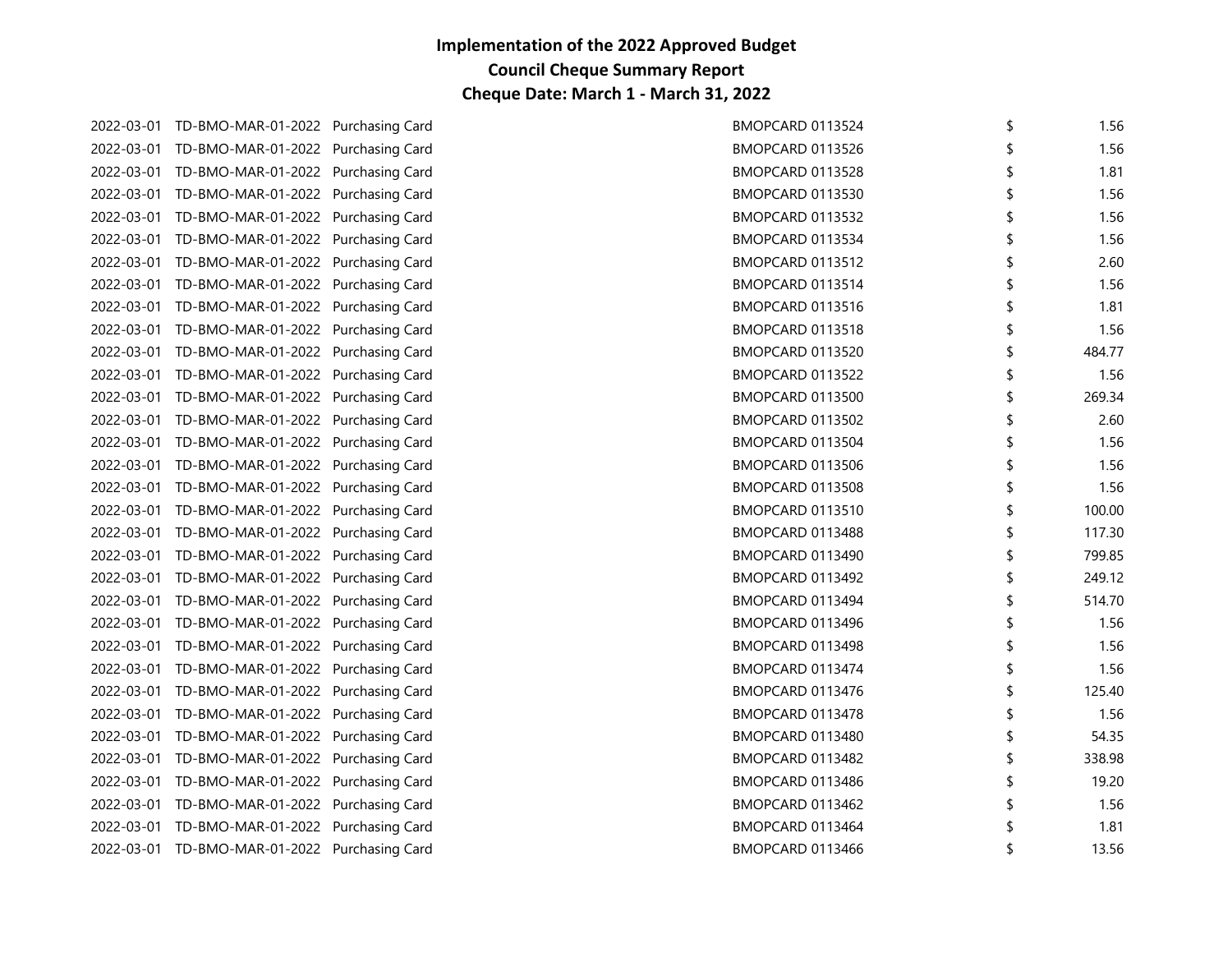| 2022-03-01 TD-BMO-MAR-01-2022 Purchasing Card | BMOPCARD 0113468 | 1.56         |
|-----------------------------------------------|------------------|--------------|
| 2022-03-01 TD-BMO-MAR-01-2022 Purchasing Card | BMOPCARD 0113470 | 1.81         |
| 2022-03-01 TD-BMO-MAR-01-2022 Purchasing Card | BMOPCARD 0113472 | 2.96         |
| 2022-03-01 TD-BMO-MAR-01-2022 Purchasing Card | BMOPCARD 0113450 | 15.76        |
| 2022-03-01 TD-BMO-MAR-01-2022 Purchasing Card | BMOPCARD 0113452 | 1.56         |
| 2022-03-01 TD-BMO-MAR-01-2022 Purchasing Card | BMOPCARD 0113454 | 1.56         |
| 2022-03-01 TD-BMO-MAR-01-2022 Purchasing Card | BMOPCARD 0113456 | \$<br>104.13 |
| 2022-03-01 TD-BMO-MAR-01-2022 Purchasing Card | BMOPCARD 0113458 | \$<br>1.56   |
| 2022-03-01 TD-BMO-MAR-01-2022 Purchasing Card | BMOPCARD 0113460 | 43.76        |
| 2022-03-01 TD-BMO-MAR-01-2022 Purchasing Card | BMOPCARD 0113438 | 1.81         |
| 2022-03-01 TD-BMO-MAR-01-2022 Purchasing Card | BMOPCARD 0113440 | \$<br>372.04 |
| 2022-03-01 TD-BMO-MAR-01-2022 Purchasing Card | BMOPCARD 0113442 | 194.29       |
| 2022-03-01 TD-BMO-MAR-01-2022 Purchasing Card | BMOPCARD 0113444 | 1.81         |
| 2022-03-01 TD-BMO-MAR-01-2022 Purchasing Card | BMOPCARD 0113446 | 2.96         |
| 2022-03-01 TD-BMO-MAR-01-2022 Purchasing Card | BMOPCARD 0113448 | \$<br>596.64 |
| 2022-03-01 TD-BMO-MAR-01-2022 Purchasing Card | BMOPCARD 0113426 | 38.82        |
| 2022-03-01 TD-BMO-MAR-01-2022 Purchasing Card | BMOPCARD 0113428 | 1.56         |
| 2022-03-01 TD-BMO-MAR-01-2022 Purchasing Card | BMOPCARD 0113430 | 1.56         |
| 2022-03-01 TD-BMO-MAR-01-2022 Purchasing Card | BMOPCARD 0113432 | 1.56         |
| 2022-03-01 TD-BMO-MAR-01-2022 Purchasing Card | BMOPCARD 0113434 | 78.50        |
| 2022-03-01 TD-BMO-MAR-01-2022 Purchasing Card | BMOPCARD 0113436 | 2.60         |
| 2022-03-01 TD-BMO-MAR-01-2022 Purchasing Card | BMOPCARD 0113414 | \$<br>44.06  |
| 2022-03-01 TD-BMO-MAR-01-2022 Purchasing Card | BMOPCARD 0113416 | 33.88        |
| 2022-03-01 TD-BMO-MAR-01-2022 Purchasing Card | BMOPCARD 0113418 | 100.00       |
| 2022-03-01 TD-BMO-MAR-01-2022 Purchasing Card | BMOPCARD 0113420 | 1.56         |
| 2022-03-01 TD-BMO-MAR-01-2022 Purchasing Card | BMOPCARD 0113422 | 1.56         |
| 2022-03-01 TD-BMO-MAR-01-2022 Purchasing Card | BMOPCARD 0113424 | 90.34        |
| 2022-03-01 TD-BMO-MAR-01-2022 Purchasing Card | BMOPCARD 0113402 | 1.81         |
| 2022-03-01 TD-BMO-MAR-01-2022 Purchasing Card | BMOPCARD 0113404 | \$<br>67.79  |
| 2022-03-01 TD-BMO-MAR-01-2022 Purchasing Card | BMOPCARD 0113406 | 100.44       |
| 2022-03-01 TD-BMO-MAR-01-2022 Purchasing Card | BMOPCARD 0113408 | 15.07        |
| 2022-03-01 TD-BMO-MAR-01-2022 Purchasing Card | BMOPCARD 0113410 | 2.60         |
| 2022-03-01 TD-BMO-MAR-01-2022 Purchasing Card | BMOPCARD 0113412 | \$<br>288.15 |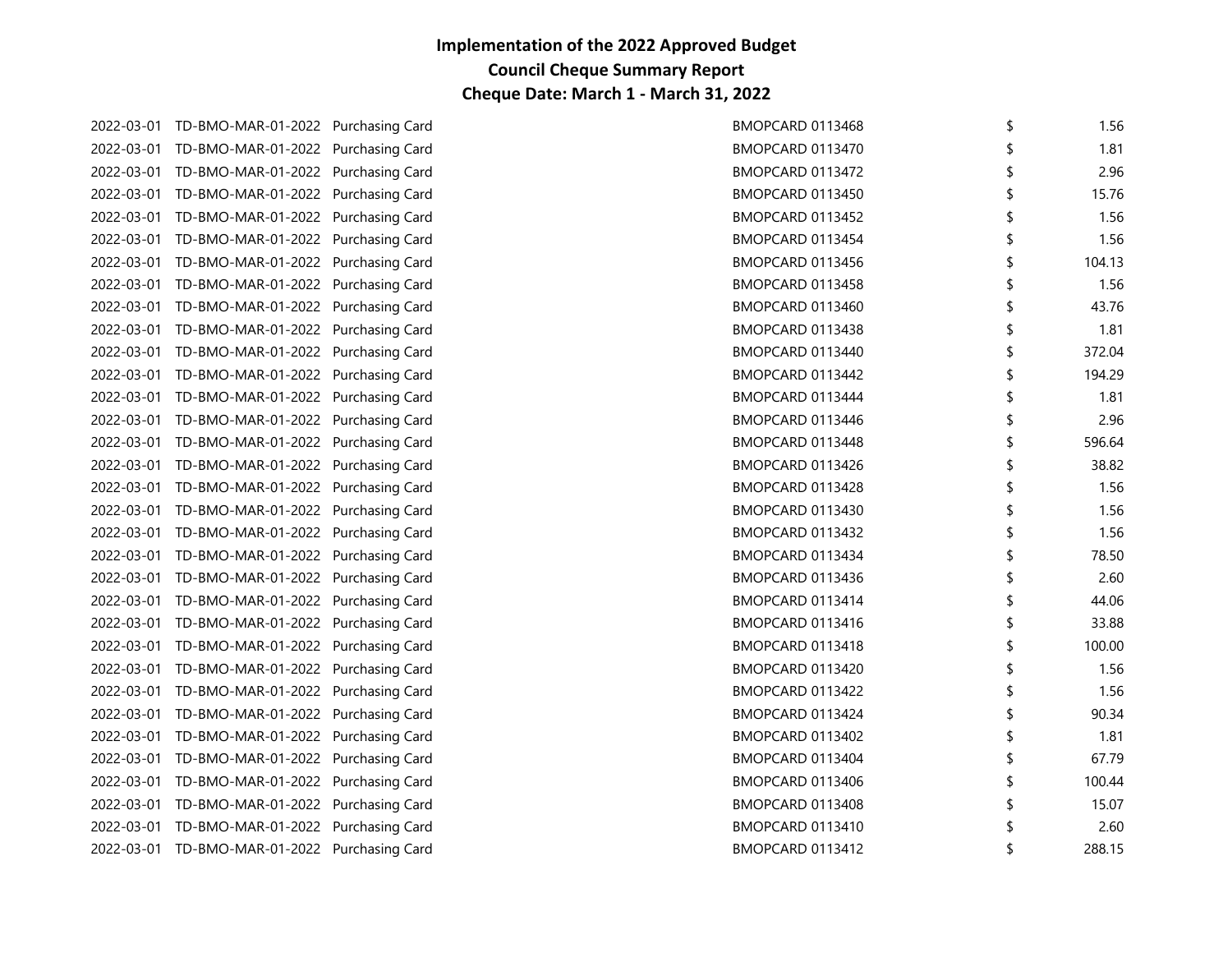| 2022-03-01 TD-BMO-MAR-01-2022 Purchasing Card | BMOPCARD 0113388 | \$<br>93.27    |
|-----------------------------------------------|------------------|----------------|
| 2022-03-01 TD-BMO-MAR-01-2022 Purchasing Card | BMOPCARD 0113390 | 124.30         |
| 2022-03-01 TD-BMO-MAR-01-2022 Purchasing Card | BMOPCARD 0113394 | 100.00         |
| 2022-03-01 TD-BMO-MAR-01-2022 Purchasing Card | BMOPCARD 0113396 | \$<br>111.87   |
| 2022-03-01 TD-BMO-MAR-01-2022 Purchasing Card | BMOPCARD 0113398 | 2.96           |
| 2022-03-01 TD-BMO-MAR-01-2022 Purchasing Card | BMOPCARD 0113400 | \$<br>67.79    |
| 2022-03-01 TD-BMO-MAR-01-2022 Purchasing Card | BMOPCARD 0113374 | \$<br>300.00   |
| 2022-03-01 TD-BMO-MAR-01-2022 Purchasing Card | BMOPCARD 0113376 | \$<br>21.85    |
| 2022-03-01 TD-BMO-MAR-01-2022 Purchasing Card | BMOPCARD 0113378 | \$<br>1.12     |
| 2022-03-01 TD-BMO-MAR-01-2022 Purchasing Card | BMOPCARD 0113380 | 44.53          |
| 2022-03-01 TD-BMO-MAR-01-2022 Purchasing Card | BMOPCARD 0113382 | \$<br>48.54    |
| 2022-03-01 TD-BMO-MAR-01-2022 Purchasing Card | BMOPCARD 0113386 | 56.92          |
| 2022-03-01 TD-BMO-MAR-01-2022 Purchasing Card | BMOPCARD 0113362 | 20.31          |
| 2022-03-01 TD-BMO-MAR-01-2022 Purchasing Card | BMOPCARD 0113364 | \$<br>781.53   |
| 2022-03-01 TD-BMO-MAR-01-2022 Purchasing Card | BMOPCARD 0113366 | \$<br>135.59   |
| 2022-03-01 TD-BMO-MAR-01-2022 Purchasing Card | BMOPCARD 0113368 | 118.26         |
| 2022-03-01 TD-BMO-MAR-01-2022 Purchasing Card | BMOPCARD 0113370 | 35.33          |
| 2022-03-01 TD-BMO-MAR-01-2022 Purchasing Card | BMOPCARD 0113372 | \$<br>97.12    |
| 2022-03-01 TD-BMO-MAR-01-2022 Purchasing Card | BMOPCARD 0113350 | \$<br>190.18   |
| 2022-03-01 TD-BMO-MAR-01-2022 Purchasing Card | BMOPCARD 0113352 | 970.67         |
| 2022-03-01 TD-BMO-MAR-01-2022 Purchasing Card | BMOPCARD 0113354 | 529.97         |
| 2022-03-01 TD-BMO-MAR-01-2022 Purchasing Card | BMOPCARD 0113356 | \$<br>174.84   |
| 2022-03-01 TD-BMO-MAR-01-2022 Purchasing Card | BMOPCARD 0113358 | 396.01         |
| 2022-03-01 TD-BMO-MAR-01-2022 Purchasing Card | BMOPCARD 0113360 | 91.82          |
| 2022-03-01 TD-BMO-MAR-01-2022 Purchasing Card | BMOPCARD 0113338 | \$<br>73.38    |
| 2022-03-01 TD-BMO-MAR-01-2022 Purchasing Card | BMOPCARD 0113340 | \$<br>359.77   |
| 2022-03-01 TD-BMO-MAR-01-2022 Purchasing Card | BMOPCARD 0113342 | 288.15         |
| 2022-03-01 TD-BMO-MAR-01-2022 Purchasing Card | BMOPCARD 0113344 | \$<br>1,141.30 |
| 2022-03-01 TD-BMO-MAR-01-2022 Purchasing Card | BMOPCARD 0113346 | \$<br>76.00    |
| 2022-03-01 TD-BMO-MAR-01-2022 Purchasing Card | BMOPCARD 0113348 | \$<br>803.16   |
| 2022-03-01 TD-BMO-MAR-01-2022 Purchasing Card | BMOPCARD 0113326 | 2.60           |
| 2022-03-01 TD-BMO-MAR-01-2022 Purchasing Card | BMOPCARD 0113328 | 17.08          |
| 2022-03-01 TD-BMO-MAR-01-2022 Purchasing Card | BMOPCARD 0113330 | \$<br>305.10   |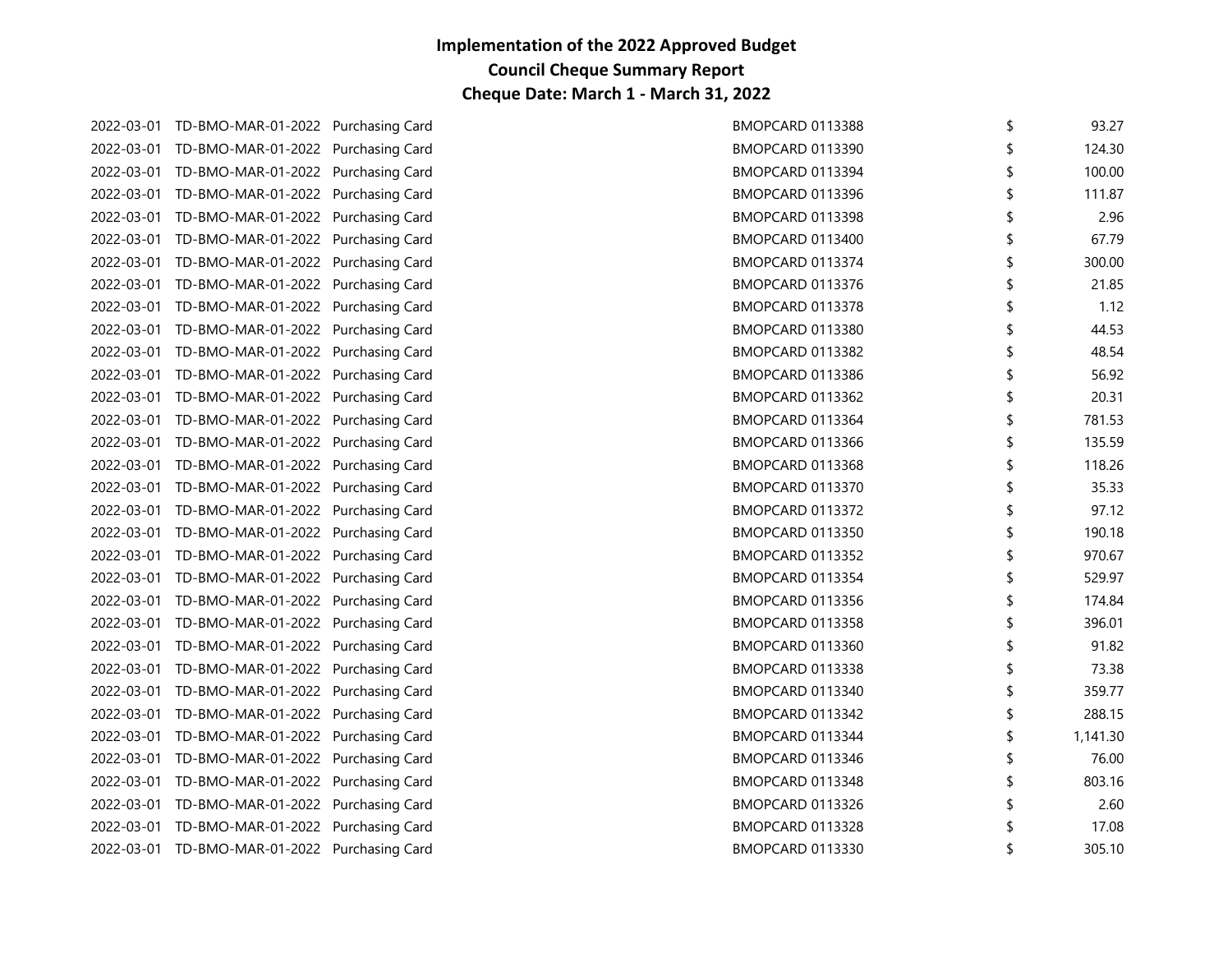| 293.79   | <b>BMOPCARD 0113332</b> | 2022-03-01 TD-BMO-MAR-01-2022 Purchasing Card |  |
|----------|-------------------------|-----------------------------------------------|--|
| 1.81     | BMOPCARD 0113334        | 2022-03-01 TD-BMO-MAR-01-2022 Purchasing Card |  |
| 3,425.36 | \$<br>BMOPCARD 0113336  | 2022-03-01 TD-BMO-MAR-01-2022 Purchasing Card |  |
| 1.81     | \$<br>BMOPCARD 0113314  | 2022-03-01 TD-BMO-MAR-01-2022 Purchasing Card |  |
| 1.81     | BMOPCARD 0113316        | 2022-03-01 TD-BMO-MAR-01-2022 Purchasing Card |  |
| 2.60     | BMOPCARD 0113318        | 2022-03-01 TD-BMO-MAR-01-2022 Purchasing Card |  |
| 1.81     | \$<br>BMOPCARD 0113320  | 2022-03-01 TD-BMO-MAR-01-2022 Purchasing Card |  |
| 1.56     | \$<br>BMOPCARD 0113322  | 2022-03-01 TD-BMO-MAR-01-2022 Purchasing Card |  |
| 2.60     | BMOPCARD 0113324        | 2022-03-01 TD-BMO-MAR-01-2022 Purchasing Card |  |
| 596.45   | BMOPCARD 0113302        | 2022-03-01 TD-BMO-MAR-01-2022 Purchasing Card |  |
| 22.57    | \$<br>BMOPCARD 0113304  | 2022-03-01 TD-BMO-MAR-01-2022 Purchasing Card |  |
| 1.56     | BMOPCARD 0113306        | 2022-03-01 TD-BMO-MAR-01-2022 Purchasing Card |  |
| 2.60     | BMOPCARD 0113308        | 2022-03-01 TD-BMO-MAR-01-2022 Purchasing Card |  |
| 1.56     | BMOPCARD 0113310        | 2022-03-01 TD-BMO-MAR-01-2022 Purchasing Card |  |
| 300.00   | \$<br>BMOPCARD 0113312  | 2022-03-01 TD-BMO-MAR-01-2022 Purchasing Card |  |
| 2.60     | BMOPCARD 0113290        | 2022-03-01 TD-BMO-MAR-01-2022 Purchasing Card |  |
| 1.56     | BMOPCARD 0113292        | 2022-03-01 TD-BMO-MAR-01-2022 Purchasing Card |  |
| 2.60     | \$<br>BMOPCARD 0113294  | 2022-03-01 TD-BMO-MAR-01-2022 Purchasing Card |  |
| 79.09    | \$<br>BMOPCARD 0113296  | 2022-03-01 TD-BMO-MAR-01-2022 Purchasing Card |  |
| 2.60     | BMOPCARD 0113298        | 2022-03-01 TD-BMO-MAR-01-2022 Purchasing Card |  |
| 89.27    | BMOPCARD 0113300        | 2022-03-01 TD-BMO-MAR-01-2022 Purchasing Card |  |
| 259.90   | \$<br>BMOPCARD 0113278  | 2022-03-01 TD-BMO-MAR-01-2022 Purchasing Card |  |
| 67.23    | BMOPCARD 0113280        | 2022-03-01 TD-BMO-MAR-01-2022 Purchasing Card |  |
| 1.56     | BMOPCARD 0113282        | 2022-03-01 TD-BMO-MAR-01-2022 Purchasing Card |  |
| 1.56     | BMOPCARD 0113284        | 2022-03-01 TD-BMO-MAR-01-2022 Purchasing Card |  |
| 379.61   | \$<br>BMOPCARD 0113286  | 2022-03-01 TD-BMO-MAR-01-2022 Purchasing Card |  |
| 2,598.99 | BMOPCARD 0113288        | 2022-03-01 TD-BMO-MAR-01-2022 Purchasing Card |  |
| 1.56     | BMOPCARD 0113266        | 2022-03-01 TD-BMO-MAR-01-2022 Purchasing Card |  |
| 1.81     | \$<br>BMOPCARD 0113268  | 2022-03-01 TD-BMO-MAR-01-2022 Purchasing Card |  |
| 901.74   | \$<br>BMOPCARD 0113270  | 2022-03-01 TD-BMO-MAR-01-2022 Purchasing Card |  |
| 1.81     | BMOPCARD 0113272        | 2022-03-01 TD-BMO-MAR-01-2022 Purchasing Card |  |
| 1.56     | BMOPCARD 0113274        | 2022-03-01 TD-BMO-MAR-01-2022 Purchasing Card |  |
| 15.44    | \$<br>BMOPCARD 0113276  | 2022-03-01 TD-BMO-MAR-01-2022 Purchasing Card |  |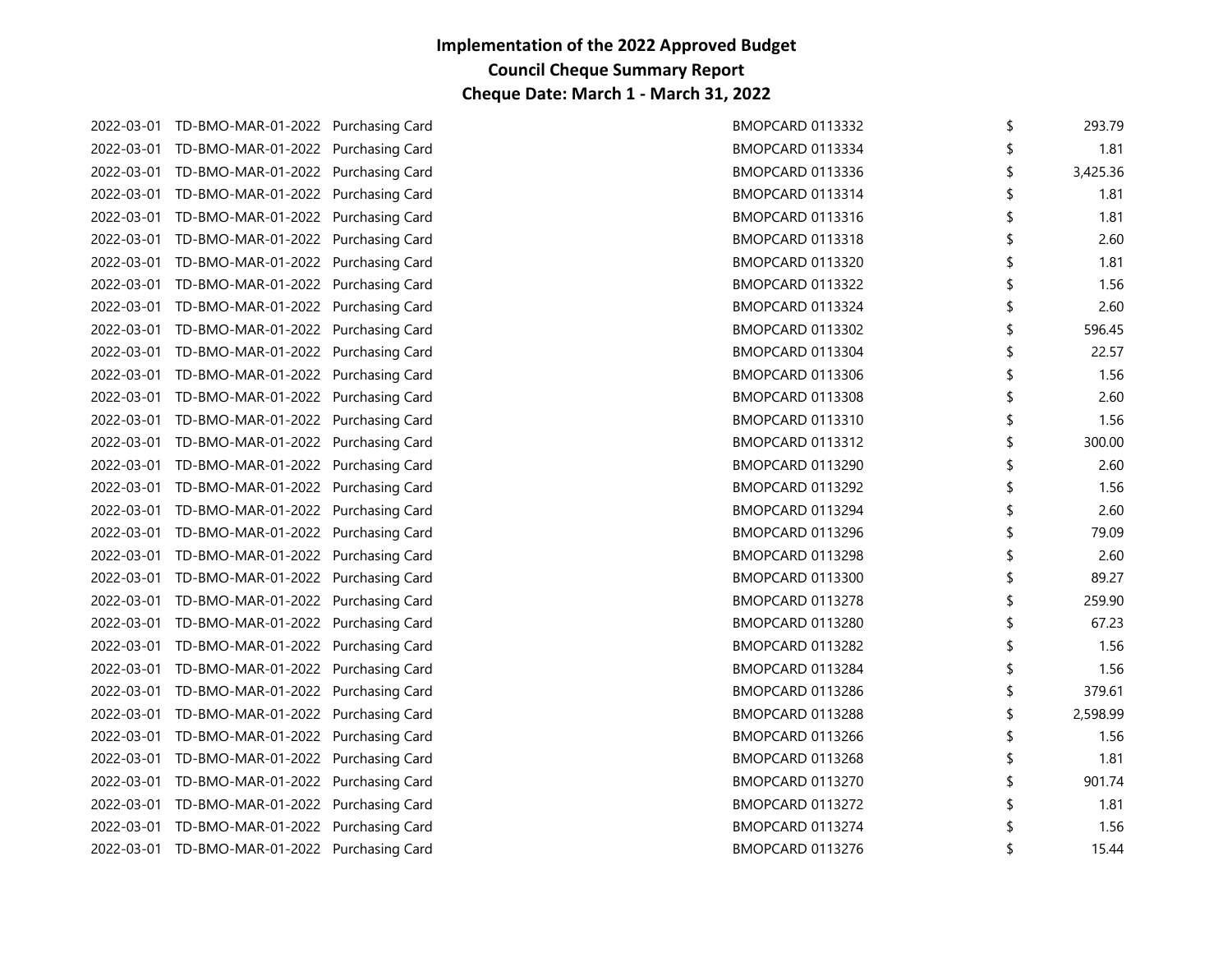| 2022-03-01 TD-BMO-MAR-01-2022 Purchasing Card | BMOPCARD 0113254 | 122.09       |
|-----------------------------------------------|------------------|--------------|
| 2022-03-01 TD-BMO-MAR-01-2022 Purchasing Card | BMOPCARD 0113256 | 2.60         |
| 2022-03-01 TD-BMO-MAR-01-2022 Purchasing Card | BMOPCARD 0113258 | 2.60         |
| 2022-03-01 TD-BMO-MAR-01-2022 Purchasing Card | BMOPCARD 0113260 | 1.56         |
| 2022-03-01 TD-BMO-MAR-01-2022 Purchasing Card | BMOPCARD 0113262 | 146.89       |
| 2022-03-01 TD-BMO-MAR-01-2022 Purchasing Card | BMOPCARD 0113264 | 124.55       |
| 2022-03-01 TD-BMO-MAR-01-2022 Purchasing Card | BMOPCARD 0113242 | \$<br>1.56   |
| 2022-03-01 TD-BMO-MAR-01-2022 Purchasing Card | BMOPCARD 0113244 | \$<br>37.24  |
| 2022-03-01 TD-BMO-MAR-01-2022 Purchasing Card | BMOPCARD 0113246 | 1.56         |
| 2022-03-01 TD-BMO-MAR-01-2022 Purchasing Card | BMOPCARD 0113248 | 1.81         |
| 2022-03-01 TD-BMO-MAR-01-2022 Purchasing Card | BMOPCARD 0113250 | \$<br>191.43 |
| 2022-03-01 TD-BMO-MAR-01-2022 Purchasing Card | BMOPCARD 0113252 | 819.02       |
| 2022-03-01 TD-BMO-MAR-01-2022 Purchasing Card | BMOPCARD 0113230 | 976.32       |
| 2022-03-01 TD-BMO-MAR-01-2022 Purchasing Card | BMOPCARD 0113232 | 108.39       |
| 2022-03-01 TD-BMO-MAR-01-2022 Purchasing Card | BMOPCARD 0113234 | \$<br>9.03   |
| 2022-03-01 TD-BMO-MAR-01-2022 Purchasing Card | BMOPCARD 0113236 | 50.38        |
| 2022-03-01 TD-BMO-MAR-01-2022 Purchasing Card | BMOPCARD 0113238 | 98.29        |
| 2022-03-01 TD-BMO-MAR-01-2022 Purchasing Card | BMOPCARD 0113240 | 11.29        |
| 2022-03-01 TD-BMO-MAR-01-2022 Purchasing Card | BMOPCARD 0113218 | 28.24        |
| 2022-03-01 TD-BMO-MAR-01-2022 Purchasing Card | BMOPCARD 0113220 | 69.12        |
| 2022-03-01 TD-BMO-MAR-01-2022 Purchasing Card | BMOPCARD 0113222 | 189.61       |
| 2022-03-01 TD-BMO-MAR-01-2022 Purchasing Card | BMOPCARD 0113224 | \$<br>73.52  |
| 2022-03-01 TD-BMO-MAR-01-2022 Purchasing Card | BMOPCARD 0113226 | 339.00       |
| 2022-03-01 TD-BMO-MAR-01-2022 Purchasing Card | BMOPCARD 0113228 | 72.63        |
| 2022-03-01 TD-BMO-MAR-01-2022 Purchasing Card | BMOPCARD 0113206 | 395.50       |
| 2022-03-01 TD-BMO-MAR-01-2022 Purchasing Card | BMOPCARD 0113208 | 175.00       |
| 2022-03-01 TD-BMO-MAR-01-2022 Purchasing Card | BMOPCARD 0113210 | 71.90        |
| 2022-03-01 TD-BMO-MAR-01-2022 Purchasing Card | BMOPCARD 0113212 | 53.96        |
| 2022-03-01 TD-BMO-MAR-01-2022 Purchasing Card | BMOPCARD 0113214 | 53.56        |
| 2022-03-01 TD-BMO-MAR-01-2022 Purchasing Card | BMOPCARD 0113216 | 21.33        |
| 2022-03-01 TD-BMO-MAR-01-2022 Purchasing Card | BMOPCARD 0113192 | 536.75       |
| 2022-03-01 TD-BMO-MAR-01-2022 Purchasing Card | BMOPCARD 0113196 | 32.89        |
| 2022-03-01 TD-BMO-MAR-01-2022 Purchasing Card | BMOPCARD 0113198 | \$<br>27.29  |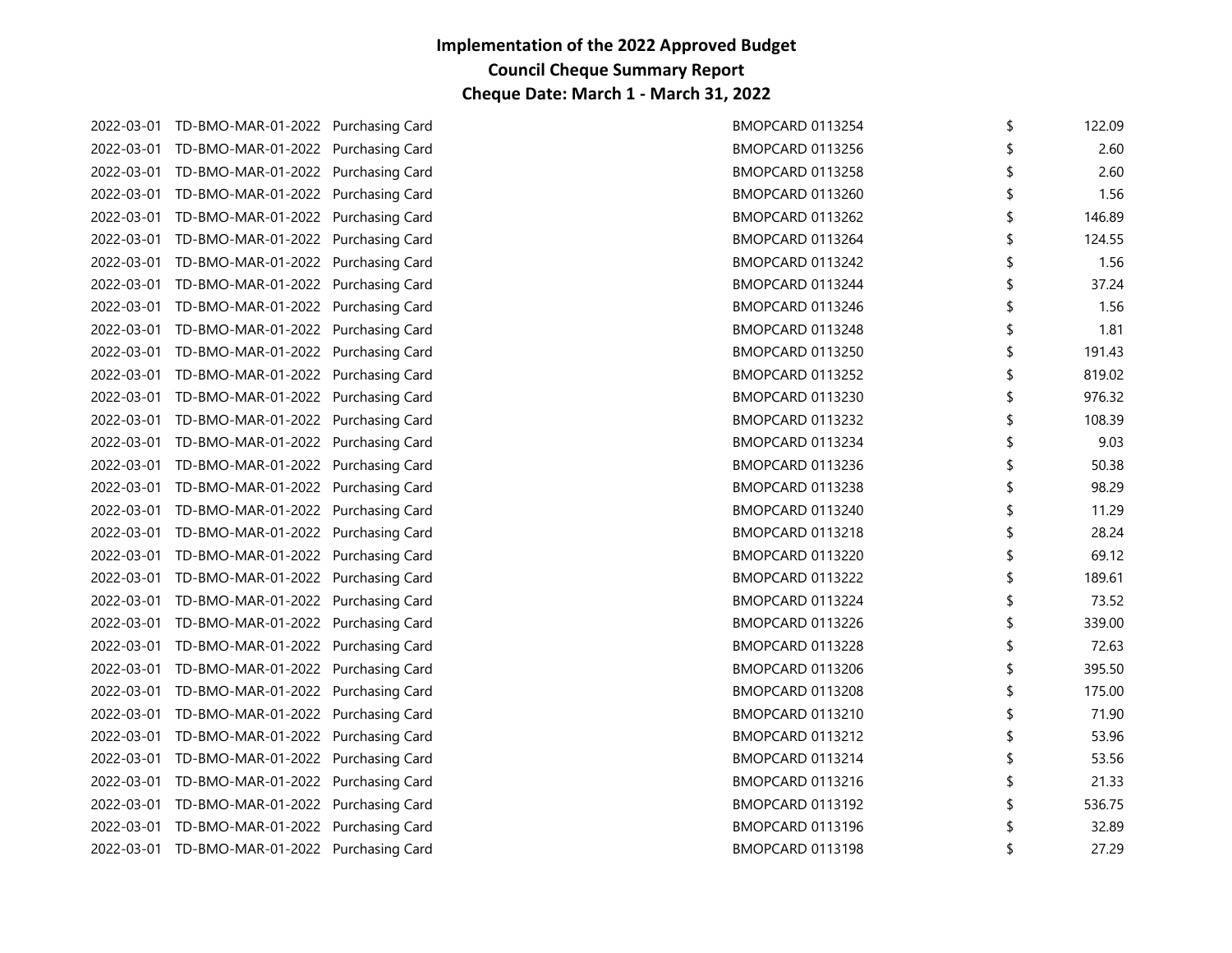| 2022-03-01 TD-BMO-MAR-01-2022 Purchasing Card | BMOPCARD 0113200 | \$<br>294.43   |
|-----------------------------------------------|------------------|----------------|
| 2022-03-01 TD-BMO-MAR-01-2022 Purchasing Card | BMOPCARD 0113202 | 44.06          |
| 2022-03-01 TD-BMO-MAR-01-2022 Purchasing Card | BMOPCARD 0113204 | 252.96         |
| 2022-03-01 TD-BMO-MAR-01-2022 Purchasing Card | BMOPCARD 0113176 | 1.56           |
| 2022-03-01 TD-BMO-MAR-01-2022 Purchasing Card | BMOPCARD 0113180 | \$<br>564.95   |
| 2022-03-01 TD-BMO-MAR-01-2022 Purchasing Card | BMOPCARD 0113182 | 51.97          |
| 2022-03-01 TD-BMO-MAR-01-2022 Purchasing Card | BMOPCARD 0113186 | 12.87          |
| 2022-03-01 TD-BMO-MAR-01-2022 Purchasing Card | BMOPCARD 0113188 | 41.74          |
| 2022-03-01 TD-BMO-MAR-01-2022 Purchasing Card | BMOPCARD 0113190 | \$<br>724.38   |
| 2022-03-01 TD-BMO-MAR-01-2022 Purchasing Card | BMOPCARD 0113164 | 477.15         |
| 2022-03-01 TD-BMO-MAR-01-2022 Purchasing Card | BMOPCARD 0113166 | 617.55         |
| 2022-03-01 TD-BMO-MAR-01-2022 Purchasing Card | BMOPCARD 0113168 | \$<br>2.60     |
| 2022-03-01 TD-BMO-MAR-01-2022 Purchasing Card | BMOPCARD 0113170 | 372.90         |
| 2022-03-01 TD-BMO-MAR-01-2022 Purchasing Card | BMOPCARD 0113172 | 2.60           |
| 2022-03-01 TD-BMO-MAR-01-2022 Purchasing Card | BMOPCARD 0113174 | 7.55           |
| 2022-03-01 TD-BMO-MAR-01-2022 Purchasing Card | BMOPCARD 0113152 | \$<br>1.56     |
| 2022-03-01 TD-BMO-MAR-01-2022 Purchasing Card | BMOPCARD 0113154 | 343.24         |
| 2022-03-01 TD-BMO-MAR-01-2022 Purchasing Card | BMOPCARD 0113156 | 1.56           |
| 2022-03-01 TD-BMO-MAR-01-2022 Purchasing Card | BMOPCARD 0113158 | \$<br>53.15    |
| 2022-03-01 TD-BMO-MAR-01-2022 Purchasing Card | BMOPCARD 0113160 | 2.60           |
| 2022-03-01 TD-BMO-MAR-01-2022 Purchasing Card | BMOPCARD 0113162 | 1,271.25       |
| 2022-03-01 TD-BMO-MAR-01-2022 Purchasing Card | BMOPCARD 0113140 | \$<br>1,271.25 |
| 2022-03-01 TD-BMO-MAR-01-2022 Purchasing Card | BMOPCARD 0113142 | \$<br>45.14    |
| 2022-03-01 TD-BMO-MAR-01-2022 Purchasing Card | BMOPCARD 0113144 | 1.56           |
| 2022-03-01 TD-BMO-MAR-01-2022 Purchasing Card | BMOPCARD 0113146 | 1,243.00       |
| 2022-03-01 TD-BMO-MAR-01-2022 Purchasing Card | BMOPCARD 0113148 | \$<br>1.56     |
| 2022-03-01 TD-BMO-MAR-01-2022 Purchasing Card | BMOPCARD 0113150 | 2.96           |
| 2022-03-01 TD-BMO-MAR-01-2022 Purchasing Card | BMOPCARD 0113128 | 1.56           |
| 2022-03-01 TD-BMO-MAR-01-2022 Purchasing Card | BMOPCARD 0113130 | 1,105.03       |
| 2022-03-01 TD-BMO-MAR-01-2022 Purchasing Card | BMOPCARD 0113132 | \$<br>372.90   |
| 2022-03-01 TD-BMO-MAR-01-2022 Purchasing Card | BMOPCARD 0113134 | 123.96         |
| 2022-03-01 TD-BMO-MAR-01-2022 Purchasing Card | BMOPCARD 0113136 | 32.14          |
| 2022-03-01 TD-BMO-MAR-01-2022 Purchasing Card | BMOPCARD 0113138 | 24.46          |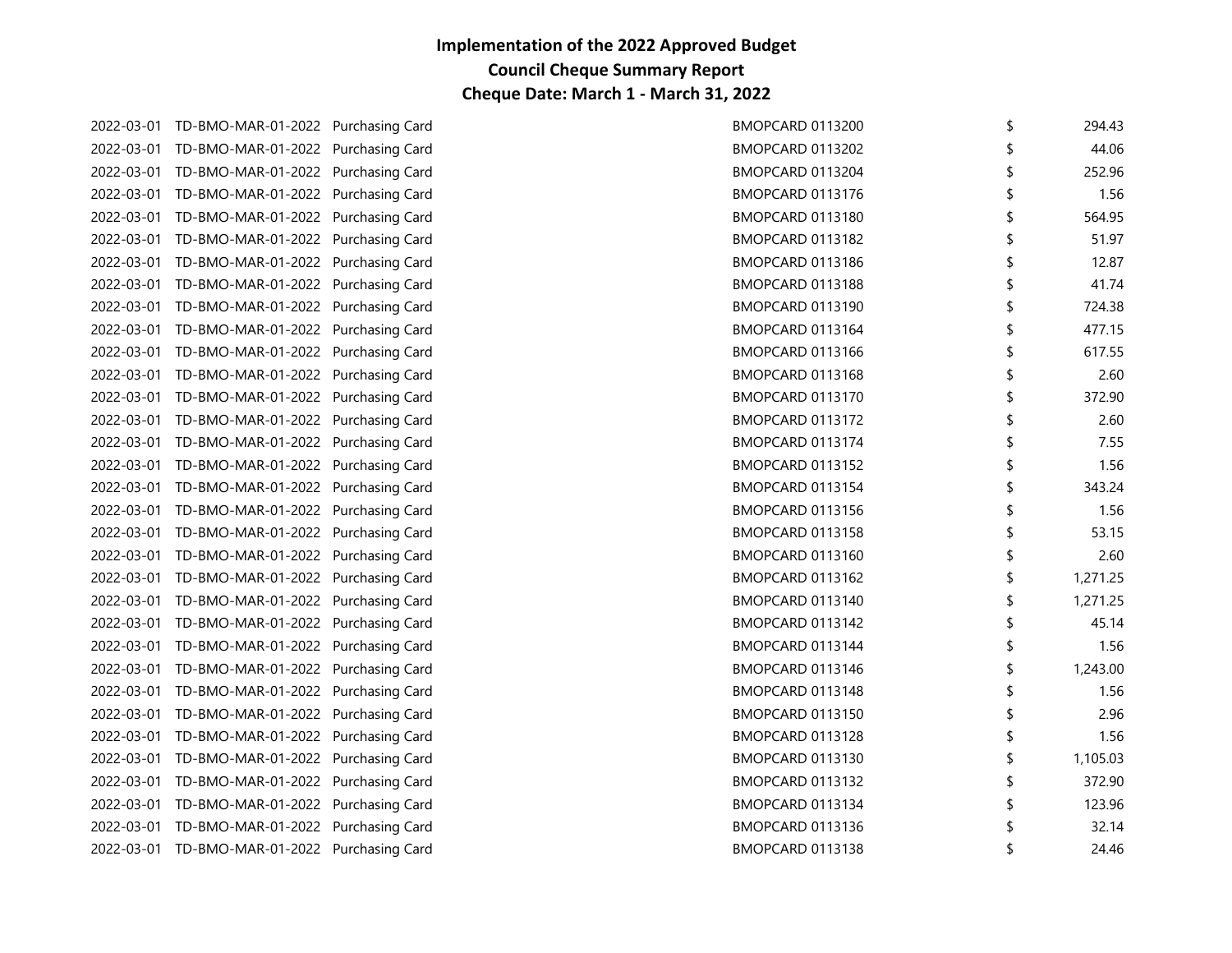| 2022-03-01 TD-BMO-MAR-01-2022 Purchasing Card | BMOPCARD 0113116 | \$ | 108.45   |
|-----------------------------------------------|------------------|----|----------|
| 2022-03-01 TD-BMO-MAR-01-2022 Purchasing Card | BMOPCARD 0113118 |    | 2.96     |
| 2022-03-01 TD-BMO-MAR-01-2022 Purchasing Card | BMOPCARD 0113120 |    | 203.29   |
| 2022-03-01 TD-BMO-MAR-01-2022 Purchasing Card | BMOPCARD 0113122 |    | 1.56     |
| 2022-03-01 TD-BMO-MAR-01-2022 Purchasing Card | BMOPCARD 0113124 | \$ | 1.56     |
| 2022-03-01 TD-BMO-MAR-01-2022 Purchasing Card | BMOPCARD 0113126 |    | 1.81     |
| 2022-03-01 TD-BMO-MAR-01-2022 Purchasing Card | BMOPCARD 0113104 |    | 23.14    |
| 2022-03-01 TD-BMO-MAR-01-2022 Purchasing Card | BMOPCARD 0113106 |    | 23.94    |
| 2022-03-01 TD-BMO-MAR-01-2022 Purchasing Card | BMOPCARD 0113108 | \$ | 1,271.25 |
| 2022-03-01 TD-BMO-MAR-01-2022 Purchasing Card | BMOPCARD 0113110 |    | 1.56     |
| 2022-03-01 TD-BMO-MAR-01-2022 Purchasing Card | BMOPCARD 0113112 |    | 1,271.25 |
| 2022-03-01 TD-BMO-MAR-01-2022 Purchasing Card | BMOPCARD 0113114 | \$ | 183.40   |
| 2022-03-01 TD-BMO-MAR-01-2022 Purchasing Card | BMOPCARD 0113092 |    | 51.98    |
| 2022-03-01 TD-BMO-MAR-01-2022 Purchasing Card | BMOPCARD 0113094 |    | 50.34    |
| 2022-03-01 TD-BMO-MAR-01-2022 Purchasing Card | BMOPCARD 0113096 | \$ | 1,949.25 |
| 2022-03-01 TD-BMO-MAR-01-2022 Purchasing Card | BMOPCARD 0113098 | \$ | 196.60   |
| 2022-03-01 TD-BMO-MAR-01-2022 Purchasing Card | BMOPCARD 0113100 |    | 973.54   |
| 2022-03-01 TD-BMO-MAR-01-2022 Purchasing Card | BMOPCARD 0113102 |    | 649.75   |
| 2022-03-01 TD-BMO-MAR-01-2022 Purchasing Card | BMOPCARD 0113080 | \$ | 2.60     |
| 2022-03-01 TD-BMO-MAR-01-2022 Purchasing Card | BMOPCARD 0113082 |    | 756.11   |
| 2022-03-01 TD-BMO-MAR-01-2022 Purchasing Card | BMOPCARD 0113084 | \$ | 1.56     |
| 2022-03-01 TD-BMO-MAR-01-2022 Purchasing Card | BMOPCARD 0113086 |    | 1.56     |
| 2022-03-01 TD-BMO-MAR-01-2022 Purchasing Card | BMOPCARD 0113088 | ና  | 29.36    |
| 2022-03-01 TD-BMO-MAR-01-2022 Purchasing Card | BMOPCARD 0113090 |    | 205.63   |
| 2022-03-01 TD-BMO-MAR-01-2022 Purchasing Card | BMOPCARD 0113068 |    | 107.91   |
| 2022-03-01 TD-BMO-MAR-01-2022 Purchasing Card | BMOPCARD 0113070 | \$ | 1.56     |
| 2022-03-01 TD-BMO-MAR-01-2022 Purchasing Card | BMOPCARD 0113072 |    | 497.20   |
| 2022-03-01 TD-BMO-MAR-01-2022 Purchasing Card | BMOPCARD 0113074 |    | 1.81     |
| 2022-03-01 TD-BMO-MAR-01-2022 Purchasing Card | BMOPCARD 0113076 |    | 528.70   |
| 2022-03-01 TD-BMO-MAR-01-2022 Purchasing Card | BMOPCARD 0113078 | \$ | 209.60   |
| 2022-03-01 TD-BMO-MAR-01-2022 Purchasing Card | BMOPCARD 0113056 |    | 84.25    |
| 2022-03-01 TD-BMO-MAR-01-2022 Purchasing Card | BMOPCARD 0113058 |    | 152.55   |
| 2022-03-01 TD-BMO-MAR-01-2022 Purchasing Card | BMOPCARD 0113060 | \$ | 36.15    |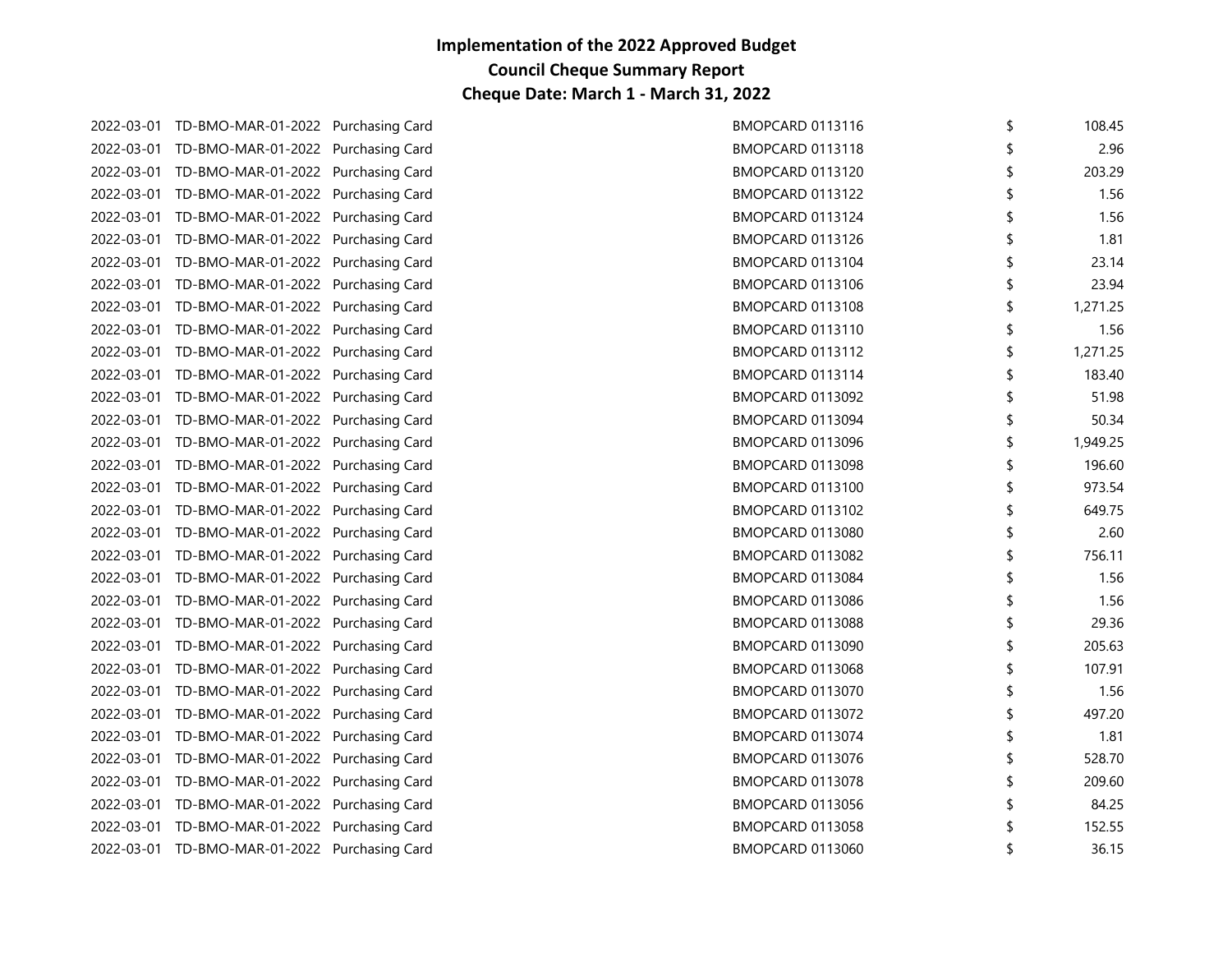|            | 2022-03-01 TD-BMO-MAR-01-2022 Purchasing Card |                             | BMOPCARD 0113062        | \$<br>1,463.35 |
|------------|-----------------------------------------------|-----------------------------|-------------------------|----------------|
|            | 2022-03-01 TD-BMO-MAR-01-2022 Purchasing Card |                             | BMOPCARD 0113064        | 4,216.87       |
|            | 2022-03-01 TD-BMO-MAR-01-2022 Purchasing Card |                             | BMOPCARD 0113066        | 415.28         |
|            | 2022-03-01 TD-BMO-MAR-01-2022 Purchasing Card |                             | BMOPCARD 0113044        | 1.56           |
|            | 2022-03-01 TD-BMO-MAR-01-2022 Purchasing Card |                             | BMOPCARD 0113046        | 2.60           |
|            | 2022-03-01 TD-BMO-MAR-01-2022 Purchasing Card |                             | BMOPCARD 0113048        | 1.56           |
|            | 2022-03-01 TD-BMO-MAR-01-2022 Purchasing Card |                             | BMOPCARD 0113050        | 2.60           |
|            | 2022-03-01 TD-BMO-MAR-01-2022 Purchasing Card |                             | BMOPCARD 0113052        | 85.36          |
|            | 2022-03-01 TD-BMO-MAR-01-2022 Purchasing Card |                             | BMOPCARD 0113054        | \$<br>259.49   |
|            | 2022-03-01 TD-BMO-MAR-01-2022 Purchasing Card |                             | <b>BMOPCARD 0113032</b> | 36.86          |
|            | 2022-03-01 TD-BMO-MAR-01-2022 Purchasing Card |                             | BMOPCARD 0113034        | 1.56           |
|            | 2022-03-01 TD-BMO-MAR-01-2022 Purchasing Card |                             | BMOPCARD 0113036        | 1.56           |
|            | 2022-03-01 TD-BMO-MAR-01-2022 Purchasing Card |                             | BMOPCARD 0113038        | 2.60           |
|            | 2022-03-01 TD-BMO-MAR-01-2022 Purchasing Card |                             | BMOPCARD 0113040        | 2.60           |
|            | 2022-03-01 TD-BMO-MAR-01-2022 Purchasing Card |                             | BMOPCARD 0113042        | 1.56           |
|            | 2022-03-01 TD-BMO-MAR-01-2022 Purchasing Card |                             | BMOPCARD 0113020        | 18.26          |
|            | 2022-03-01 TD-BMO-MAR-01-2022 Purchasing Card |                             | BMOPCARD 0113022        | 1.56           |
|            | 2022-03-01 TD-BMO-MAR-01-2022 Purchasing Card |                             | BMOPCARD 0113024        | 1.56           |
|            | 2022-03-01 TD-BMO-MAR-01-2022 Purchasing Card |                             | BMOPCARD 0113026        | 189.45         |
|            | 2022-03-01 TD-BMO-MAR-01-2022 Purchasing Card |                             | BMOPCARD 0113028        | 2.96           |
|            | 2022-03-01 TD-BMO-MAR-01-2022 Purchasing Card |                             | BMOPCARD 0113030        | 49.58          |
| 2022-03-04 | TD-EFT-03/04/2022-1                           | DIRECTOR, FAMILY            | 2205 HO                 | 128.00         |
| 2022-03-04 | TD-EFT-03/04/2022-2                           | RECEIVER GENERAL FOR CANADA | 2205 HO                 | 84,703.45      |
| 2022-03-04 | TD-EFT-03/04/2022-3                           | RECEIVER GENERAL FOR CANADA | 2205 HO                 | 19,778.82      |
| 2022-03-04 | TD-EFT-03/04/2022-4                           | RECEIVER GENERAL FOR CANADA | 2205 HO                 | 10,846.28      |
| 2022-03-04 | TD-EFT-03/04/2022-5                           | RECEIVER GENERAL FOR CANADA | 2205 SA                 | 125,968.93     |
| 2022-03-04 | TD-EFT-03/04/2022-6                           | RECEIVER GENERAL FOR CANADA | 2205 SA                 | 4,329.23       |
| 2022-03-18 | TD-EFT-03/18/2022-1                           | RECEIVER GENERAL FOR CANADA | 2203 CO                 | 9,448.02       |
| 2022-03-18 | TD-EFT-03/18/2022-2                           | RECEIVER GENERAL FOR CANADA | 2203 FIR                | 15,736.02      |
| 2022-03-18 | TD-EFT-03/18/2022-3                           | RECEIVER GENERAL FOR CANADA | 2206 SA                 | 127,110.55     |
| 2022-03-18 | TD-EFT-03/18/2022-4                           | RECEIVER GENERAL FOR CANADA | 2206 SA                 | 4,329.24       |
| 2022-03-18 | TD-EFT-03/18/2022-5                           | RECEIVER GENERAL FOR CANADA | 2206 SA2                | 103.80         |
| 2022-03-18 | TD-EFT-03/18/2022-6                           | DIRECTOR, FAMILY            | 2206 HO                 | 128.00         |